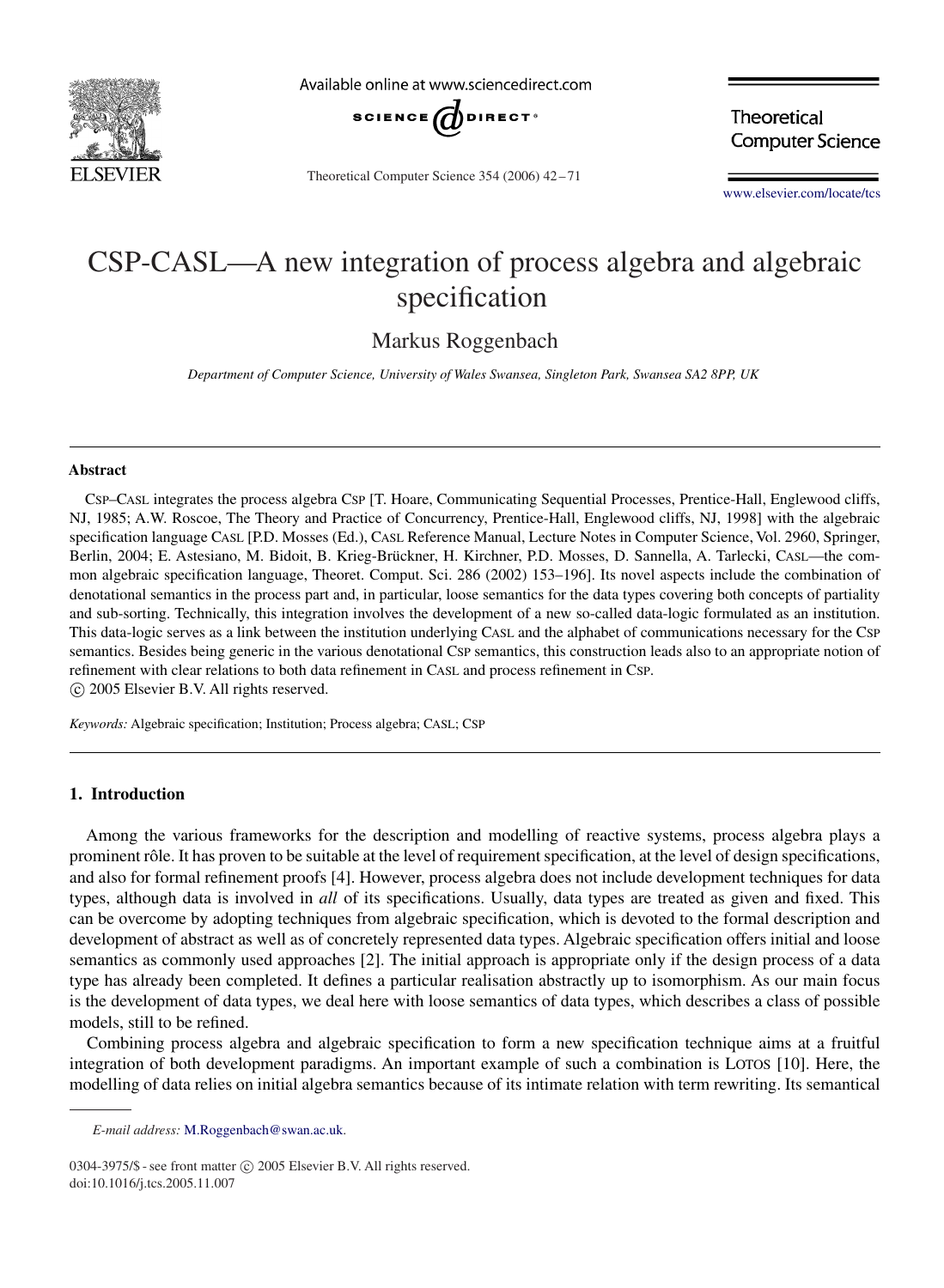definition is on the operational style. CCS–CASL [\[22\]](#page-29-0) follows a similar approach, working with initial specifications in CASL, restricting the language to conditional equational logic without sub-sorting and partiality. A quite successful development is  $\mu$ CRL [\[8\].](#page-29-0) Here, data types have a loose semantics and are specified in equational logic with total functions. Again, the underlying semantics of the process algebraic part is operational.

Specifically, we aim to enable the combination of process algebraic specification of reactive behaviour and algebraic specification of data types at any required level of detail. This allows the specifier to develop a system in a problem driven approach, where data refinement and process refinement are chosen whenever appropriate for a certain design decision.

Seen from the process algebraic side, our language combination includes the traditional monomorphic data types like strings and different kinds of numbers. Furthermore, it also deals with polymorphic data types as for instance the class of all fields. Maybe even more importantly CSP–CASL's loose specification of data types naturally corresponds to requirement documents of distributed systems in industrial contexts. Such documents often only provide an overview of the data involved, while the presentation of further details for a specific type is delayed to separate design documents. CSP–CASL is able to match such a document structure by a library of specifications, where the informal design steps are mirrored in terms of a formal refinement relation [\[5\].](#page-29-0)

Technically, the semantics of CSP–CASL is defined in terms of institutions and their representations. We motivate and design the specialised institution *FinCommSubPFOL*<sup>=</sup> as data-logic of the process part. This institution can be represented in *SubPCFOL*<sup>=</sup>, the institution underlying CASL. Therefore, this whole construction allows us to use *full* CASL in order to specify data types, which then are used to describe reactive systems in CSP.

This article concentrates on how to define the semantics of an abstract core language of CSP–CASL, i.e. the translation of the concrete syntax of formulae and processes into an abstract one; questions concerning static semantics or customising the language by syntactical encodings are only briefly sketched.

We first present short overviews on the languages involved: CSP and CASL as the languages to be integrated, and a first sketch of how CORE–CSP–CASL, the core language of CSP–CASL, shall look like.We then discuss four fundamental problems concerning the integration of data and processes. Motivated by this study, we develop in Section [4](#page-5-0) a datalogic for the process part which we formulate as institution *CommSubPFOL*<sup>=</sup>. On the one side, this data-logic can be represented in the CASL institution, on the other side it can be transformed into an alphabet of communications in such a way, that the test on equality, element-relation, renaming by predicates on the alphabet can be characterised by CASL formulae. Based on this data-logic, we define in Section [5](#page-17-0) the semantics of CORE–CSP–CASL and show that the stated integration problems are solved within this framework. Furthermore, we introduce the notion of CSP–CASL refinement in terms of data refinement in CASL and process refinement in CSP. Section [6](#page-25-0) presents as concrete example the specification of a simple file system in full CSP–CASL. This specification exercise demonstrates how to deal with fixed points as well as data refinement and process refinement. Finally, we relate CSP–CASL with other approaches.

#### **2. What are CSP, CASL, and CSP–CASL?**

#### *2.1. The process algebra* CSP

The process algebra CSP [\[9,20\]](#page-29-0) is defined over an alphabet of communications *A*. The syntax of basic CSP processes *Proc*, cf. Fig. [1,](#page-2-0) involves elements  $a \in A$  as communications, subsets  $X, Y \subseteq A$  as synchronisation sets in parallel operators or for hiding certain communications, uses binary relations  $R \subseteq A \times A$  in order to describe renaming, and allows non-further specified formulae  $\varphi$  in its conditional. As usual in process algebra, CSP introduces recursion in the form of systems of process equations. Here, (parametrised) named processes are defined in terms of basic process expressions including also process names. In this case the grammar of Fig. [1](#page-2-0) is extended by productions *Proc* ::= *ProcName* | *ProcName*(*x*), where *x* is a variable over *A*.

CSP is a language with many semantics, different in their style as well as in their ability to distinguish between reactive behaviours [\[20\].](#page-29-0) There are operational, denotational and algebraic approaches, ranging from the simple finite traces model  $\mathcal T$  to such complex semantics as the infinite traces model with failures/divergences  $\mathcal U$ . Like the CSP syntax, all these semantics take the alphabet of communications *A* as a parameter.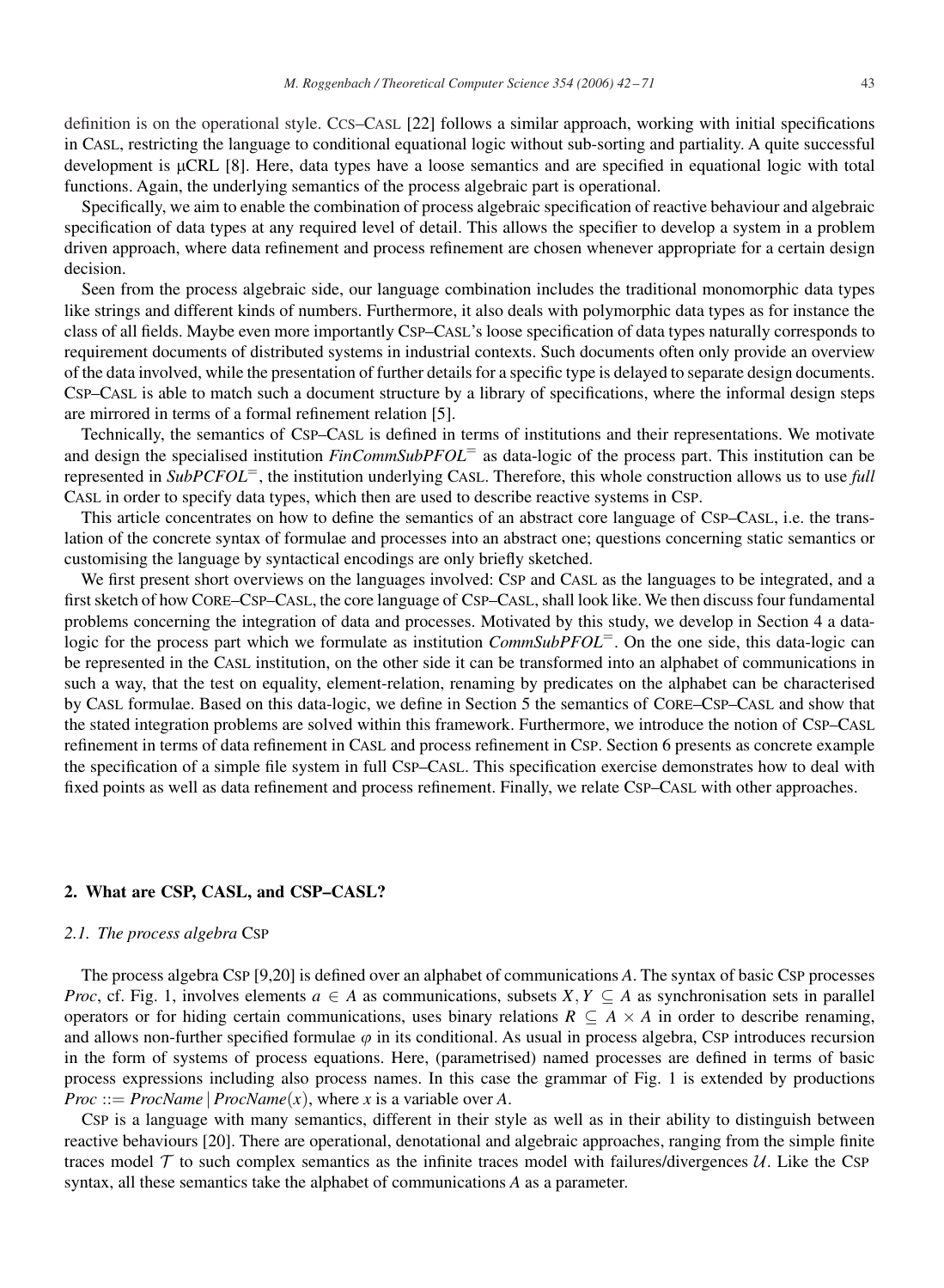<span id="page-2-0"></span>

| $Proc ::= SKIP$ |                                                               | %% terminating process    |
|-----------------|---------------------------------------------------------------|---------------------------|
|                 | <i>STOP</i>                                                   | %% deadlock process       |
|                 | $a \rightarrow Proc$                                          | %% action prefix          |
|                 | $?x: X \rightarrow Proc$                                      | %% prefix choice          |
|                 | <i>Proc</i> & <i>Proc</i>                                     | %% sequential composition |
|                 | $Proc \square Proc$                                           | %% external choice        |
|                 | $Proc \sqcap Proc$                                            | %% internal choice        |
|                 | $Proc \parallel X \parallel Proc$                             | %% generalized parallel   |
|                 | $Proc \parallel X \parallel Y \parallel Proc$                 | %% alphabetized parallel  |
|                 | $Proc \parallel Proc$                                         | %% synchronous parallel   |
|                 | $Proc \parallel Proc$                                         | %% interleaving           |
|                 | $Proc \setminus X$                                            | %% hiding                 |
|                 | Proc[[R]]                                                     | %% relational renaming    |
|                 | if $\varphi$ then <i>Proc</i> else <i>Proc</i> %% conditional |                           |
|                 |                                                               |                           |

Fig. 1. Syntax of basic CSP processes.

#### *2.2. The algebraic specification language* CASL

The algebraic specification language CASL [\[16,1\]](#page-29-0) is separated into various levels, including a level of *basic specifications* and a level of *structured specifications*. Basic specifications essentially list signature items and axioms in an unstructured way, thus determining a category of first order models. Structured specifications serve to combine such basic specifications into larger specifications in a hierarchical and modular fashion.

At the level of basic specifications, one can declare sorts (keyword **sort**), operations (keyword **op**), and predicates (keyword **pred**) with given input and result sorts. Sorts may be declared to be in a *sub-sorting* relation; if *s* is a sub-sort of *t*, then terms of type *s* may be used wherever terms of type *t* are expected. Sub-sorts may also be *defined* in the form  $s = \{x : t \cdot \varphi\}$ , with the effect that *s* consists of all elements of *t* that satisfy  $\varphi$ . Operations may be declared to be partial by using a modified function arrow  $\rightarrow$ ?. Using the symbols thus declared, one may then write axioms in first order logic. Moreover, one can specify data types (keyword **type**), given in terms of alternatives consisting of data constructors and, optionally, selectors, which may be declared to be **generated** or **free**. Generatedness amounts to an implicit higher order induction axiom and intuitively states that all elements of the data types are reachable by constructor terms ('no junk'); freeness additionally requires that all these constructor terms are distinct ('no confusion'). Basic CASL specifications denote the class of all algebras which fulfil the declared axioms, i.e. CASL has loose semantics.

At the level of structured specifications, one has features such as parametrised named specifications, unions of specifications (keyword **and**), extensions of specifications (keyword **then**), and renaming as well as hiding of symbols. Furthermore, it is possible to choose initial semantics (keyword **free**) instead of loose semantics.

#### *2.3. The design of* CORE*–*CSP*–*CASL

CSP–CASL is a comprehensive language involving named specifications, communication channels and a wide variety of CSP operators. For the moment, we concentrate on its semantically relevant part CORE–CSP–CASL. *Syntactically*, a CORE–CSP–CASL specification consists of a data part *Sp*, which is a structured CASL specification and a process part *P* written in CSP, but wherein CASL terms are used as communications, CASL sorts denote sets of communications, relational renaming is described by a binary CASL predicate, and CASL formulae occur in the conditional:

#### **data** *Sp* **process** *P* **end**

See the next section for many concrete instances of this scheme. In choosing the loose semantics of CASL,*semantically*, such a CORE–CSP–CASL specification is a family of process denotations for a CSP process, where each model of the data part *Sp* gives rise to one process denotation.

The definition of the language CORE–CSP–CASL is generic in the choice of a specific CSP semantics. For example, all denotational CSP models<sup>1</sup> mentioned in [\[20\],](#page-29-0) or even the true concurrency semantics for TCSP of [\[3\],](#page-29-0) based on event structures, are possible parameters. Whether a CSP-semantics can be used within our construction depends on the semantics' requirements concerning what we call here the *data type of communications*. This data type takes as

 $<sup>1</sup>$  Indeed, the construction seems to be possible also for the operational models. We focus here on the denotational ones.</sup>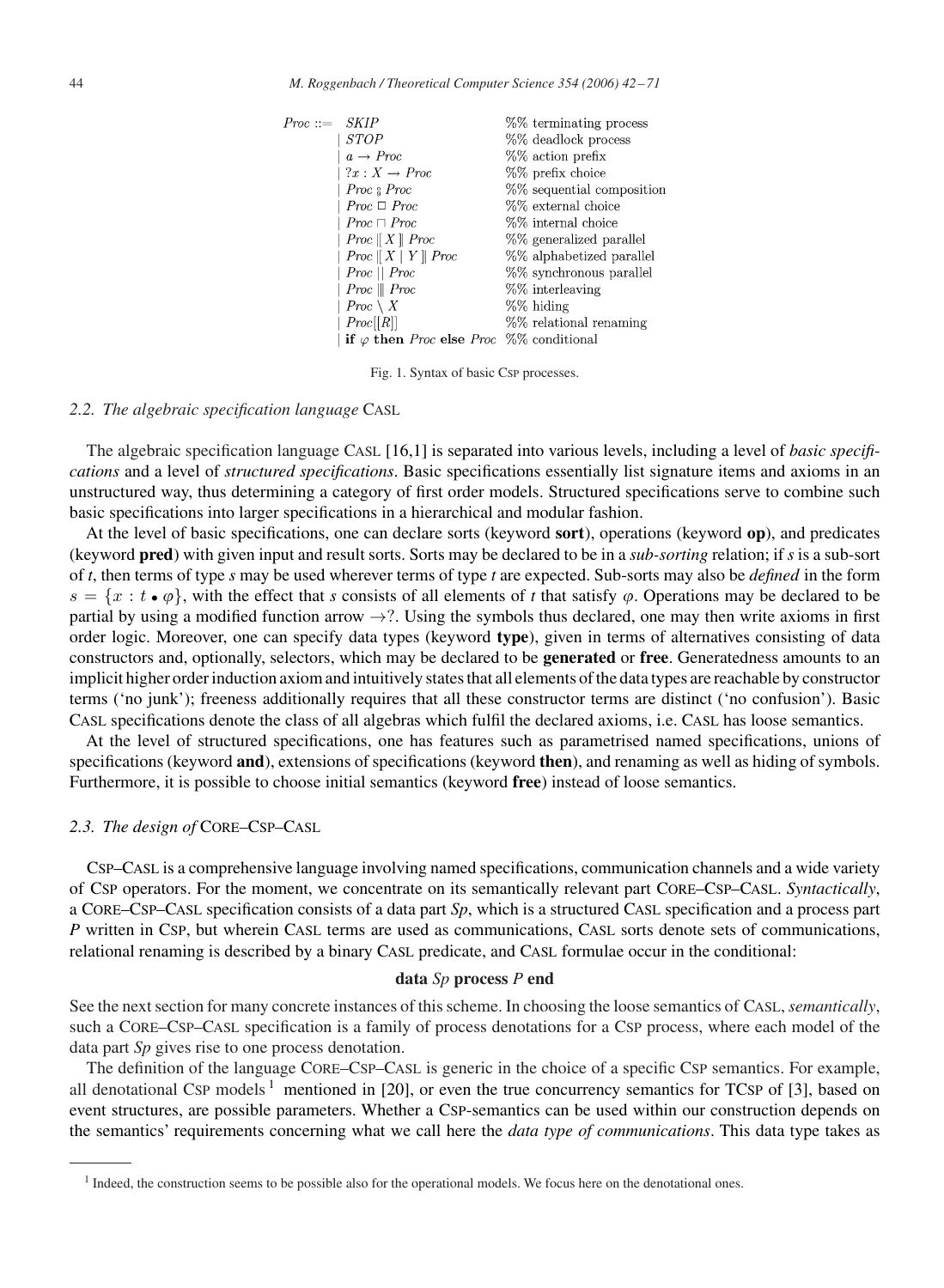<span id="page-3-0"></span>values the alphabet of communications, but additionally provides certain test functions. In this respect, our construction provides as operations

- test on equality for arbitrary CASL terms (can two communications synchronise?),
- test on membership for a CASL term concerning a CASL sort (does a communication belong to a certain subset of the alphabet of communications?),
- test whether a binary predicate holds between two CASL terms (are the terms in a renaming relation?), and
- satisfaction of a CASL first order formula (is the formula of the conditional construct true?).

As indicated in this list, we will formulate these test functions solely in CASL. To this end, we use the institution *FinCommSubPFOL*<sup>=</sup> as a link between CASL (or, more precisely, the CASL institution) and the alphabet of communications *A*. This alphabet *A* is required by the various CSP denotational semantics to describe their respective semantic domains, e.g. in case of the trace-semantics the domain  $T$  of all prefixed closed, non-empty subsets of  $A^{\checkmark}$ . Thus, we will be able to translate the tests over the alphabet of communications, which the denotational CSP semantics need, into CASL formulae.

The above listed, seemingly small set of test operations allows for all denotational semantics described in [\[20\],](#page-29-0) namely trace-semantics, failure-divergence-semantics and stable-failure-semantics.

# **3. Four issues in integrating data and processes**

The data types specified by algebraic specification consist of *many-sorted algebras*. The data type of communications required by the process algebraic semantics is a *one-sorted algebra*. Thus, in order to integrate data into processes, we need to turn a many-sorted algebra into one set of values such that the above described tests are closely connected with the original data type.

#### *3.1. Many-sorted total algebras*

There are two natural ways to define the alphabet of communications in terms of the carrier sets of a CASL model: union and disjoint union of all carrier sets. To illustrate the effect of both possibilities, consider the following CORE– CSP–CASL specification:

**data sorts** *<sup>S</sup>, <sup>T</sup>* **ops** *c* : *S*; *d* : *T* **process**  $c \rightarrow SKIP \parallel d \rightarrow SKIP$ 

Its data part, written in CASL, provides two constants *c* and *d* of type *S* and *T*, respectively. The process part, written in CSP with CASL terms denoting communications, combines two processes by the synchronous parallel operator, i.e. they have to agree on all actions.

The question is, may *c* and *d* synchronise or not? In all the various CSP semantics, *c* and *d* synchronise iff they are equal. Now consider two isomorphic CASL models  $A$  and  $B$  of the data part:

$$
\mathcal{A}(S) = \{*\}, \ \mathcal{A}(T) = \{+\}, \mathcal{A}(c) = *, \ \mathcal{A}(d) = +\mathcal{B}(S) = \mathcal{B}(T) = \{\sharp\}, \mathcal{B}(c) = \mathcal{B}(d) = \sharp.
$$

Choosing the union of all carrier sets as alphabet has the effect, that  $c$  and  $d$  do not synchronise for algebra  $A$  while they synchronise for algebra  $\beta$ . Thus, isomorphic algebras give rise to different behaviour. Therefore, we define the alphabet to be the disjoint union—with the consequence that *c* and *d* do not synchronise.

#### *3.2. Sub-sorted total algebras*

This decision raises a problem if we take CASL sub-sorting into account. Modifying the data part of our example such that *S* is a sub-sort of *T*, and stating that *c* and *d* are equal in all models, we would expect these two events to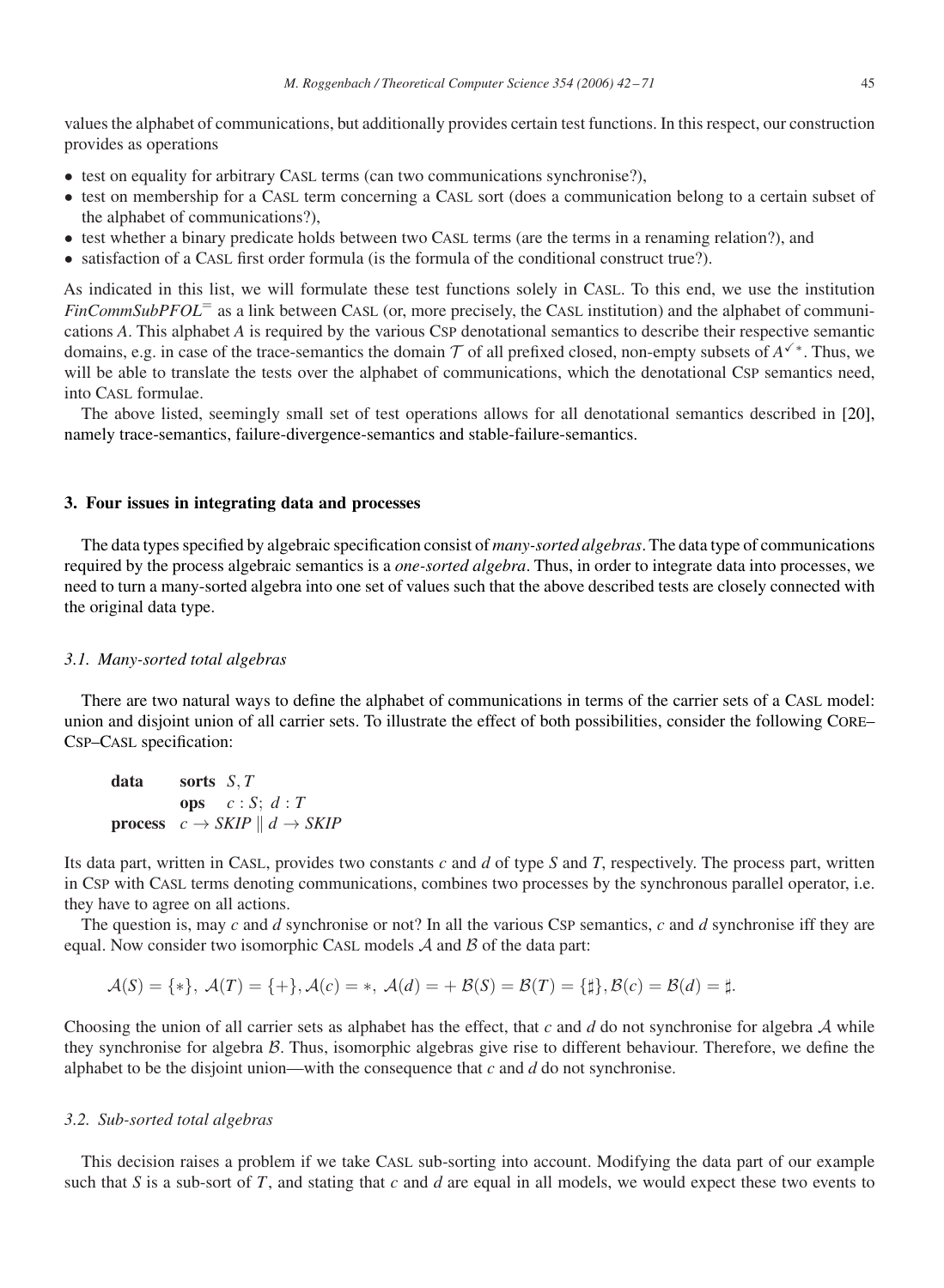<span id="page-4-0"></span>synchronise:

| data    | sorts                                             | $S < T$ |
|---------|---------------------------------------------------|---------|
| ops     | $c : S; d : T$                                    |         |
| •       | $c = d$                                           |         |
| process | $c \rightarrow SKIP \parallel d \rightarrow SKIP$ |         |

But in our current approach, this is not the case for any model. For instance, the derived communication alphabet  $\{(S, \sharp), (T, \sharp)\}\$  of algebra B provides two different elements as semantics of *c* and *d*, respectively. The solution is to define a suitable notion of equality on the alphabet in terms of an equivalence relation. In our simple example, we can choose the smallest equivalence relation ∼ with

$$
a \in s^{\mathcal{M}}, b \in t^{\mathcal{M}}, em_{\langle s \rangle,t}^{\mathcal{M}}(a) = b \Longrightarrow (s,a) \sim (t,b).
$$

In the general case, this will become more complex. In this definition, M is a model of the data part, *s* and *t* are arbitrary sort names, *a* and *b* are elements of the respective carrier sets, and  $em_{(s),t}$  is the implicitly defined CASL embedding function from the carrier set of  $s$  into the carrier set of  $t$ . For the algebra  $\beta$  this construction yields the one element set  $\{[(S, \sharp), (T, \sharp)]\}$  ensuring that *c* and *d* synchronise—as they do in all models of the data part.

# *3.3. Partial algebras*

Up to now, we only considered defined terms. But what should be the semantics of an undefined term? In CASL, terms arise as parts of formulae, where the enclosing formula of an undefined term is evaluated to false. In CORE–CSP–CASL, however, terms are also part of processes. Thus, for this context a new interpretation is needed. Take for example the following CSP–CASL specification:

| data    | sorts                                                                                                                         | $S, T$ |
|---------|-------------------------------------------------------------------------------------------------------------------------------|--------|
| ops     | $f : S \rightarrow ? T$                                                                                                       |        |
| •       | $\forall x : S \bullet \neg \text{def } f(x)$                                                                                 |        |
| process | $?x : S \rightarrow f(x) \rightarrow SKIP   T   ? y : T \rightarrow \text{if } \text{def } y \text{ then } P \text{ else } Q$ |        |

One possibility to give it a semantics would be to prescribe a certain behaviour for the case that an undefined term arises. The natural choice would be <sup>2</sup>

$$
t \rightarrow P := \text{CHAOS}, \text{ if } \neg \text{defined}(t).
$$

With this definition the above process part would become equivalent to

 $?x : S \rightarrow CHAOS$ .

Our solution, however, is to interpret undefined terms by an *extra communication* ⊥, i.e. we consider the definedness of a term to be observable. This is natural, as CASL includes a definedness predicate *def t*, which holds iff the term *<sup>t</sup>* is defined. With this definition, the process part of the above specification becomes equivalent to

 $?x : S \rightarrow f(x) \rightarrow Q$ .

The main motivation behind this design decision is separation of concerns. Process algebra can be seen as a mechanism which takes a data type as its parameter and uses it in order to describe a certain reactive system. In this view, the occurrence of an undefined term indicates either an open design decision concerning the data type—i.e. an issue independent of the reactive behaviour of the system—or a non-adequate use of the data type within the process algebra—i.e. an 'interface problem' between the world of data types and reactive behaviours.

<sup>&</sup>lt;sup>2</sup> Note that choosing *STOP* instead of *CHAOS* would violate elementary algebraic properties of Csp. Setting  $t \rightarrow P := STOP$  if  $\neg \text{defined}(t)$  has e.g. as consequence  $b \rightarrow \text{SKIP} = a \rightarrow \text{SKIP} \parallel b \rightarrow \text{SKIP} \neq a \rightarrow b \rightarrow \text{SKIP} \sqcup b \rightarrow a \rightarrow \text{SKIP} = b \rightarrow \text{STOP if } \neg \text{defined}(a), \text{ defined}(b).$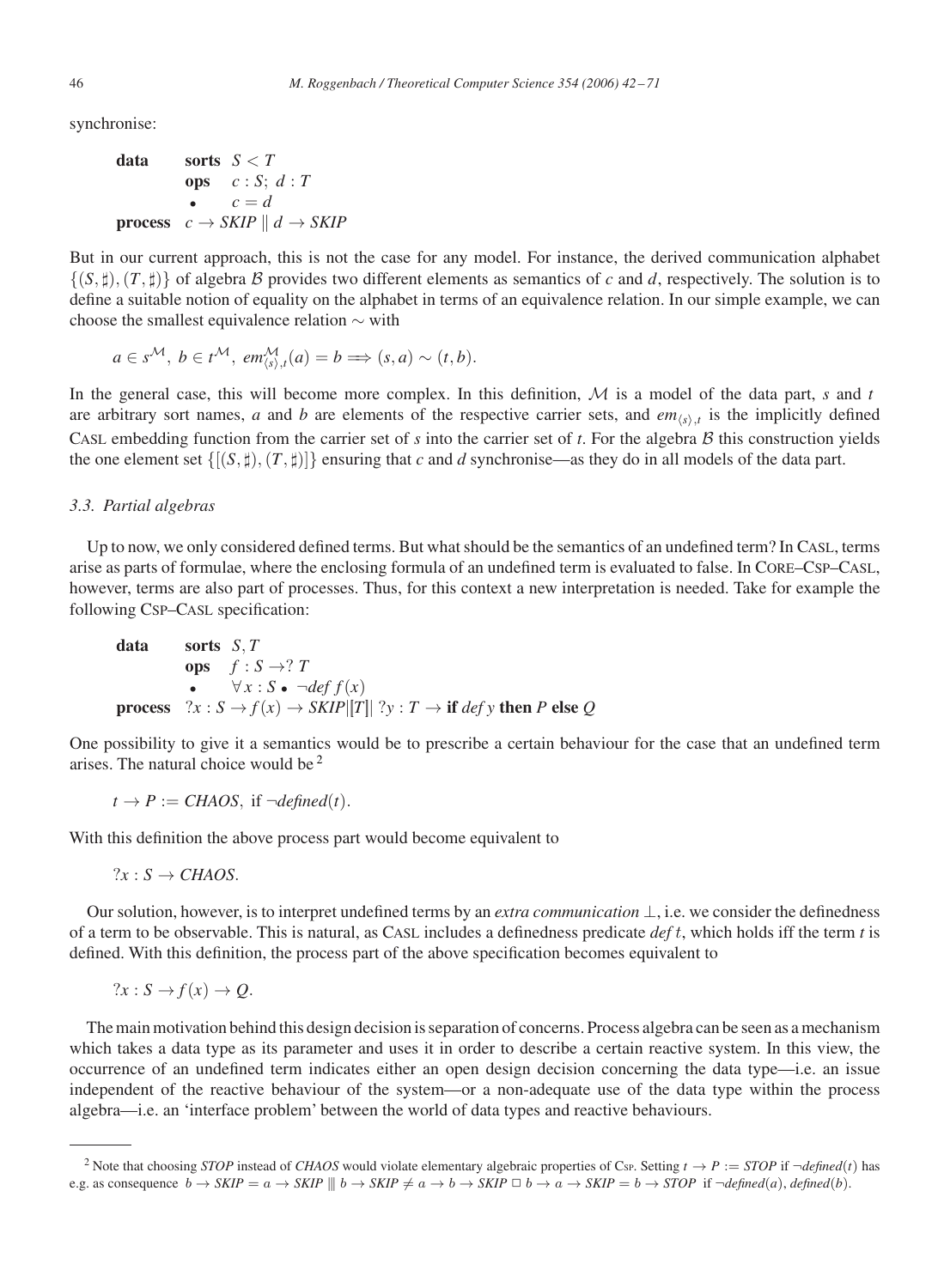#### <span id="page-5-0"></span>*3.4. Sub-sorted partial algebras*

In the presence of both sub-sorting and partiality, communications of type '⊥' need further consideration. When should they synchronise? This can be studied with the following example:

data sorts 
$$
A, B, C < S
$$
  
\nops  $a : A; b_1, b_2 : B; c : C;$   
\n $f : A \rightarrow ? A; g : C \rightarrow ? C$   
\n•  $a = b_1 \cdot b_2 = c$   
\n•  $\forall x : A \cdot \neg def f(x) \cdot \forall x : C \cdot \neg def g(x)$   
\nprocess  $f(a) \rightarrow SKIP \parallel g(c) \rightarrow SKIP$ 

A tempting way of dealing with ⊥ elements would be: '*undefined elements of different sorts with common supersort synchronise iff there exist defined elements in these sorts which can synchronise*'. However, this would destroy transitivity of synchronisation. Take for example, the model A of the data part with

$$
\mathcal{A}(A) = \{*\}, \ \mathcal{A}(B) = \{*, +\}, \ \mathcal{A}(C) = \{+\}, \ \mathcal{A}(S) = \{*, +\}, \mathcal{A}(a) = \{*\}, \ \mathcal{A}(b_1) = \{*\}, \ \mathcal{A}(b_2) = \{+\}, \ \mathcal{A}(c) = \{+\}.
$$

Following the above suggestions,  $\perp_A$  and  $\perp_B$  had to synchronise as  $a = b_1$ ,  $\perp_B$  and  $\perp_C$  had to synchronise as  $b_2 = c$ , *but* ⊥<sub>*A*</sub> and ⊥<sub>*C*</sub> would *not* synchronise as no element of  $A(A)$  will ever synchronise with any element of  $A(C)$ *.* 

Therefore, we will define that undefined elements of different sorts are equivalent iff the sorts belong to the same connected component in the graph of sub-sort relations. Consequently, in the above CSP–CASL specification  $f(a)$  and  $g(c)$ , which denote the undefined communications  $\perp$  of the sorts *A* and *C*, synchronise.

#### **4. The data-logic of the process part**

We formalise the above proposal in terms of a data-logic of the process part. To this end, we first introduce the institutions *PFOL*<sup>=</sup> (partial first order logic with equality) and *SubPFOL*<sup>=</sup> (sub-sorted partial first order logic with equality) closely following [\[14\].](#page-29-0) Based on these notions, we then define a new institution *CommSubPFOL*<sup>=</sup> (communications described in sub-sorted partial first order logic with equality) which we use as data-logic of the process part of a CORE–CSP–CASL specification. In the next step we show that there is an institution representation from *FinCommSubPFOL*<sup>=</sup> to *SubPFOL*<sup>=</sup>, where *FinCommSubPFOL*<sup>=</sup> is the restriction of *CommSubPFOL*<sup>=</sup> to signatures with only finitely many sorts. Finally, we present a construction how to obtain an alphabet of communications out of a *CommSubPFOL*<sup>=</sup> model. The interesting point is that those properties of this alphabet which are relevant for the denotational CSP semantics, can be studied already in terms of *CommSubPFOL*<sup>=</sup> formulae. For this construction, it is necessary to restrict sub-sorting to relations with 'local top elements'.

The algebraic specification language CASL has *SubPCFOL*<sup>=</sup> as underlying institution, where the '*C*' stands for 'with sort generations constraints'. The here described institution *SubPFOL*<sup>=</sup> is obtained from *SubPCFOL*<sup>=</sup> by omitting sort generation constraints. Thus, we can use CASL to represent the data-logic *FinCommSubPFOL*<sup>=</sup> of the process part. For the definition, discussion, and examples of both concepts of institution and (simple) institution representation, we refer to [\[7,14\].](#page-29-0)

# *4.1. The institution PFOL*<sup>=</sup>

*Signatures*: A *many-sorted signature*  $\Sigma = (S, TF, PF, P)$  consists of

- a set *S* of sorts.
- two  $S^* \times S$ -sorted families  $TF = (TF_{w,s})_{w \in S^*, s \in S}$  and  $PF = (PF_{w,s})_{w \in S^*, s \in S}$  of total function symbols and partial *function symbols*, respectively, such that  $TF_{w,s} \cap PF_{w,s} = \emptyset$  for each  $(w, s) \in S^* \times S$ , and
- a family  $P = (P_w)_{w \in S^*}$  of *predicate symbols*.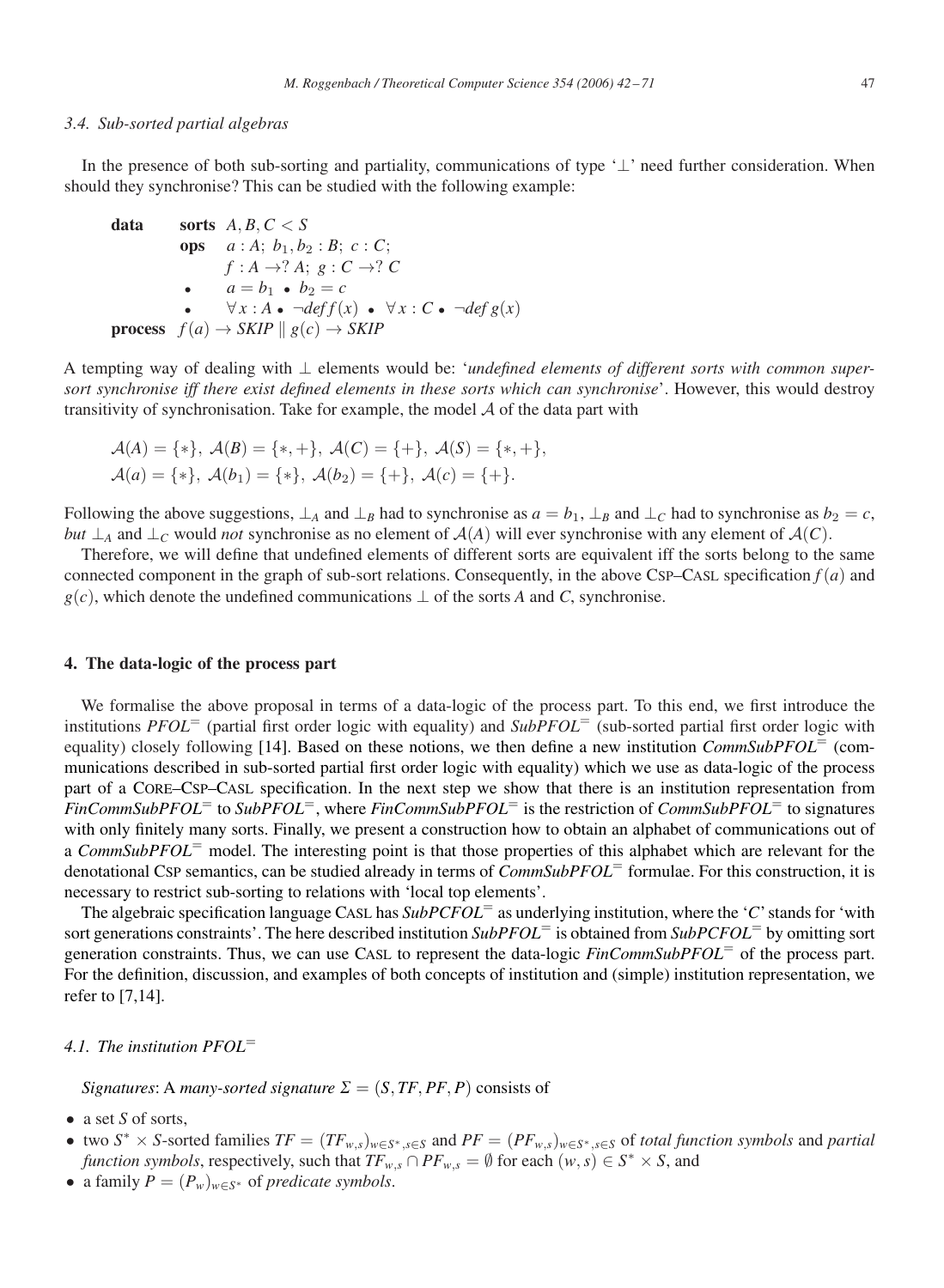Given a function  $f : A \to B$ , let  $f^* : A^* \to B^*$  be its component-wise extension to finite strings. Given two signatures  $\Sigma = (S, TF, PF, P)$  and  $\Sigma' = (S', TF', PF', P')$ , a *many-sorted signature morphism*  $\sigma : \Sigma \to \Sigma'$  consists of

- a map  $\sigma^S : S \to S'$ ,
- a map  $\sigma_{w,s}^F : TF_{w,s} \cup PF_{w,s} \to TF'_{\sigma^{S^*}(w),\sigma^S(s)} \cup PF'_{\sigma^{S^*}(w),\sigma^S(s)}$  preserving totality, for each  $w \in S^*, s \in S$ , and • a map  $\sigma^P: P_w \to P_{\sigma^{S^*}(w)}$ .

*Models*: Given a many-sorted signature  $\Sigma = (S, TF, PF, P)$ , a *many-sorted*  $\Sigma$ -*model M* consists of

- a non-empty carrier set  $M_s$  for each  $s \in S$ ,
- a partial function  $(f_{w,s})_M : M_w \to M_s$  for each function symbol  $f \in TF_{w,s} \cup PF_{w,s}$ , the function being total for  $f \in TF_{w,s}$ , and
- a relation  $(p_w)_M \subseteq M_w$  for each predicate symbol  $p \in P_w$ .

 $A$  *many-sorted*  $\Sigma$ -*homomorphism*  $h : M \to N$  is a family of functions  $h = (h_s : M_s \to N_s)_{s \in S}$  with the property that for all  $f \in TF_{w,s} \cup PF_{w,s}$  and  $(a_1, \ldots, a_n) \in M_w$  with  $(f_{w,s})_M(a_1, \ldots, a_n)$  defined, we have

$$
h_s((f_{w,s})_M(a_1,\ldots,a_n))=(f_{w,s})_N(h_{s_1}(a_1),\ldots,h_{s_1}(a_n)),
$$

and for all  $p \in P_w$  and  $(a_1, \ldots, a_n) \in M_w$ ,

$$
(a_1,..., a_n) \in (p_w)_M
$$
 implies  $(h_{s_1}(a_1),..., h_{s_1}(a_n)) \in (p_w)_N$ .

Let  $\sigma : \Sigma \to \Sigma'$  be a many-sorted signature morphism, M' be a  $\Sigma'$ -model. Then the *reduct*  $M'_{|\sigma} =: M$  of M' is the  $\Sigma$ -model with

- $M_s := M'_{\sigma^S(s)}$  for all  $s \in S$ ,
- $(f_{w,s})_M := (\sigma_{w,s}^F(f))_{M'}$  for all  $f \in TF_{w,s} \cup PF_{w,s}$ , and
- $(p_w)_M := (\sigma_w^P(p))_{M'}$  for all  $p \in P_w$ .

Given a many-sorted  $\Sigma'$ -homomorphism  $h' : M' \to N'$ , its *reduct*  $h'_{|\sigma} : M'_{|\sigma} \to N'_{|\sigma}$  is defined by  $(h'_{|\sigma})_s :=$  $h'_{\sigma^S(s)}$  for all  $s \in S$ *.* 

*Sentences*: Given a many-sorted signature  $\Sigma = (S, TF, PF, P)$ , a *variable system* over  $\Sigma$  is an *S*-sorted, pairwise isoint family of variables  $X - (X)$  as The sets  $T_S(X)$  of many-sorted  $\Sigma$ -terms of sort  $s, s \in S$ , with va disjoint family of variables  $X = (X_s)_{s \in S}$ . The sets  $T_{\Sigma}(X)_{s}$  of *many-sorted*  $\Sigma$ -terms of sort  $s, s \in S$ , with variables in  $X$ are the least sets satisfying

- $x \in T_{\Sigma}(X)_{s}$ , if  $x \in X_{s}$ , and
- $f_{w,s}(t_1,\ldots,t_n) \in T_{\Sigma}(X)_s$ , if  $t_i \in T_{\Sigma}(X)_{s_i}$   $(i = 1 \ldots n)$ ,  $f \in TF_{w,s} \cup PF_{w,s}$ ,  $w = s_1 \ldots s_n$ .

Given a *total variable valuation*  $v : X \to M$ , the *term evaluation*  $v^{\sharp} : T_{\Sigma}(X) \to ?M$  is inductively defined by

- $v_s^{\sharp}(x) := v(x)$  for all  $x \in X_s$  and all  $s \in S$ .
- $v_s^{\sharp}(f_{w,s}(t_1,...,t_n)) :=$

 $\sqrt{ }$  $\overline{J}$  $\sqrt{2}$  $(f_{w,s})_M(v_{s_1}^{\sharp}(t_1),...,v_{s_n}^{\sharp}(t_n))$  if  $v_s^{\sharp}(t_i)$  defined  $(i = 1...n)$  and<br> $(f_{w,s})_M(v_{s_1}^{\sharp}(t_1),...,v_{s_n}^{\sharp}(t_n))$  defined<br>undefined otherwise undefined otherwise

for all  $f \in TF_{w,s} \cup PF_{w,s}$  and  $t_i \in T_{\Sigma}(X)_{s_i}$   $(i = 1 \dots n)$ , where  $w = s_1 \dots s_n$ .

The set  $AF_\Sigma(X)$  of *many-sorted atomic*  $\Sigma$ -*formulae with variables in X* is the least set satisfying the following rules:

- (1)  $p_w(t_1, \ldots, t_n) \in AF_{\Sigma}(X)$ , if  $t_i \in T_{\Sigma}(X)_{s_i}, p_w \in P_w, w = s_1 \ldots s_n \in S^*,$ <br>(2)  $t \in T_{\Sigma}(X)$  if  $t \in T_{\Sigma}(X) \subseteq S$  (overtential equations)
- (2)  $t_1 \stackrel{e}{=} t_2 \in AF_\Sigma(X)$ , if  $t_1, t_2 \in T_\Sigma(X)$ ,  $s \in S$  (existential equations),<br>(3)  $t_1 = t_2 \in AF_\Sigma(X)$  if  $t_1, t_2 \in T_\Sigma(X)$ ,  $s \in S$  (strong equations)
- (3)  $t_1 = t_2 \in AF_\Sigma(X)$  if  $t_1, t_2 \in T_\Sigma(X)$ ,  $s \in S$  (strong equations),<br>(4)  $\det t \in AF_\Sigma(X)$  if  $t \in T_\Sigma(X)$  (definedness assertions)
- (4) *def t*  $\in$  *AF*<sub> $\Sigma$ </sub>(*X*), if *t*  $\in$  *T*<sub> $\Sigma$ </sub>(*X*) (definedness assertions).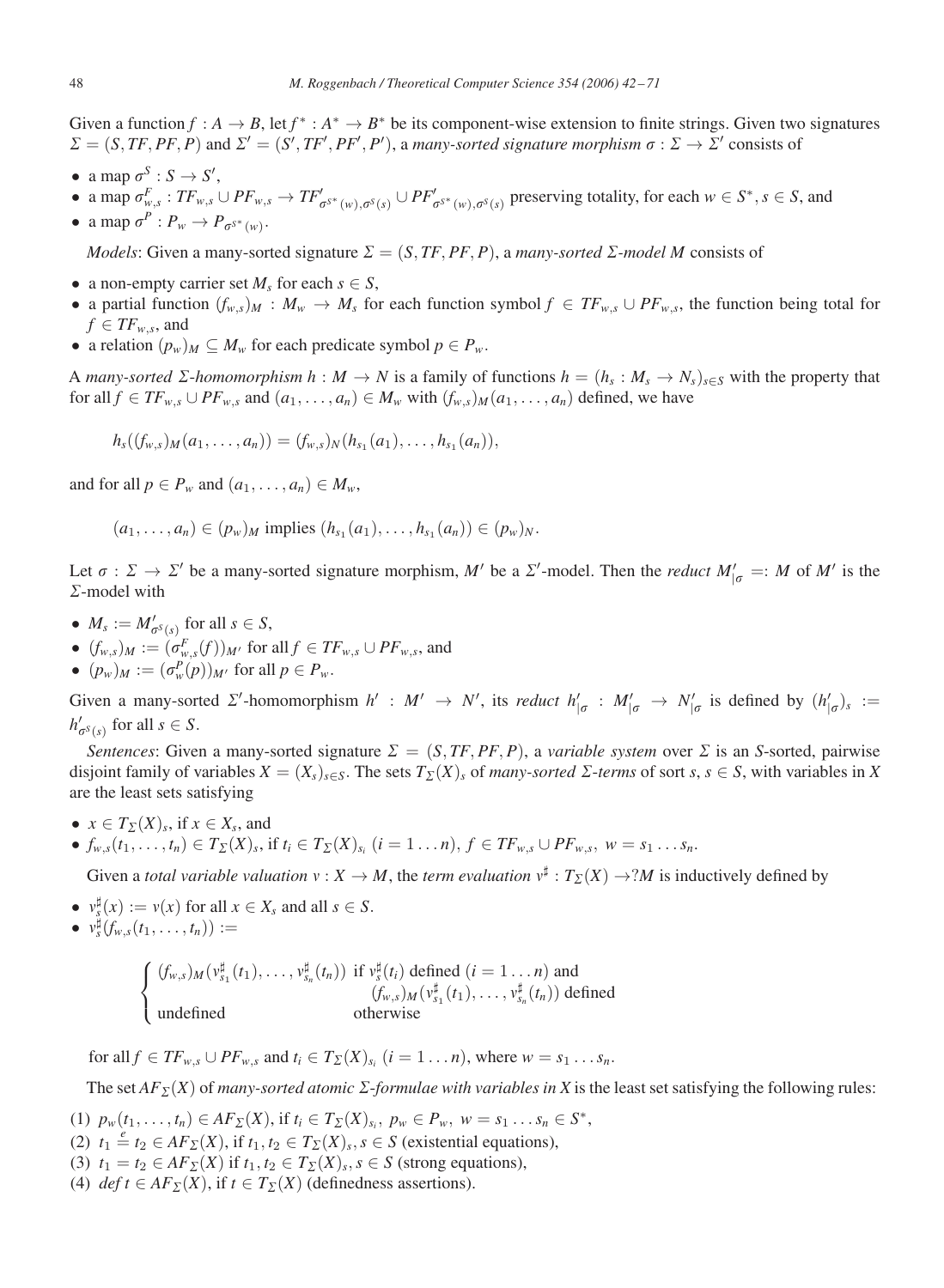<span id="page-7-0"></span>The set  $FO_{\Sigma}(X)$  of *many-sorted first-order*  $\Sigma$ -formulae with variables in X is the least set satisfying the following rules:

- (1)  $AF_{\Sigma}(X) \subseteq FO_{\Sigma}(X)$ ,
- (2)  $F \in FO_{\Sigma}(X)$  (read: false),
- (3)  $\varphi \wedge \psi \in FO_{\Sigma}(X)$ , if  $\varphi, \psi \in FO_{\Sigma}(X)$ ,<br>(4)  $\varphi \rightarrow \psi \in EO_{\Sigma}(X)$  if  $\varphi, \psi \in EO_{\Sigma}(X)$
- (4)  $\varphi \Rightarrow \psi \in FO_{\Sigma}(X)$ , if  $\varphi, \psi \in FO_{\Sigma}(X)$ ,<br>(5)  $\forall x : s \bullet \varphi \in FO_{\Sigma}(X)$  if  $\varphi \in FO_{\Sigma}(X)$
- (5) ∀ *x* : *s*  $\bullet \varphi \in FO_{\Sigma}(X)$ , if  $\varphi \in FO_{\Sigma}(X \cup \{x : s\}), s \in S$ ,

A *many-sorted*  $\Sigma$ -*sentence* is a closed many-sorted first order formula over  $\Sigma$ . Concerning the definition of the translation of many-sorted  $\Sigma$  sentences along a many-sorted  $\Sigma$ -morphism we refer to [14] of many-sorted  $\Sigma$  sentences along a many-sorted  $\Sigma$ -morphism we refer to [\[14\].](#page-29-0)

*Satisfaction relation*: The satisfiability of a many sorted first-order formula  $\varphi \in FO_\Sigma(X)$  relative to a valuation  $v: X \to M$  is defined inductively over the structure of  $\varphi$ :

- $v \Vdash p_w(t_1, \ldots, t_n)$  iff  $v^{\sharp}(t_i)$  is defined  $(i = 1 \ldots n)$  and  $(v^{\sharp}(t_1), \ldots, v^{\sharp}(t_n)) \in (p_w)_M$ .
- $v \Vdash t_1 \stackrel{e}{=} t_2$  iff  $v^{\sharp}(t_1)$  and  $v^{\sharp}(t_2)$  are both defined and equal.
- $v \Vdash t_1 = t_2$  iff  $v^{\sharp}(t_1)$  and  $v^{\sharp}(t_2)$  are either both undefined, or both are defined and equal.
- $v \Vdash def t$  iff  $v^{\sharp}(t)$  is defined.
- Not  $v \Vdash F$ .
- $v \Vdash \varphi \wedge \psi$  iff  $v \Vdash \varphi$  and  $v \Vdash \psi$ .
- $v \Vdash \varphi \Rightarrow \psi$  iff  $v \Vdash \varphi$  implies  $v \Vdash \psi$ .
- $v \Vdash \forall x : s \bullet \varphi$  iff for all valuations  $\zeta : X \cup \{x : s\} \to M$  with  $\zeta(y) = v(y)$  for  $y \neq x : s, y \in X$ , we have  $\zeta \Vdash \varphi$ .

 $M \models \varphi$  holds for a many-sorted  $\Sigma$ -model and a many-sorted formula  $\varphi$ , iff  $v \Vdash \varphi$  for all variable valuations v into *M*.<br>[14] proves the satisfaction condition of *PEOI* = [\[14\]](#page-29-0) proves the satisfaction condition of *PFOL*<sup>=</sup>.

### *4.2. The institution SubPFOL*<sup>=</sup>

Signatures: A sub-sorted signature  $\Sigma = (S, TF, PF, P, \leq)$  consists of a many-sorted signature  $(S, TF, PF, P)$  to-<br>ther with a reflexive and transitive sub-sort relation  $\leq s \leq S \leq S$ . The relation  $\leq s$  extends noint-wise to seq gether with a reflexive and transitive *sub-sort relation*  $\leq_S$   $\subseteq$  *S*  $\times$  *S*. The relation  $\leq_S$  extends point-wise to sequences of sorts. We drop the subscript *S* when it is obvious from the context. For a *sub-sorted signature*  $\Sigma = (S, TF, PF, P, \leq)$ <br>we define *overloading relations*  $\circ \iota_{\Sigma}$  and  $\circ \iota_{\Sigma}$  for function and predicate symbols, re we define *overloading relations*  $\sim_F$  and  $\sim_P$  for function and predicate symbols, respectively. Let  $f : w_1 \to s_1$ , *f* :  $w_2$  →  $s_2$  ∈ *TF* ∪ *PF*. Then *f* :  $w_1$  →  $s_1$  ∼<sub>*F*</sub> *f* :  $w_2$  →  $s_2$  iff there exist  $w \in S^*, s \in S$  such that  $w \leq w_1, w \leq w_2, s_1 \leq s$ , and  $s_2 \leq s$ . Let  $p : w_1, p : w_2 \in P$ . Then  $p : w_1 \sim_P p : w_2$  iff there exists  $w \in S^*$  such that  $w \leq w_1$  and  $w \leq w_2$ .

A sub-sorted signature morphism  $\sigma : \Sigma \to \Sigma'$  is a many-sorted signature morphism that preserves the sub-sort relation and the overloading relations,  $3$  i.e. for  $\sigma$  holds:

**p1** *s*<sub>1</sub> ≤ *s*<sub>2</sub> implies  $\sigma$ <sup>S</sup>(*s*<sub>1</sub>) ≤  $\sigma$ <sup>S</sup>(*s*<sub>2</sub>) for all *s*<sub>1</sub>, *s*<sub>2</sub> ∈ *S* **p2**  $f: w_1 \to s_1 \sim_F f: w_2 \to s_2$  implies  $\sigma^F_{w_1, s_1}(f) = \sigma^F_{w_2, s_2}(f)$  for all  $f \in TF \cup PF$ **p3** *p* : *w*<sub>1</sub> ∼*P p* : *w*<sub>2</sub> implies  $\sigma_{w_1}^P(p) = \sigma_{w_2}^P(p)$  for all  $p \in P$ .

With each sub-sorted signature  $\Sigma = (S, TF, PF, P, \leq)$  we associate a many-sorted signature  $\hat{\Sigma} = (\hat{S}, \hat{T}F, \hat{P}F, \hat{P})$ , which extends the underlying many-sorted signature  $(S, TF, PE, P)$  with which extends the underlying many-sorted signature (*S, TF, PF, <sup>P</sup>*) with

- a total *injection* function symbol inj :  $s \rightarrow s'$  for each pair of sorts  $s \leq s s'$ ,
- a partial *projection* function symbol  $pr : s' \rightarrow ?s$  for each pair of sorts  $s \leq s s'$ , and
- an unary *membership* predicate symbol  $\varepsilon_s^s$  : *s'* for each pair of sorts  $s \leq s s'$ .

Given a sub-sorted signature morphism  $\sigma : \Sigma \to \Sigma'$ , we can extend it to a many-sorted signature morphism  $\hat{\sigma} : \hat{\Sigma} \to \hat{\Sigma}'$ by just mapping the injections, projections and memberships in  $\hat{\Sigma}$  to the corresponding injections, projections and memberships in  $\hat{\Sigma}'$ .

<sup>3</sup> Note that, thanks to preservation of subsorting, the preservation of the overloading relations can be simplified.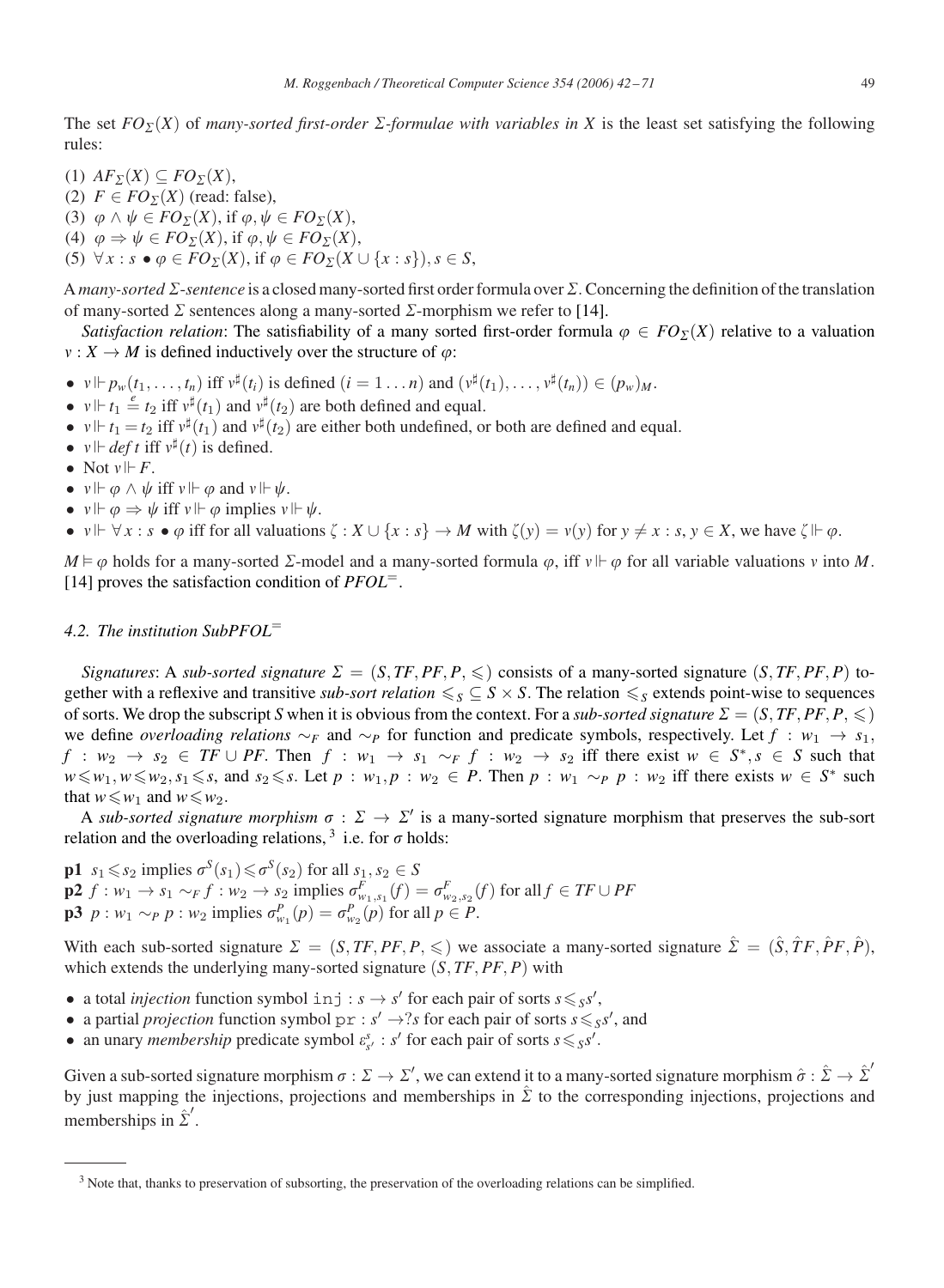<span id="page-8-0"></span>*Models: Sub-sorted*  $\Sigma$ -*models* are many-sorted  $\hat{\Sigma}$ -models satisfying in *PFOL*<sup>=</sup> the following set of axioms  $\hat{J}(\Sigma)$  (all variables are universally quantified):

- (1)  $\text{inj}_{s,s}(x) \stackrel{e}{=} x \text{ for } s \in S.$
- (2)  $\text{inj}_{s,s'}(x) \stackrel{e}{=} \text{inj}_{s,s'}(y) \Rightarrow x \stackrel{e}{=} y \text{ for } s \leq s'.$
- (3)  $\text{inj}_{s',s''}(\text{inj}_{s,s'}(x)) \stackrel{e}{=} \text{inj}_{s,s''}(x) \text{ for } s \leq s' \leq s''.$
- (4)  $\mathrm{pr}_{s',s}(\text{inj}_{s,s'}(x)) \stackrel{e}{=} x \text{ for } s \leq s'.$
- (5)  $\operatorname{pr}_{s',s}(x) \stackrel{e}{=} \operatorname{pr}_{s',s}(y) \Rightarrow x \stackrel{e}{=} y$  for  $s \le s'.$
- (6)  $\varepsilon_{s'}^s(x) \Leftrightarrow \text{def}_{\mathcal{D}^s}(x)$  for  $s \leq s'.$
- (7)  $\inf_{s',s}(f_{w',s'}(\inf_{s_1,s'_1}(x_1),\ldots,\inf_{s_n,s'_n})$  $\lim_{n \to \infty} f(x_n)$ )) = inj<sub>s</sub><sup>*n*</sup>,*s*<sup>(</sup>(*k*<sup>*n*</sup>),s<sup>*n*</sup>((*x*<sub>1</sub>),...,inj<sub>s<sub>n</sub>,s<sub>n</sub></sub><sup>*n*</sup>((*x<sub>n</sub>*))) for *f<sub>w</sub>*<sub>'</sub>,s<sup>*i*</sup> ~*F*  $f_{w'',s''}$ , where  $w \leq w', w'', w = s_1 \dots s_n, w' = s'_1 \dots s'_n, w'' = s_1'' \dots s''_n, s', s'' \leq s.$
- (8)  $p_{w'}(\text{inj}_{s_1,s'_1}(x_1),\ldots,\text{inj}_{s_n,s'_n})$  $\lim_{n \to \infty} \left( \lim_{n \to \infty} f(x_n) \right) \Leftrightarrow p_{w''}(\text{inj}_{s_1,s_1''}(x_1), \ldots, \text{inj}_{s_n,s_n''}(x_n)) \text{ for } p_{w'} \sim_p p_{w''}, \text{ where } w \leq w', w'',$  $w = s_1 \dots s_n, w' = s'_1 \dots s'_n, w'' = s_1'' \dots s_n''$ .

 $Sub\text{-}sorted$   $\Sigma\text{-}morphisms$  are many-sorted  $\hat{\Sigma}\text{-}morphisms$ .

 $Sentences:$  The *Sub-sorted formulae over*  $\Sigma$  are the many-sorted first order formulae over  $\hat{\Sigma}$ . A *sub-sorted*  $\Sigma$ -sentence is a many-sorted first order sentences over  $\hat{\Sigma}$ 

*Satisfaction*: The satisfaction relations  $v \Vdash \varphi$  and  $M \models \varphi$  are defined as in *PFOL*<sup>=</sup>. [\[14\]](#page-29-0) proves the satisfaction condition of *SubPFOL*<sup>=</sup>.

# *4.3. The institution CommSubPFOL*<sup>=</sup>

The definition of the institution *CommSubPFOL*<sup>=</sup> provides the data-logic of the process part of a CSP–CASL specification. It can be viewed as a specialisation of the institution *SubPFOL*<sup>=</sup>.

Concerning the set of formulae, the differences are that  $CommSubPFOL^=$  allows equations  $t \stackrel{e}{=} t'$  and  $t = t'$ , where *t* and *t* are terms of arbitrary sorts. Furthermore, a new 'element relation' is introduced. To prove the satisfaction condition, these new types of formulae make it necessary to strengthen the definition of a signature morphisms. Concerning models, in  $CommSubPFOL$ = each carrier set includes an element  $\perp$  to deal explicitly with undefinedness.

At certain points we indicate how our definitions simplify in the absence of true sub-sorting, indicating how a data-logic for partiality would look like. The here presented institution *CommSubPFOL*<sup>=</sup> deals with both, partiality and sub-sorting. The definition of data-logics, which cover none or only one of these two aspects, would result in a system of institutions with representations relating them with each other, with the here introduced *CommSubPFOL*<sup>=</sup>, as well as with different CASL sub-institutions. Here, we refrain from this approach as our aim is to define an expressive combination of CSP and CASL.

*Signatures*: A *data-logic signature* is a sub-sorted signature  $\Sigma = (S, TF, PF, P, \leq)$ . A *data-logic signature morphism*<br> $\Sigma \to \Sigma'$  is a sub-sorted signature morphism that additionally reflects the sub-sort relation and does  $\sigma : \Sigma \to \Sigma'$  is a sub-sorted signature morphism that additionally reflects the sub-sort relation and does not extend the sub-sort relation, i.e. it is a many-sorted signature morphism which besides the three preservation conditions **p1**, **p2**, **p3** defined in Section [4.2](#page-7-0) also fulfils

**refl**  $\sigma^S(s_1) \leq \sigma^S(s_2)$  implies  $s_1 \leq s_2$  for all  $s_1, s_2 \in S$  (reflection of the sub-sort relation) and **pop-oxt**  $\sigma^S(s_1) \leq \sigma^H(s_2) \leq \sigma^H(s_1) \leq \sigma^H(s_2) \leq \sigma^H(s_2) \leq \sigma^H(s_1) \leq \sigma^H(s_2) \leq \sigma^H(s_1) \leq \sigma^H(s_2) \le$ **non-ext**  $\sigma^S(s_1) \leq s \cdot u' \wedge \sigma^S(s_2) \leq s \cdot u'$  implies that there exists a sort  $u \in S$  with  $\sigma^S(u) = u'$  for all  $s_1, s_2 \in S$  and  $u' \in S'$  (pop-extension)  $u' \in S'$  (non-extension).

**Lemma 1.** *Data-logic signature morphisms compose*.

**Proof.** Let  $\sigma_1 : \Sigma_1 \to \Sigma_2$  and  $\sigma_2 : \Sigma_2 \to \Sigma_3$  be data-logic signature morphisms. As sub-sorted signatures and subsorted signature morphisms form a category,  $\sigma := \sigma_2 \circ \sigma_1$  has the properties **p1**, **p2**, **p3**. The proof of **refl** is trivial. Concerning **non-ext**, let  $s_1, s_2 \in S_1$ ,  $u_3 \in S_3$  and  $\sigma(s_1) \leq u_3$  as well as  $\sigma(s_2) \leq u_3$ . Thanks to non-extension of  $\sigma_2$ , there exists  $u_2 \in S_2$  with  $\sigma_2(u_2) = u_3$ . Applying the reflection property of  $\sigma_2$  yields  $\sigma_1(s_1) \leq u_2$  as well as  $\sigma_1(s_2) \leq u_2$ . Thanks to non-extension of  $\sigma_1$ , there exists  $u_1 \in S_2$  with  $\sigma_1(u_1) = u_2$ . Now  $\sigma(u_1) = \sigma_2(\sigma_1(u_1)) = \sigma_2(u_2) = u_3$ .  $\Box$ 

**Remark 2.** Note that in the absence of true sub-sorting, i.e.  $\leq s = id_s$ ,  $\leq s' = id_{S'}$ , the additional conditions **refl** and **non-ext** are equivalent to injectivity on sorts **non-ext** are equivalent to injectivity on sorts.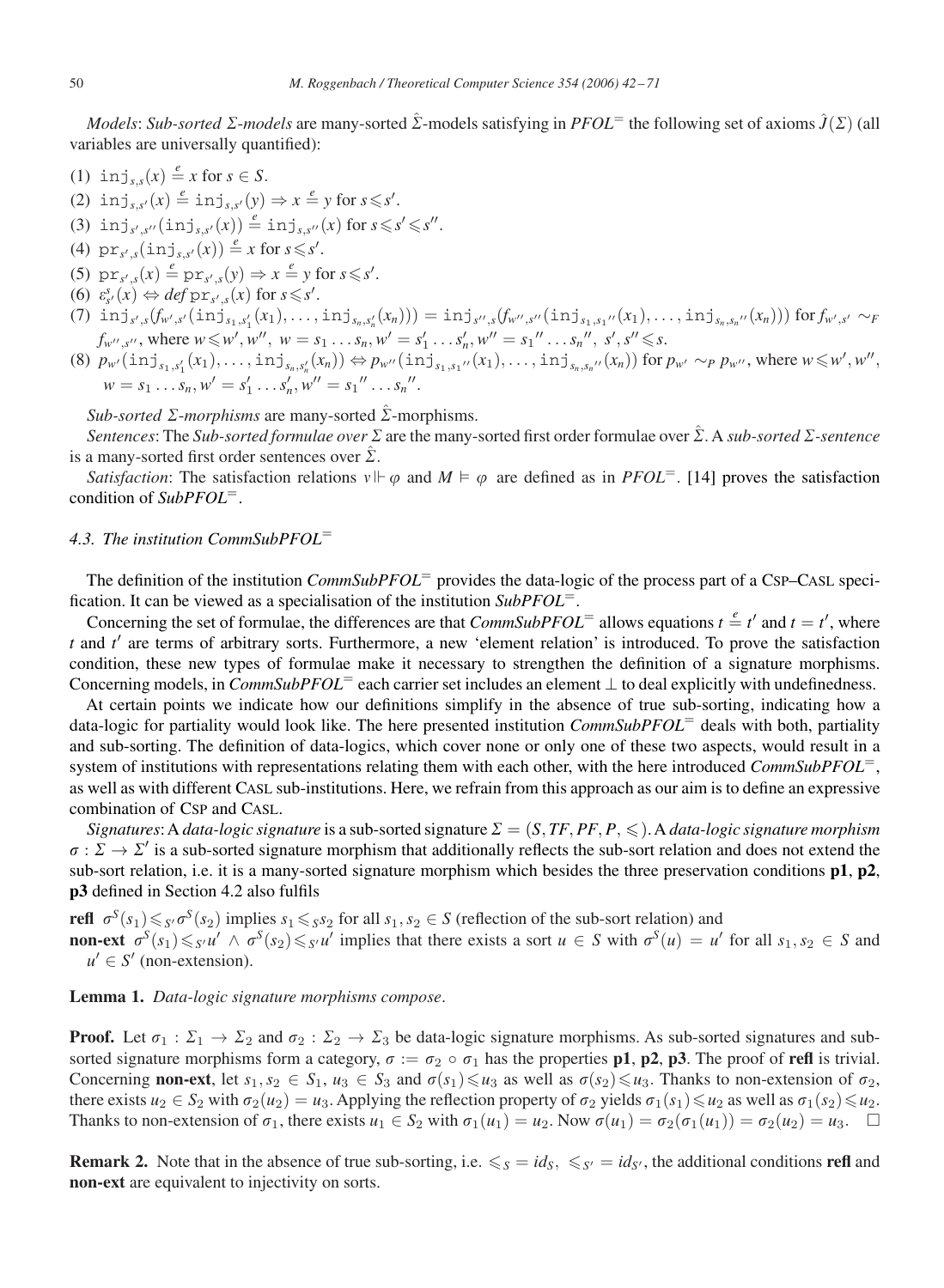*Models:* A *data-logic*  $\Sigma$ -*model M* is the strict extension  $M := ext(C)$  of an ordinary many-sorted model C over  $\hat{\Sigma} = (\hat{S}, \hat{T}F, \hat{P}F, \hat{P})$  which satisfies in *PFOL*<sup>=</sup> the set of axioms  $\hat{J}(\Sigma)$  defined in Section [4.2.](#page-7-0) Given such a  $\hat{\Sigma}$ -model *C*, its strict extension is defined by <sup>4</sup> its strict extension is defined by <sup>4</sup>

•  $M_s = ext(C_s) := C_s \cup \{\perp\}$  for all  $s \in \hat{S}$ , where  $\perp \notin C_s$  for all  $s \in \hat{S}$ ,

$$
\bullet \ (f_{w,s})_M(x_1,\ldots,x_n)=
$$

$$
(f_{w,s})_{ext(C)}(x_1,\ldots,x_n) := \begin{cases} (f_{w,s})_C(x_1,\ldots,x_n) & \text{if } x_i \in C(s_i) (i = 1 \ldots n) \text{ and} \\ \perp & (f_{w,s})_C(x_1,\ldots,x_n) \text{ is defined} \\ \perp & \text{otherwise} \end{cases}
$$

for all *f* in  $\hat{T}F_{w,s} \cup \hat{P}F_{w,s}$ , and

•  $(p_w)_M = (p_w)_{ext(C)} := (p_w)_C$  for all  $p \in \hat{P}_w$ .

This construction leads to a one-one correspondence between ordinary many-sorted models over  $\hat{\Sigma}$  satisfying  $\hat{J}(\Sigma)$ in *PFOL*<sup>=</sup> and *Σ*-models in *CommSubPFOL*<sup>=</sup>: given a model *C*, its extension *ext*(*C*) =: *M* is uniquely determined. Forgetting the strict extension results again in *C*. Concerning the properties defined in the set of axioms  $\hat{J}(\Sigma)$ , the extended models behave in the expected way: extended models behave in the expected way:

**Lemma 3.** *In the extended model M the following hold*:

- (1)  $(\text{inj}_{s,s})_M(x) = x$  for  $x \in M_s, s \in S$ .
- $(2)$   $(\text{inj}_{s,s'})_M(x) = (\text{inj}_{s,s'})_M(y) \Rightarrow x = y \text{ for } x \in M_s, y \in M_{s'}$ <br>  $(3)$   $(\text{inj}, \dots), ((\text{inj}, \dots), (x)) = (\text{inj}, \dots), (x) \text{ for } x \in M_s$  $s \leqslant s'.$ <br> $s' < s''$  $(3)$   $(\text{inj}_{s',s'},y)_{M}((\text{inj}_{s,s'})_{M}(x)) = (\text{inj}_{s,s'})_{M}(x)$  for  $x \in M_s, s \leq s' \leq s''.$ <br>  $(4)$   $(\text{inj}_s, \text{inj}_s)(\text{inj}_s, \text{inj}_s)(x)) = x$  for  $x \in M_s, s \leq s' \leq s''.$
- (4)  $(\text{pr}_{s',s})M((\text{inj}_{s,s'})M(x)) = x \text{ for } x \in M_s, s \leq s'.$ <br>(5)  $(\text{pr}_{s'}) \cdot \mathbf{r}(x) = (\text{pr}_{s} s' \cdot \mathbf{s}) \cdot \mathbf{r}(x) \neq 1 \Rightarrow x = y \text{ for } x$
- $(\text{5}) \ (\text{pr}_{s',s})_M(x) = (\text{pr}_{A}s', s)_M(y) \neq \perp \Rightarrow x = y \text{ for } x, y \in M_{s'}$ <br>  $(\text{6}) \ (s^s)_{s'}(x) \leftrightarrow (\text{pr}_{s'})_{s'}(x) \neq \perp \text{ for } x \in M, s \leq s'$  $s \leqslant s'.$
- $(6)$   $(\varepsilon_s^s) M(x) \Leftrightarrow (\text{pr}_{s',s}) M(x) \neq \bot \text{ for } x \in M_s, s \leq s'.$ <br>(7)  $(\text{pr}_1, \ldots) M(x) \rightarrow (\text{pr}_1, \ldots) M(x)$  (inj
- $(7)$   $(\text{inj}_{s',s})M((f_{w',s'})M((\text{inj}_{s_1,s'_1})M(x_1),\ldots,(\text{inj}_{s_n,s'_n}))$  $(\text{inj}_{s_n, s_n''})_M(x_n))$  for  $x_i \in M_{s_i}, i = 1...n, f_{w', s'} \sim_F f_{w'', s''}, where w \leq w', w'', w = s_1...s_n, w' = s'_1...s'_n, w'' = s_1''...s''_n', s', s'' \leq s.$  $\mathcal{L}_{n}^{(n)}(M(x_{n})))$  = (inj<sub>s'',s</sub>)<sub>M</sub> (( $f_{w'',s''}$ )<sub>M</sub>((inj<sub>s<sub>1,s1</sub>'')<sub>M</sub>(x<sub>1</sub>),...,</sub>
- (8)  $(p_w)_{M}((\text{inj}_{s_1,s'_1})_{M}(x_1),\ldots,(\text{inj}_{s_n,s'_n})_{M}$  $\left(\sum_{n=1}^{N} M(x_n)\right) \Leftrightarrow (p_{w''})_M((\text{inj}_{s_1,s_1''})_M(x_1),\ldots,(\text{inj}_{s_n,s_n''})_M(x_n))$  for  $p_{w'} \sim_{P}$  $p_{w''}$ , where  $w \leq w'$ ,  $w''$ ,  $w = s_1 \dots s_n$ ,  $w' = s'_1 \dots s'_n$ ,  $w'' = s_1'' \dots s_n''$ .

**Proof.** Simple case distinctions between  $x = \perp$  and  $x \neq \perp$ .  $\Box$ 

*Data-logic*  $\Sigma$ -morphisms are extended many-sorted  $\hat{\Sigma}$ -morphisms. Given a many-sorted morphism  $\hat{h}: C \to C'$ between two many-sorted models *C*, *C'* over  $\hat{\Sigma}$ , which both satisfy  $\hat{J}(\Sigma)$  in *PFOL*<sup>=</sup>, then  $ext(\hat{h}) =: h : M \to M'$  with

$$
h_s(x) = ext(\hat{h}_s)(x) := \begin{cases} \hat{h}_s(x) & \text{if } x \in C(s) \\ \perp & \text{if } x = \perp \end{cases}
$$

is a data-logic  $\Sigma$ -morphism between *M* and *M'*, where  $M = ext(C)$  and  $M' = ext(C')$ . As this extension is again uniquely determined there is also a one-one correspondence between the many-sorted  $\hat{\Sigma}$ -morphisms and data-logi uniquely determined, there is also a one-one correspondence between the many-sorted  $\hat{\Sigma}$ -morphisms and data-logic  $\Sigma$ -morphisms.

**Lemma 4** (Composition of data-logic  $\Sigma$ -morphisms). Let  $h : M \to M'$  and  $h' : M' \to M''$  be data-logic  $\Sigma$ -morphisms *with underlying morphisms*  $\hat{h}: C \to C'$  *and*  $\hat{h}': C' \to C''$ , *respectively. Then* 

$$
h' \circ h = ext(\hat{h}' \circ \hat{h}).
$$

**Proof.** Let  $x = \bot \in M_s$ . Then  $(h' \circ h)_s(\bot) = h'_s(h_s(\bot)) = h'_s(\bot) = \bot = (ext(\hat{h}' \circ \hat{h}))(\bot)$ . Let  $x \neq \bot \in M_s$ . Then  $(h' \circ h)_s(x) = h'_s(h_s(x)) = h'_s(\hat{h}_s(x)) = \hat{h}'_s(\hat{h}_s(x)) = (\hat{h}'_s \circ \hat{h}_s)(x) = (ext(\hat{h}'_s \circ \hat{h}_s))(x).$ 

<sup>4</sup> In the model definition we can use the same <sup>⊥</sup> symbol for all carrier sets. Later, the construction of the alphabet of communications will make some of them different from each other.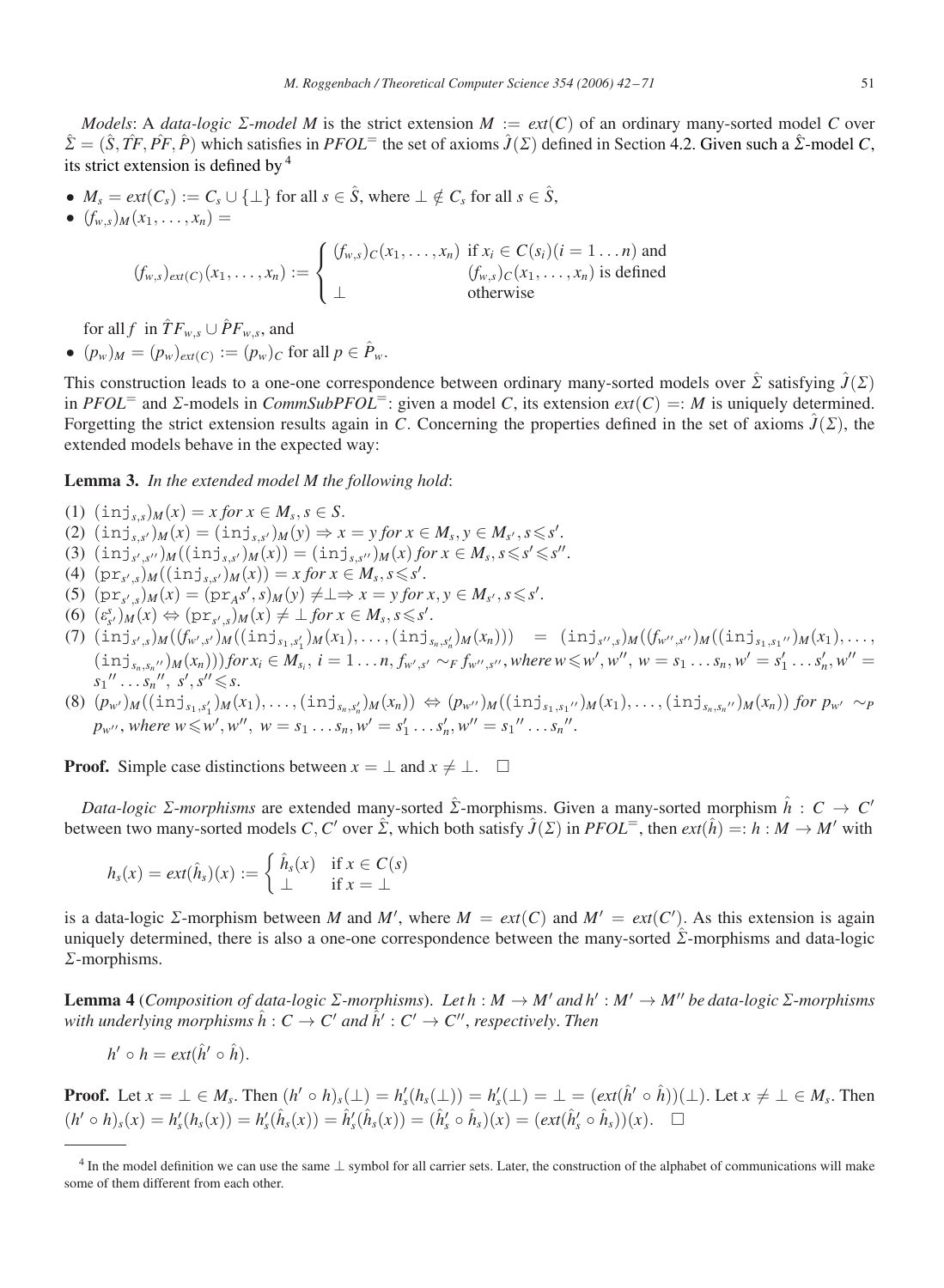*Reducts* are defined as the extended  $\hat{\Sigma}$ -reducts. Let  $\sigma : \Sigma \to \Sigma'$  be a data-logic signature morphism, let  $\hat{\sigma} : \hat{\Sigma} \to \hat{\Sigma}'$ be the corresponding many-sorted signature morphism. Let *M'* be a  $\Sigma'$ -model with underlying  $\hat{\Sigma}'$ -model *C'*. Then in  $SubPFOI$  = the reduct  $C - C'$  of  $C'$  is given by *SubPFOL*<sup>=</sup> the reduct  $C = C'_{|\hat{\sigma}|}$  of *C'* is given by

- $C_s = C'_{\hat{\sigma}(s)}$  for all  $s \in \hat{S}$ ,
- $(f_{w,s})_C = (\hat{\sigma}_{w,s}^F(f))_{C'}$  for all  $f \in (\hat{TF}_{w,s} \cup \hat{PF}_{w,s})$ , and
- $(p_w)_C = (\hat{\sigma}_w^P(p))_{C'}$  for all  $p \in \hat{P}_w$ .

As *SubPFOL*<sup>=</sup> is an institution and every *CommSubPFOL*<sup>=</sup> signature morphism is also a *SubPFOL*<sup>=</sup> signature morphism, *C* is a  $\hat{\Sigma}$ -model in *SubPFOL*<sup>=</sup>, i.e. it satisfies the set of axioms  $\hat{J}(\hat{\Sigma})$ . Thus defining the reduct as  $M = M'_{|\hat{\sigma}} :=$  $ext(C)$  yields a  $\Sigma$ -model in *CommSubPFOL*<sup>=</sup>.

Note that with this definition the models *M* and *M'* relate in the expected way. We have

- $M_s = M'_{\hat{\sigma}(s)}$  for all  $s \in \hat{S}$ ,
- $(f_{w,s})_M = (σ_{w,s}^F(f))_{M'}$  for all  $f ∈ (T\hat{F}_{w,s} ∪ \hat{P}\hat{F}_{w,s})$ , and
- $(p_w)_M = (\sigma_w^P(p))_{M'}$  for all  $p \in \hat{P}_w$ .

Given a  $\Sigma'$ -morphism  $h' : M'_1 \to M'_2$ , there exists a unique underlying  $\hat{\Sigma}'$ -morphism  $\hat{h}' : C'_1 \to C'_2$ . Its reduct  $\hat{h'}_{|\sigma} : C'_{1|\sigma} \to C'_{2|\sigma}$  is defined by  $| \sigma : C'_{1} |_{\sigma} \to C'_{2} |_{\sigma}$  is defined by

$$
(\hat{h'}_{|\sigma})_s := \hat{h'}_{\sigma(s)} \ (s \in \hat{S}).
$$

Again, as *SubPFOL*<sup>=</sup> is an institution and every *CommSubPFOL*<sup>=</sup> signature morphism is also a *SubPFOL*<sup>=</sup> signature morphism,  $\hat{h'}_{|\sigma}$  is a  $\hat{\Sigma}$ -morphism in *SubPFOL*<sup>=</sup>. Thus we know that  $h'_{|\sigma}: M'_{1|\sigma} \to M'_{2|\sigma}$  with  $h'_{|\sigma} := ext(\hat{h'}_{|\sigma})$  is a  $\Sigma$ -morphism.

*Sentences:* The sets  $T_{\hat{\Sigma}}(X)$  of terms of sort  $s \in S$  over  $\Sigma$  are the many sorted sets of *PFOL*<sup>=</sup> terms of sort  $s \in S$ over  $\hat{\Sigma} = (\hat{S}, \hat{T}F, \hat{P}F, \hat{P})$ . Note that we use  $\hat{\Sigma}$  as index of the term set over  $\Sigma$ .<br>Given a variable valuation  $y : X \to M$  the *term valuation*  $y^{\sharp} : T_{\delta}(X) \to M$ 

Given a variable valuation  $v : X \to M$ , the *term valuation*  $v^{\sharp} : T_{\hat{\Sigma}}(X) \to M$  is inductively defined by:

- $v_s^{\sharp}(x) := v(x)$  for all  $x \in X_s$  and all  $s \in S$ *.*
- $v_{s_1}^{\sharp}(f_{w,s}(t_1,\ldots,t_n)) := (f_{w,s})_M(v_{s_1}^{\sharp}(t_1),\ldots,v_{s_n}^{\sharp}(t_n))$  for all  $f \in TF_{w,s} \cup PF_{w,s}$ , where  $w = s_1 \ldots, s_n$ , and  $t_i \in T_{\Sigma}(X)_{s_i}$ , for  $i-1$ for  $i = 1, ..., n$ .

Note that term evaluation in *CommSubPFOL*<sup>=</sup> is a *total* function thanks to the encoding of partiality in terms of the ⊥ elements.

The set  $AF_{\hat{\Sigma}}(X)$  of atomic  $\Sigma$ -formulae with variables in *X* is the least set satisfying the following rules:

(1) 
$$
p_w(t_1, \ldots, t_n) \in AF_{\hat{\Sigma}}(X)
$$
, if  $t_i \in T_{\hat{\Sigma}}(X)_{s_i}$ ,  $p_w \in P_w$ ,  $i = 1, \ldots, n$ ,  $w = s_1 \ldots s_n \in S^*$ ,  
(2)  $t \stackrel{e}{=} t' \in AF_{\hat{\Sigma}}(X)$ , if  $t, t' \in T_{\hat{\Sigma}}(X)$  (existential equations),

- 
- (3)  $t = t' \in AF_{\hat{\Sigma}}(X)$ , if  $t, t' \in T_{\hat{\Sigma}}(X)$  (strong equations),
- (4) *def t*  $\in AF_{\hat{\Sigma}}(X)$ , if  $t \in T_{\hat{\Sigma}}(X)$  (definedness assertions),
- (5) *t* in  $s' \in AF_{\hat{\Sigma}}(X)$ , if  $t \in T_{\hat{\Sigma}}(X)$ ,  $s, s' \in S$  (element relation).

*CommSubPFOL*<sup>=</sup> extends the set of atomic formulae available in *PFOL*<sup>=</sup> in two ways: (1) equations can be formed by *any* pair of terms; (2) the formula 'element relation' allows *any* combination of sorts.

The set  $FO_{\hat{\Sigma}}(X)$  of first-order  $\Sigma$ -formulae with variables in *X* is the least set satisfying the following rules:

- $(1)$   $AF_{\hat{\Sigma}}(X) \subseteq FO_{\hat{\Sigma}}(X),$
- (2)  $F \in FO_{\hat{\Sigma}}(X)$  (read: false),
- (3)  $\varphi \wedge \psi \in FO_{\hat{\Sigma}}(X)$ , if  $\varphi, \psi \in FO_{\hat{\Sigma}}(X)$ ,
- (4)  $\varphi \Rightarrow \psi \in FO_{\hat{\Sigma}}(X)$ , if  $\varphi, \psi \in FO_{\hat{\Sigma}}(X)$ ,
- (5) ∀*x* : *s*  $\bullet$   $\phi$  ∈  $FO_{\hat{\Sigma}}(X)$ , if  $\phi$  ∈  $FO_{\hat{\Sigma}}(X \cup \{x : s\})$ , *s* ∈ *S*.

A *data-logic*  $\Sigma$ -sentence is a closed first order formula over  $\Sigma$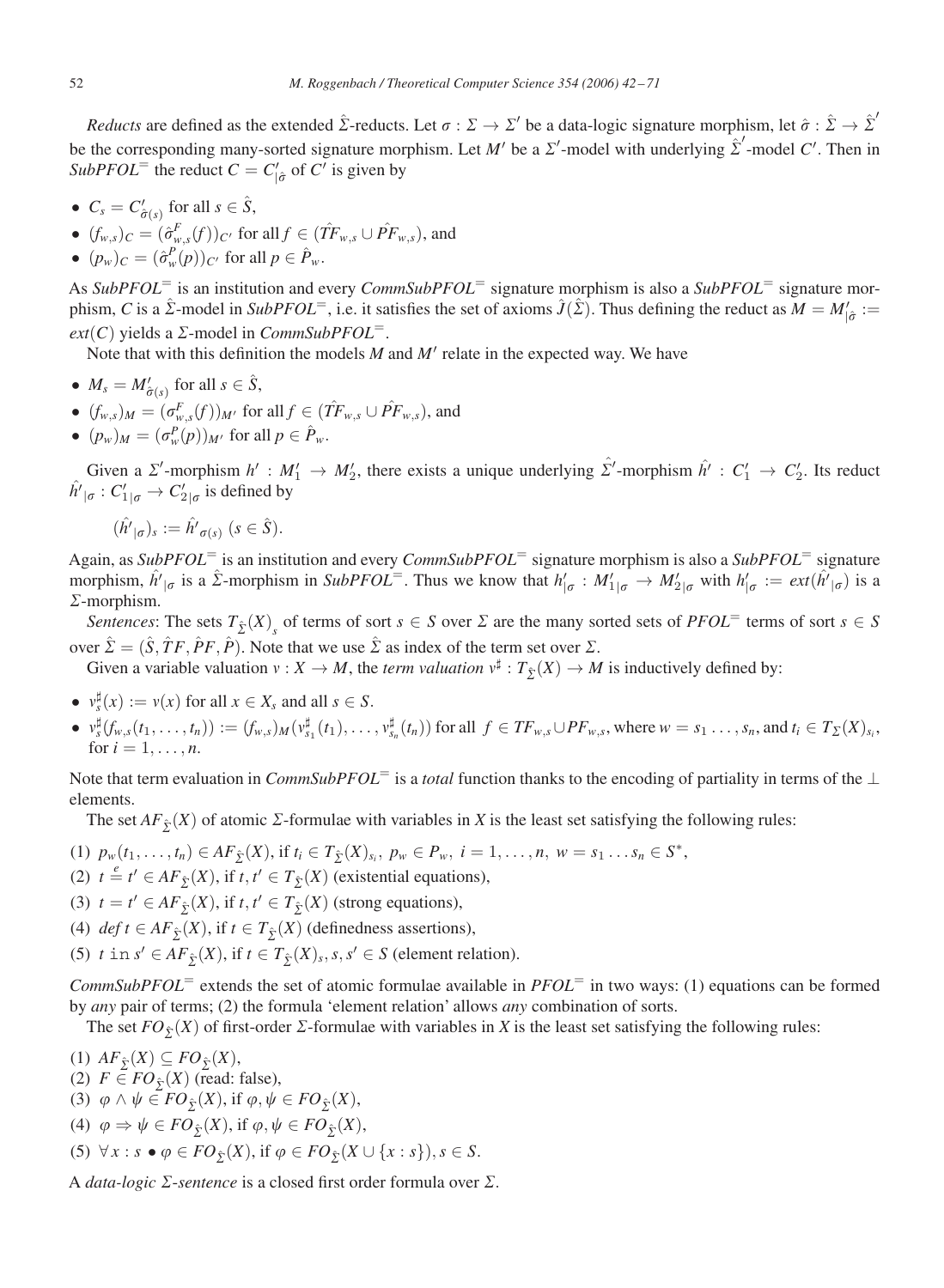$$
\sigma(X)_{s'} := \bigcup_{\sigma^S(s)=s'} X_s.
$$

Then we define how to translate terms over *X* into terms over  $\sigma(X)$  by a function  $\zeta_{\sigma,X}: T_{\hat{\Sigma}}(X) \to T_{\hat{\Sigma}}'(\sigma(X))$ :

- $(\zeta_{\sigma} \zeta)(x : s) := x : \sigma^{S}(s)$  for all  $x \in X_s$  and all  $s \in S$ *.*
- $(\zeta_{\sigma,X})_s(f_{w,s}(t_1,\ldots,t_n)) := \sigma_{w,s}^F(f_{w,s})((\zeta_{\sigma,X})_{s_1}(t_1),\ldots,(\zeta_{\sigma,X})_{s_n}(t_n))$  for all  $f \in TF_{w,s} \cup PF_{w,s}$ , where  $w = s_1 \ldots s_n$ ,<br>and  $t \in T_s(Y)$  for  $i = 1$ and  $t_i \in T_{\hat{\Sigma}}(X)_{s_i}$ , for  $i = 1, \ldots, n$ .

Finally, this translation is extended to formulae:

- $\sigma(t) := (\zeta_{\sigma,X})(t)$  if *t* is a  $\hat{\mathbb{Z}}$ -term in variables *X*,
- $\sigma(p_w(t_1,...,t_n)) := \sigma_w^p(p_w)(\sigma(t_1),..., \sigma(t_n)),$
- $\sigma(t = t') := \sigma(t) = \sigma(t'),$
- $\sigma(t=t') := \sigma(t) = \sigma(t'),$
- $\sigma(\det t) := \det \sigma(t),$
- $\sigma(t \text{ in } s') := \sigma(t) \text{ in } \sigma^S(s'),$
- $\bullet$   $\sigma(F) := F$ ,
- $\sigma(\varphi \wedge \psi) := \sigma(\varphi) \wedge \sigma(\psi),$
- $\sigma(\varphi \Rightarrow \psi) := \sigma(\varphi) \Rightarrow \sigma(\psi),$
- $\sigma(\forall x : s \bullet \varphi) := \forall x : \sigma^{S}(s) \bullet \sigma(\varphi).$

*Satisfaction relation*: The satisfiability of a formula  $\varphi \in FO_\Sigma(X)$  relative to a valuation  $v: X \to M$  is inductively defined over the structure of  $\varphi$ :

- $v \Vdash p_w(t_1, \ldots, t_n)$  iff  $(v^{\sharp}(t_1), \ldots, v^{\sharp}(t_n)) \in (p_w)_M$ .
- $v \Vdash t = t'$  iff
	- $\circ \; v_s^{\sharp}(t) \neq \perp, v_{s'}^{\sharp}(t') \neq \perp,$
	- there exists  $u \in S$  such that  $s \le u$  and  $s' \le u$ , and
	- for all *u* ∈ *S* with *s*  $\le$  *u* and *s'*  $\le$  *u* holds:

$$
v_u^{\sharp}(\text{inj}_{(s,u)}(t)) = v_u^{\sharp}(\text{inj}_{(s',u)}(t')).
$$

- $v \Vdash t = t'$  iff either
	- $v_s^{\sharp}(t) = \bot, v_{s'}^{\sharp}(t') = \bot$  and
	- there exists *u* ∈ *S* such that *s*  $\le$  *u* and *s'*  $\le$  *u*,

or

- $\circ \; v_s^{\sharp}(t) \neq \bot, v_{s'}^{\sharp}(t') \neq \bot,$
- there exists  $u \in S$  such that  $s \le u$  and  $s' \le u$ , and
- for all *u* ∈ *S* with *su* and *su* holds:

$$
v_u^{\sharp}(\text{inj}_{(s,u)}(t)) = v_u^{\sharp}(\text{inj}_{(s',u)}(t')).
$$

- $v \Vdash def t$  iff  $v^{\sharp}(t) \neq \bot$ .
- $v \Vdash t$  in *s'* iff there exists  $a \in M_{s'}$  such that either
	- $\circ \nu_s^{\sharp}(t) = a = \bot$ , and
	- there exists  $u \in S$  such that  $s \le u$  and  $s' \le u$ ,

or

- $\circ \; v_s^{\sharp}(t) \neq \bot, a \neq \bot,$
- there exists *u* ∈ *S* such that *s*  $\le$  *u* and *s'*  $\le$  *u*, and
- for all *u* ∈ *S* with *s*  $\le$  *u* and *s'*  $\le$  *u* holds:

$$
v_u^{\sharp}(\text{inj}_{(s,u)}(t)) = (\text{inj}_{(s',u)})_M(a).
$$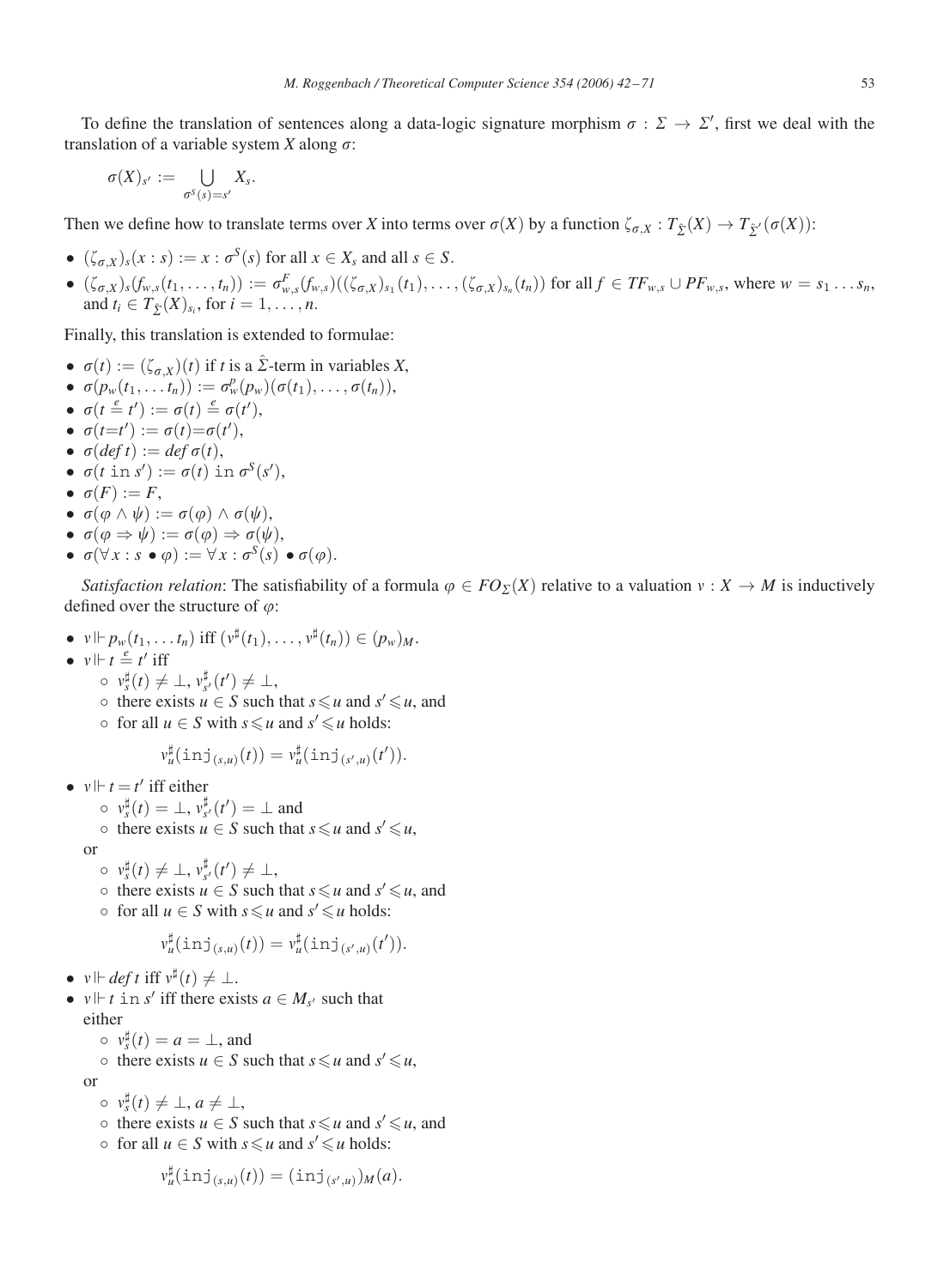- <span id="page-12-0"></span>• Not  $v \Vdash F$ .
- $v \Vdash \varphi \wedge \psi$  iff  $v \Vdash \varphi$  and  $v \Vdash \psi$ .
- $v \Vdash \varphi \Rightarrow \psi$  iff  $v \Vdash \varphi$  implies  $v \Vdash \psi$ .
- $v \Vdash \forall x : s \bullet \varphi$  iff for all valuations  $\zeta : X \cup \{x : s\} \to M$  with  $\zeta(y) = v(y)$  for  $y \neq x : s, y \in X$ , and  $\zeta(x : s) \neq \bot$  we have  $\zeta \Vdash \varphi$ .

Note that it is impossible to express  $t \text{ in } s'$  by a combination of other formulae. The reason for this is that in a quantification  $\forall x : s'$  the variable *x* ranges over those values of  $M_{s'}$  only which are different from  $\bot$ .

In the absence of true sub-sorting, this definition of satisfaction for existential and strong equations directly captures the intuition we developed in Section [3.3](#page-4-0) concerning partiality (we deliberately keep all parts of the original definitions):

- $v \Vdash^{no-sub} t = t'$  iff  $v_s^{\sharp}(t) \neq \bot$ ,  $v_{s'}^{\sharp}(t') \neq \bot$ , sort $(t) = sort(t')$ ,  $v_s^{\sharp}(t) = v_s^{\sharp}(t')$ .<br>
  $v_s^{\sharp} \Vdash^{no-sub}$ ,  $t \to t'$  iff either  $v_s^{\sharp}(t') = v_s^{\sharp}(t') 1$ , sort $(t) = sort(t')$ .
- $v \Vdash^{no-sub} t = t'$  iff either  $v_s^{\sharp}(t) = \bot, v_{s'}^{\sharp}(t') = \bot, sort(t) = sort(t'),$ or  $v_s^{\sharp}(t) \neq \bot$ ,  $v_{s'}^{\sharp}(t') \neq \bot$ , sort $(t) = sort(t')$ ,  $v_s^{\sharp}(t) = v_x^{\sharp}(t')$ .

This also illustrates why in the absence of true sub-sorting it is sufficient for the desired satisfaction condition that data-logic signature morphisms are injective on the set of sorts.

**Lemma 5.** Let  $\sigma : \Sigma \to \Sigma'$  be signature morphism, M' be a  $\Sigma'$ -model, X be a variable system over  $\Sigma$ , and  $v : \sigma(X) \to M'$ *be a valuation*. *Define a valuation*

$$
\bar{\nu}: \begin{cases} X & \to M'_{|\sigma}, \\ x:s \mapsto \nu_{\sigma^S(s)}(x:\sigma^S(s)). \end{cases}
$$

*Then*  $\bar{v}^{\sharp} = v^{\sharp} \circ \zeta_{\sigma X}$ *. Moreover, v and*  $\bar{v}$  *are in a one-one correspondence.* 

**Proof.** Induction over the term structure:

Let  $t = x$ ,  $x \in X_s$ ,  $s \in S$ . Then  $\overline{v}_s^{\sharp}(x : s) = \overline{v}(x : s) = v_{\sigma^S(s)}(x : \sigma^S(s)) = v_{\sigma^S(s)}^{\sharp}(x : \sigma^S(s)) = v_{\sigma^S(s)}^{\sharp}((\zeta_{\sigma,x})_s(x : s)) = v_{\sigma^S(s)}^{\sharp}((\zeta_{\sigma,x})_s(x : s))$  $(v_{\sigma^S(s)}^{\sharp} \circ \zeta_{\sigma,X})(x:s).$ Let  $t = f_{w,s}(t_1,\ldots,t_n)$ . Then  $\overline{v}_s^{\sharp} (f_{w,s}(t_1,\ldots,t_n)) = (f_{w,s})_{M'_{|\sigma}} (\overline{v}_{s_1}^{\sharp}(t_1),\ldots,\overline{v}_{s_n}^{\sharp}(t_n))$  $= (\sigma_{w,s}^F(f_{w,s}))_{M'}((v^{\sharp} \circ \zeta_{\sigma,X})_{s_1}(t_1),\ldots,(v^{\sharp} \circ \zeta_{\sigma,X})_{s_n}(t_n))$  $= (v^{\sharp})_{\sigma(s)}(\sigma_{w,s}^{F}(f_{w,s})((\zeta_{\sigma,X})_{s_1}(t_1),\ldots,(\zeta_{\sigma,X})_{s_n}(t_n)))$  $= (v^{\sharp})_{\sigma(s)}((\zeta_{\sigma,X})_s(f_{w,s}(t_1,\ldots,t_n)))$  $= (v^{\sharp} \circ \zeta_{\sigma X})_{s}(f_{w,s}(t_{1},...,t_{n})).$ 

**Theorem 6** (*Generalized satisfaction condition*). *Given a signature morphism*  $\sigma : \Sigma \to \Sigma'$ , a  $\Sigma'$ -model M', a variable  $system X over \Sigma$ , and a formula  $\varphi \in FO_\Sigma(X)$ , we have

$$
v \Vdash \sigma(\varphi) \text{ iff } \bar{v} \Vdash \varphi
$$

*for all evaluations*  $v : \sigma(X) \to M'$ , *where*  $\overline{v}$  *is defined as in Lemma* 5.

**Proof.** Induction on the structure of  $\varphi$ . We demonstrate only the interesting case of existential equations. Let  $t_1$ ,  $t_2$  be terms with  $sort(t_1) = s_1$  and  $sort(t_2) = s_2$ . We claim that the following are equivalent:

- (1) for all  $u' \in S'$  with  $\sigma(s_1), \sigma(s_2) \leq u'$  holds:  $v^{\sharp}(\text{inj}_{\sigma(s_1),u'}(\sigma(t_1))) = v^{\sharp}(\text{inj}_{\sigma(s_2),u'}(\sigma(t_2)))$
- (2) for all  $u \in S$  with  $s_1, s_2 \leq u$  holds:  $\bar{v}^{\sharp}(\text{inj}_{s_1, u}(t_1)) = \bar{v}^{\sharp}(\text{inj}_{s_2, u}(t_2))$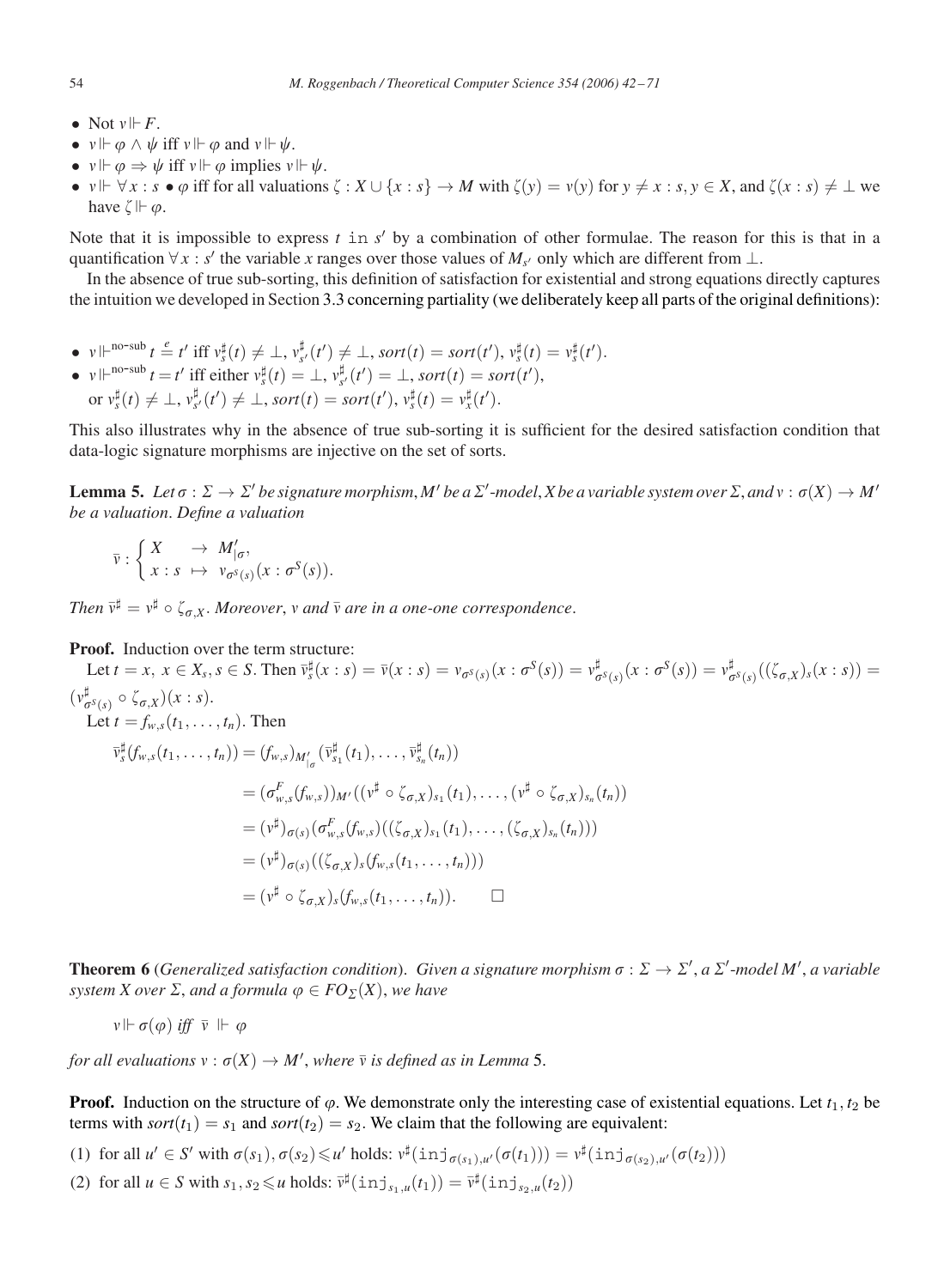<span id="page-13-0"></span>" $\Rightarrow$ " Let *u* ∈ *S* with *s*<sub>1</sub>*, s*<sub>2</sub> ≤ *u*. Thanks to **p1** this implies  $\sigma(s_1)$ ,  $\sigma(s_2)$  ≤  $\sigma(u)$ . Thus, the condition of (1) is true and we obtain

$$
v^{\sharp}(\text{inj}_{\sigma(s_1),\sigma(u)}(\sigma(t_1)))=v^{\sharp}(\text{inj}_{\sigma(s_2),\sigma(u)}(\sigma(t_2))).
$$

Applying Lemma [5](#page-12-0) yields (2).

" $\Leftarrow$ " Let  $u' \in S'$  with  $\sigma(s_1)$ ,  $\sigma(s_2) \le u'$ . Thanks to **non-ext** there exists  $u \in S$  with  $\sigma^S(u) = u'$ . Applying **refl** yields  $s_1, s_2 \leq u$ . Thus, the condition of (2) is true and we obtain

$$
\bar{\mathbf{v}}^{\sharp}(\texttt{inj}_{s_1,u}(t_1)) = \bar{\mathbf{v}}^{\sharp}(\texttt{inj}_{s_2,u}(t_2))
$$

Applying Lemma [5](#page-12-0) yields (1).

With this result, we can establish the equivalence:

 $v \Vdash \sigma(t_1 \stackrel{e}{=} t_2)$ iff  $v \Vdash \sigma(t_1) \stackrel{e}{=} \sigma(t_2)$  $\inf (1) v_{\sigma(s_1)}^{\sharp}(\sigma(t_1)) \neq \bot, v_{\sigma(s_2)}^{\sharp}(\sigma(t_2)) \neq \bot,$ (2) there exists  $u' \in S'$  such that  $\sigma(s_1) \leq u'$  and  $\sigma(s_2) \leq u'$ , and (3) for all  $u' \in S'$  with  $\sigma(s_1) \leq u'$  and  $\sigma(s_2) \leq u'$  holds:  $v_{u'}^{\sharp}(\text{inj}_{(\sigma(s_1),u')}(\sigma(t_1))) = v_{u'}^{\sharp}(\text{inj}_{(\sigma(s_2),u')}(\sigma(t_2)))$ **iff** (1)  $\bar{v}_{s_1}^{\sharp}(t_1) \neq \bot$ ,  $\bar{v}_{s_2}^{\sharp}(t_2) \neq \bot$ , (2) there exists  $u \in S$  such that  $s_1 \le u'$  and  $s_2 \le u$ , and (3) for all *u* ∈ *S* with *s*<sub>1</sub> ≤ *u* and *s*<sub>2</sub> ≤ *u* holds:  $\bar{v}^{\sharp}(\text{inj}_{s_1,u}(t_1)) = \bar{v}^{\sharp}(\text{inj}_{s_2,u}(t_2))$ iff  $\bar{v} \Vdash t_1 \stackrel{e}{=} t_2$ .  $\Box$ 

The satisfaction condition is a consequence of Theorem [6:](#page-12-0) *CommSubPFOL*<sup>=</sup> is an institution.

# *4.4. Representing FinCommSubPFOL*<sup>=</sup> *in SubPFOL*<sup>=</sup>

*FinCommSubPFOL*<sup>=</sup> restricts the institution *CommSubPFOL*<sup>=</sup> to signatures with only finitely many sorts. This restriction is necessary, as the translation of existential and strong equations in *SubPFOL*<sup>=</sup> yields a conjunction over all sub-sort relations within the signature. More formally, we define a simple institution representation  $\mu = (\Phi, \alpha, \beta)$ <br>(see [7,14] for definition and discussion of this concent) as follows: (see [\[7,14\]](#page-29-0) for definition and discussion of this concept) as follows:

The functor  $\Phi$  is the embedding of data-logic signatures with finite sort sets into sub-sorted signatures. The translation  $\alpha$  of  $FinCommSubPFOL^{\pm}$  formulae into  $SubPFOL^{\pm}$  is inductively defined by

- $\alpha(p_w(t_1,\ldots,t_n)) := p_w(t_1,\ldots,t_n),$ <br> **e** If there exists no  $y \in S$  with  $s \in S$
- If there exists no  $u \in S$  with  $s_1, s_2 \le u$  we define  $\alpha(t_1 \le t_2) := F$ ; if there exists an  $u \in S$  with  $s_1, s_2 \le u$

$$
\alpha(t_1 \stackrel{e}{=} t_2) := \text{def } t_1 \wedge \text{def } t_2 \wedge \bigwedge_{u \geqslant s_1, s_2} \text{inj}_{s_1,u}(t_1) = \text{inj}_{s_2,u}(t_2),
$$

where  $sort(t_1) = s_1$ ,  $sort(t_2) = s_2$ .

 $\bullet$  If there exists no *u* ∈ *S* with *s*<sub>1</sub>*,s*<sub>2</sub> ≤ *u* we define  $\alpha(t_1 = t_2) := F$ ; if there exists an *u* ∈ *S* with *s*<sub>1</sub>*, s*<sub>2</sub> ≤ *u* 

$$
\alpha(t_1=t_2):=(\neg \text{def }(t_1) \wedge \neg \text{def }(t_2)) \vee (\text{def } t_1 \wedge \text{def } t_2 \wedge (\bigwedge_{u \geq s_1,s_2} \text{inj}_{s_1,u}(t_1)=\text{inj}_{s_2,u}(t_2))),
$$

where  $sort(t_1) = s_1$ ,  $sort(t_2) = s_2$ .

- $\alpha(\text{def } t) := \text{def } t$ ,
- Let *t* be a term of sort *s*. If there exists no  $u \in S$  with  $s, s' \le u$  we define  $\alpha(t \text{ in } s') := F$ ; if there exists  $u \in S$  with  $s, s' \leq u$

$$
\alpha(t \text{ in } s') := \neg \text{def}(t) \vee (\text{def } t \wedge \exists x : s' \bullet (\bigwedge_{u \geq s,s'} \text{inj}_{s,u}(t) = \text{inj}_{s',u}(x))),
$$

$$
\bullet \ \alpha(F) := F
$$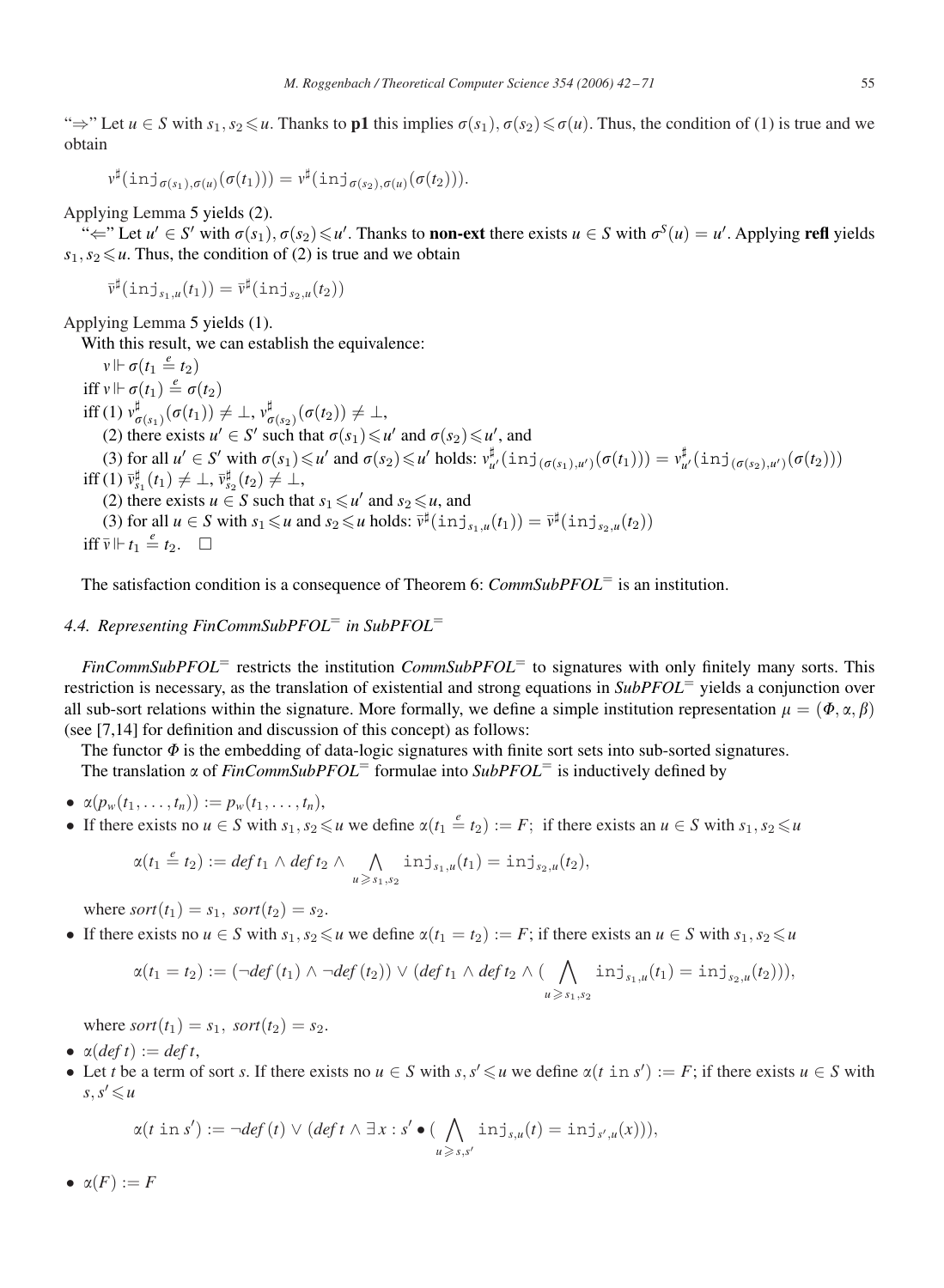- $\alpha(\varphi \wedge \psi) := \alpha(\varphi) \wedge \alpha(\psi),$
- $\alpha(\varphi \Rightarrow \psi) := \alpha(\varphi) \Rightarrow \alpha(\psi),$
- $\alpha(\forall x : s \bullet \varphi) := \forall x : s \bullet \alpha(\varphi).$

In the above definition, we use the common abbreviations  $\neg \varphi$  for  $\varphi \Rightarrow F$ ,  $\varphi \lor \psi$  for  $\neg(\neg \varphi \land \neg \psi)$ , *T* for  $\neg F$ , and  $\exists x : s \bullet \varphi$  for  $\neg \forall x : s \bullet \neg \varphi$ .

The translation  $\beta$  of  $SubPFOL^=$  models into  $FinCommSubPFOL^=$  models is defined as the strict extension *ext* introduced in Section [4.3.](#page-8-0) Note that this model translation  $\beta$  deals with *SubPFOL*<sup>=</sup> models over those signatures only which are in the co-domain of  $\Phi$ , i.e. with models over *SubPFOL*<sup>=</sup> signatures with finitely many sorts only.

To prove the representation condition, we need to introduce *partial evaluations*  $v : X \rightarrow ?M$  in *SubPFOL*<sup>=</sup>. This is necessary as an evaluation in *FinCommSubPFOL*<sup>=</sup> might assign  $\perp$  to a variable. The evaluation  $v^{\sharp}$  of terms and the satisfaction of formulae is defined as above (see Section [4.1\)](#page-5-0), with two exceptions:

- $v_s^{\sharp}(x) := \begin{cases} v(x) & \text{if } v(x) \text{ is defined} \\ \text{undefined otherwise} \end{cases}$
- $v \Vdash \forall x : s \bullet \varphi$  iff for all valuations  $\zeta : X \cup \{x : s\} \to M$  with  $\zeta(y) = v(y)$  for  $y \neq x : s, y \in X$ , that are defined on *x* : *s*, we have  $\zeta \not\vdash \varphi$ .

Now, terms in *SubPFOL*<sup>=</sup> and *FinCommSubPFOL*<sup>=</sup> are related as follows:

**Lemma 7.** Let  $\rho : X \to ?C$  be a partial evaluation in SubPFOL<sup>=</sup>. Define a total evaluation  $v : X \to \beta(C) =: M$  in *FinCommSubPFOL*=*by*

 $v_s(x) := \begin{cases} \rho_s(x) & \text{if } \rho(x) \text{ is defined} \\ \perp & otherwise \end{cases}$ 

*Then the following holds for all*  $t \in T_{\hat{\Sigma}}(X)_{s}$ *:* 

(1) If  $\rho_s^{\sharp}(t)$  is defined, then  $\rho_s^{\sharp}(t) = v_s^{\sharp}(t)$  and  $v_s^{\sharp}(t) \neq \bot$ .<br>(2) If  $x^{\sharp}(t) \leq t$ , then  $x^{\sharp}(t)$  and  $x^{\sharp}(t)$  is defined. (2) If  $v_s^{\sharp}(t) \neq \bot$ , then  $\rho_s^{\sharp}(t) = v_s^{\sharp}(t)$  and  $\rho_s^{\sharp}(t)$  is defined. (3)  $v_s^{\sharp}(t) = \perp \text{ iff } \rho_s^{\sharp}(t) \text{ is undefined.}$ 

**Proof.** Induction on terms.  $\Box$ 

Note that there is a one-one correspondence between the partial evaluations  $\rho$  and the total evaluations  $\nu$ .

**Theorem 8** (*Generalized representation condition*). With the notation of Lemma 7 the following holds:  $\rho \Vdash \alpha(\varphi)$  $\Leftrightarrow$   $v \Vdash \varphi$ .

**Proof.** By induction on the structure of  $\varphi$ . We prove here the interesting cases of existential equations and of quantification.

 $t_1 \stackrel{e}{=} t_2$ : Let  $t_1$  and  $t_2$  have no common super-sort. Then  $\rho \Vdash \alpha(t_1 \stackrel{e}{=} t_2)$  iff  $\rho \Vdash F$  iff  $\nu \Vdash t_1 \stackrel{e}{=} t_2$ . Let  $t_1$  and  $t_2$  have common super-sorts  $u_1, \ldots, u_k$ ,  $sort(t_1) = s_1$  and  $sort(t_2) = s_2$ . Then  $\rho \Vdash \alpha(t_1 \stackrel{e}{=} t_2)$  $\inf \rho \Vdash \text{def } t_1 \wedge \text{def } t_2 \wedge \bigwedge_{u \in \{u_1,...,u_k\}} \text{inj}_{s_1,u}(t_1) = \text{inj}_{s_2,u}(t_2)$ iff (1)  $\rho_{s_1}^{\sharp}(t_1)$  defined, (2)  $\rho_{s_2}^{\sharp}(t_2)$  defined, and  $(\text{3})$  for all  $u \in \{u_1, \ldots, u_k\}$ :  $\rho_u^{\sharp}(\text{inj}_{s_1,u}(t_1)) = \rho_u^{\sharp}(\text{inj}_{s_2,u}(t_2))$ 

<span id="page-14-0"></span>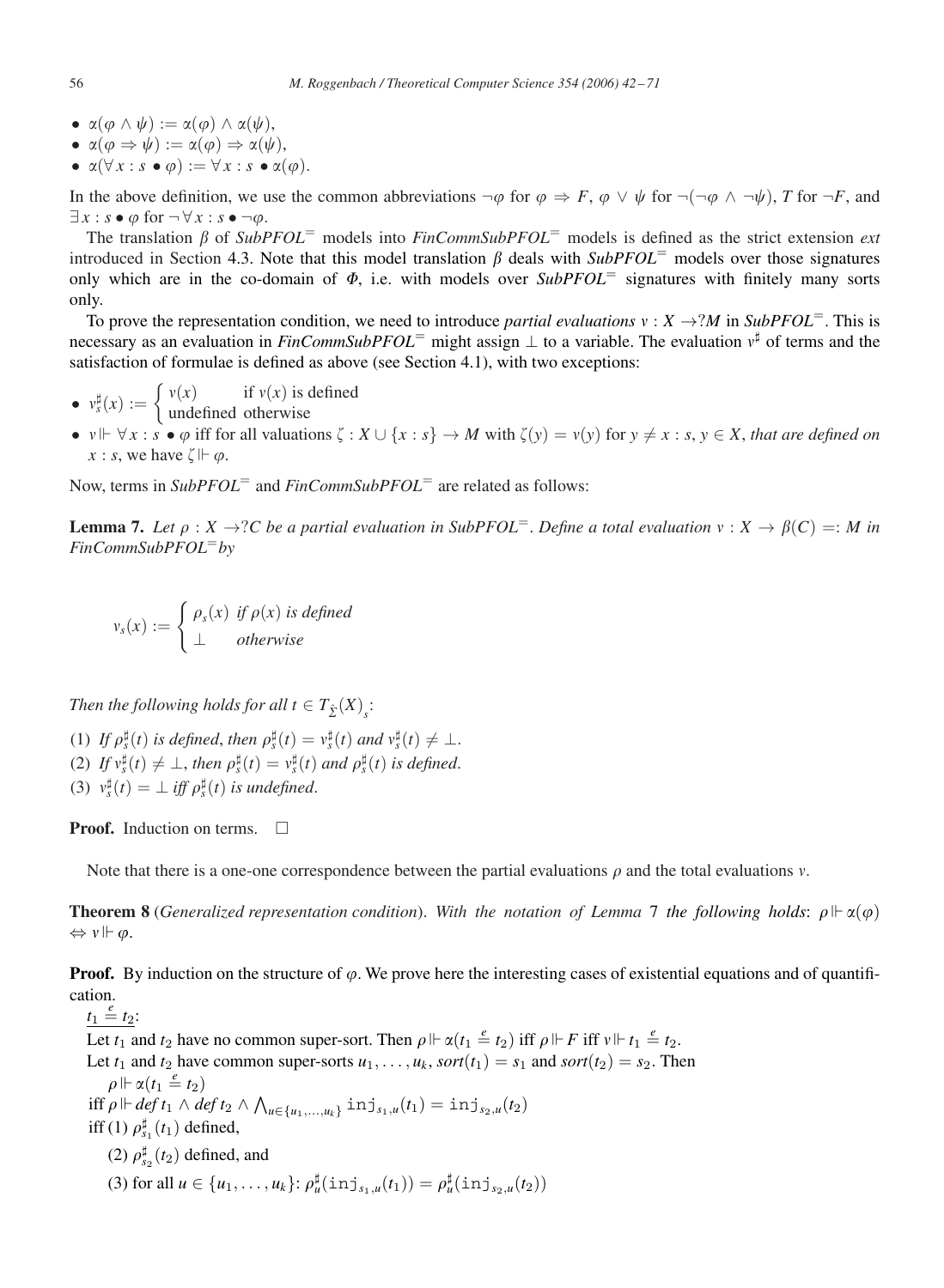<span id="page-15-0"></span>iff (1)  $v_{s_1}$ <sup>‡</sup> $(t_1) ≠ ⊥$ ,  $(2) v_{s_2}^{\sharp}(t_2) \neq \bot$ , and  $(v_i^{\sharp})$  for all  $u \in \{u_1, \ldots, u_k\}$ :  $v_u^{\sharp}(\text{inj}_{s_1, u}(t_1)) = v_u^{\sharp}(\text{inj}_{s_2, u}(t_2))$ iff  $v \Vdash t_1 \stackrel{e}{=} t_2$ .  $∀x : s ◦ φ :$  $\rho \Vdash \alpha (\forall x : s \bullet \varphi)$ iff  $\rho \Vdash \forall x : s \bullet \alpha(\varphi)$ iff for all valuations  $\zeta : X \cup \{x : s\} \to M$  with  $\zeta(y) = \rho(y)$  for  $y \neq x : s, y \in X$ , that are defined on  $x : s$ , we have  $\zeta \Vdash \alpha(\varphi)$ iff for all valuations  $\eta : X \cup \{x : s\} \to M$  with  $\eta(y) = \begin{cases} \zeta(x) & \text{if } \zeta(x) \text{ is defined} \\ \bot & \text{otherwise} \end{cases}$ for  $y \neq x : s, y \in X$ , such that  $\eta(x : s) \neq \bot$ , we have  $\eta \Vdash \varphi$ . iff  $v \Vdash \forall x : s \bullet \varphi$ .  $\Box$ 

**Remark 9** (*Representing the subset of 'CASL-formulae'*). Restricting the set of *CommSubPFOL*<sup>=</sup> formulae to those which follow the syntax production rules of  $SubPFOL^{\pm}$  allows us to choose the translation  $\alpha$  of  $FinCommSubPFOL^{\pm}$ formulae into *SubPFOL*<sup>=</sup> formulae as identity:

- For predicates,  $\alpha$  is already the identity.
- For existential equations, the restriction to the syntax production rules of  $SubPFOL^=$  means that both terms  $t_1, t_2$ have to be of the same sort *s*. Thus, we only have to deal with the second case of the definition of  $\alpha$ . Here,  $\bigwedge_{u \geq s}$  inj<sub>s,*u*</sub>(*t*<sub>1</sub>) = inj<sub>s,*u*</sub>(*t*<sub>2</sub>) is equivalent to *t*<sub>1</sub> = *t*<sub>2</sub>, thanks to (1) of  $\hat{J}(\hat{\Sigma})$ . With this result we may replace the remaining  $\deg t_1 \wedge \deg t_2 \wedge t_1 = t_2$  by  $t_1 \stackrel{e}{=} t_2$ .<br>For strong equations, the restriction to these space
- For strong equations, the restriction to these syntax production rules means that both terms  $t_1, t_2$  have to be of the same sort  $s$ . With the same arguments as for existential equations we can define  $\alpha$  as identity.
- For definedness,  $\alpha$  is already the identity.
- If  $\alpha$  is the identity for the atomic formulae, then it is so for *FALSE*, conjunction, implication, and quantification.

Thus, we can study the satisfaction of closed formulae within this subset directly within *SubPFOL*<sup>=</sup>.

#### *4.5. An alphabet of communications*

Given a model *M* over a data-logic signature  $\Sigma = (S, TF, PF, P, \leq)$ , what is the corresponding alphabet *A* of move intervals of Section 3 indicate what to do: take the disjoint sum of all carrier sets and model the communications? Our examples of Section [3](#page-3-0) indicate what to do: take the disjoint sum of all carrier sets and model the additional equalities between terms as an equivalence relation <sup>∼</sup> *.* Unfortunately, the notion of strong equality defined within *CommSubPFOL*<sup>=</sup> fails to be transitive:

**Example 10.** Let  $S := \{s, s', s'', u, u'\}$  be a set of sorts, and  $\leq$  the reflexive and transitive closure of  $s, s' \leq u, s', s'' \leq u'$ .<br>Let  $t, t'$   $t''$  be terms of sorts  $s, s' \leq u''$  respectively, let M be a model. Then even with Let  $t, t', t''$  be terms of sorts  $s, s', s''$ , respectively, let M be a model. Then even with  $M \models t = t'$  and  $M \models t' = t''$ <br>we have  $M \not\models t = t''$  as s and s'' have no common super-sort we have  $M \neq t = t''$  as *s* and *s''* have no common super-sort.

Thus, we need a further restriction to *CommSubPFOL*<sup>=</sup>. A *signature with local top elements*is a data-logic signature  $\Sigma = (S, TF, PF, P, \leq),$  where for all  $u, u', s \in S$  the following holds: if  $u, u' \geq s$  then there exists  $t \in S$  with  $t \geq u, u'$ <br>Relatively to a model M for a signature with top elements, we define an alphabet of communications. Relatively to a model *M* for a signature with top elements, we define an alphabet of communications

$$
A(M):=\left(\biguplus_{s\in S}M_s\right)_{/\sim}
$$

where  $(s, x) \sim (s', x')$  iff either

- $x = x' = \perp$  and
- there exists  $u \in S$  such that  $s \leq u$  and  $s' \leq u$ ,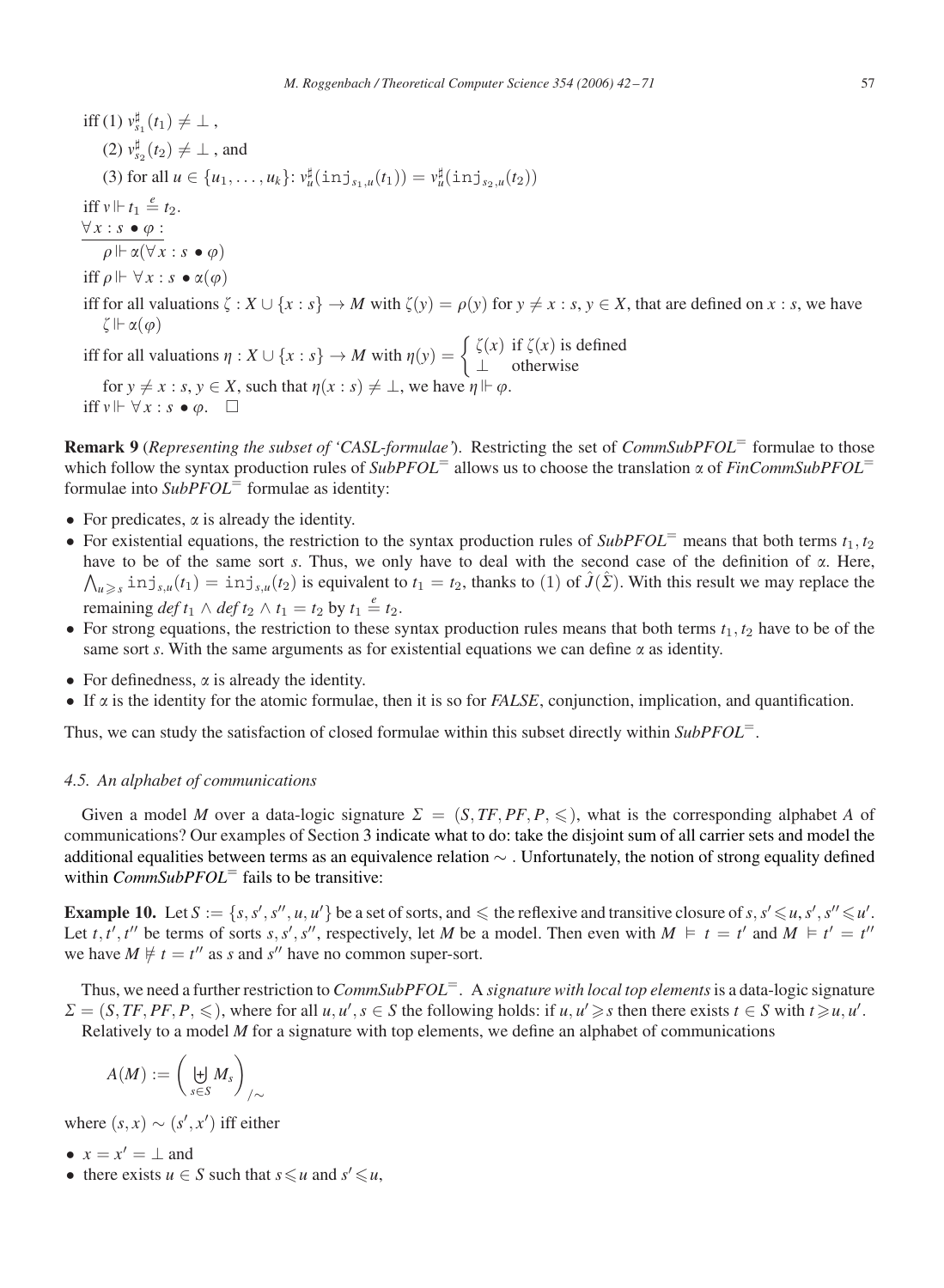

Fig. 2. Sort relations for the equivalence proof.

or

- $x \neq \bot, x' \neq \bot,$
- there exists  $u \in S$  such that  $s \leq u$  and  $s' \leq u$ , and
- for all  $u \in S$  with  $s \leq u$  and  $s' \leq u$  the following holds:

$$
(\text{inj}_{(s,u)})_M(x) = \text{inj}_{(s',u)_M}(x')
$$

for  $s, s' \in S, x \in M_s, x' \in M_{s'}$ .



- (1) *Existential and strong equality are transitive*.
- (2) *The relation* ∼ *is an equivalence relation for any model M*.

**Proof.** (1) Let *t*, *t'*, *t''* be terms of sorts *s*, *s'*, *s''*, respectively. Let  $v : X \to M$  be an evaluation in data-logic. Let  $v \mapsto t \cdot \frac{e}{f} t'$ ,  $v \mapsto t' \cdot \frac{e}{f} t''$  $v \Vdash t = t'$ ,  $v \Vdash t' = t''$ 

Then  $v_s^{\sharp}(t) \neq \bot$ ,  $v_{s'}^{\sharp}(t') \neq \bot$ , and  $v_{s''}^{\sharp}(t'') \neq \bot$ . Furthermore, there exist sorts u, u' such that  $s, s' \leq u$  and  $s', s'' \leq u'$ .<br>the signature has local top elements and  $s' \leq u$  as well as  $s' \leq u'$  there exi As the signature has local top elements and  $s' \le u$  as well as  $s' \le u'$ , there exists a sort *r* with *u*,  $u' \le r$  and thus  $s, s'' \le r$ .<br>Now let *v* be a sort with  $s, s'' \le v$ , As also  $s, s'' \le r$ , there exists a sort *T* with

Now let *v* be a sort with  $s, s'' \leq v$ . As also  $s, s'' \leq r$ , there exists a sort *T* with  $v, t \leq T$ . Fig. 2 summarises these sort relations. Using the equations in  $\hat{J}(\Sigma)$  and the consequences of  $v \Vdash t \stackrel{e}{=} t'$ ,  $v \Vdash t' \stackrel{e}{=} t''$ , we can prove the equality of *t* and  $t''$  embedded in the super-sort *v*:

$$
\begin{aligned}\n&\nu^{\sharp}_{\nu}(\text{inj}_{s,v}(t)) \\
&= \nu^{\sharp}_{\nu}(\text{pr}_{T,\nu}(\text{inj}_{v,T}(\text{inj}_{s,v}(t)))) \\
&= \nu^{\sharp}_{\nu}(\text{pr}_{T,v}(\text{inj}_{r,T}(\text{inj}_{u,r}(\text{inj}_{s,u}(t)))))) \\
&= \nu^{\sharp}_{\nu}(\text{pr}_{T,v}(\text{inj}_{r,T}(\text{inj}_{u,r}(\text{inj}_{s',u}(t'))))) \\
&= \nu^{\sharp}_{\nu}(\text{pr}_{T,v}(\text{inj}_{r,T}(\text{inj}_{u',r}(\text{inj}_{s',u'}(t'))))) \\
&= \nu^{\sharp}_{\nu}(\text{pr}_{T,v}(\text{inj}_{r,T}(\text{inj}_{u',r}(\text{inj}_{s'',u'}(t''))))) \\
&= \nu^{\sharp}_{\nu}(\text{pr}_{T,v}(\text{inj}_{s'',T}(t''))) \\
&= \nu^{\sharp}_{\nu}(\text{pr}_{T,v}(\text{inj}_{s'',T}(\text{inj}_{s'',v'}(t'')))) \\
&= \nu^{\sharp}_{\nu}(\text{inj}_{s'',v}(t'')).\n\end{aligned}
$$

This shows the transitivity of existential equations.

To prove the transitivity of strong equations, it remains to consider the situation  $v \Vdash t = t'$ ,  $v \Vdash t' = t''$  where  $v_s^{\sharp}(t) =$  $v_{s'}^{\sharp}(t') = v_{s'}^{\sharp}(\mu') = \bot$ . Here, we know that there exist sorts *u, u'* with *s, s'*  $\leq u$  and *s', s''*  $\leq u'$  and therefore a sort  $s' \geq u'$  As s s''  $\leq r$  we obtain  $v \Vdash t-t''$  $r \ge u, u'$ . As *s*,  $s'' \le r$ , we obtain  $v \Vdash t = t''$ <br>(2) Reflexivity and symmetry are trivi

*.* (2) Reflexivity and symmetry are trivial. Transitivity is analogue to (1), as ∼ essentially uses the same definition as strong equality.  $\square$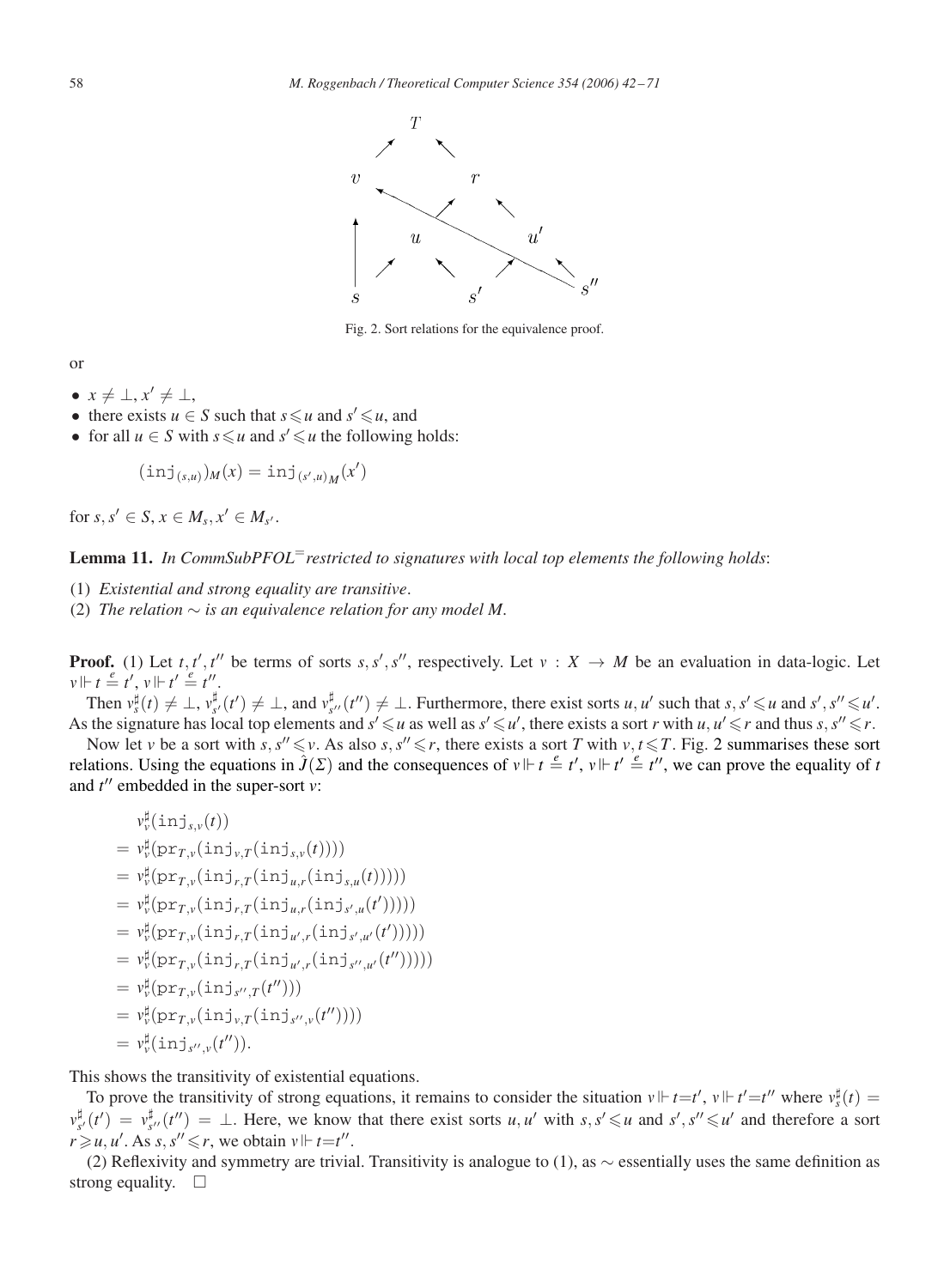<span id="page-17-0"></span>Let *M* be a model in *CommSubPFOL*<sup>=</sup> restricted to signatures with local top elements, let *A* be the corresponding alphabet of communications. Then we define

(1) A family of mappings  $(\text{emb}_s)_{s \in S}$  by

$$
emb_s: \begin{cases} M_s \to A \\ a \mapsto (s,a)_{/\sim} \end{cases}
$$

(2) A predicate  $\bar{p}_{s,s'}$  on  $A \times A$  for any binary predicate symbol  $p_{s,s'} \in P, s, s' \in S$ , by

$$
\bar{p}_{s,s'} := \{(\text{emb}_s(a), \text{emb}_{s'}(b)) \mid (a,b) \in (p_{s,s'})_M\}
$$

These notions yield the following relations between *M* and tests on *A*:

**Theorem 12** (*Relation between logic and alphabet*). *Let M be a model in CommSubPFOL*<sup>=</sup>*restricted to signatures with local top elements, let*  $v : X \to M$  *be a variable valuation, t, t' terms of sorts s, s', respectively, and*  $p_{s,s'}$  *be a binary predicate symbol. Then binary predicate symbol*. *Then*

- (1)  $v \Vdash t = t' \Leftrightarrow \text{emb}_s(v_s^{\sharp}(t)) = \text{emb}_{s'}(v_{s'}^{\sharp}(t'))$
- (2)  $v \Vdash t$  in  $s' \Leftrightarrow \text{emb}_s(v_s^{\sharp}(t)) \in \text{emb}_{s'}(M_{s'})$
- (3)  $v \Vdash p_{s,s'}(t,t') \Leftrightarrow (\text{emb}_s(v_s^{\sharp}(t)), \text{emb}_{s'}(v_{s'}^{\sharp}(t'))) \in \bar{p}_{s,s'}$

# **Proof.**

(1)  $v \Vdash t = t'$  iff  $(s, v_s^{\sharp}(t)) \sim (s', v_{s'}^{\sharp}(t'))$  iff  $[v_s^{\sharp}(t)] = [v_{s'}^{\sharp}(t')]$  iff  $\epsilon_{\text{emb}_s}(v_s^{\sharp}(t)) = \epsilon_{\text{emb}_{s'}}(v_{s'}^{\sharp}(t'))$ .<br>
(2)  $v \Vdash t$  in  $s'$ 

(2)  $v \Vdash t$  in  $s'$ 

iff there exists  $a \in M_{s'}$  with either

- $a = \bot = v_s^{\sharp}(t)$  and there exists  $u \in S$  with  $s, s' \leq u$  or
- $a \neq \bot$ ,  $v_s^{\sharp}(t) \neq \bot$ , there exists  $u \in S$  with  $s, s' \leq u$  and for all  $v \in S$  with  $s, s' \leq v$ :  $(\text{inj}_{s',v})_M(a) = v_s^{\sharp}(\text{inj}_{s',v})$  $v_v^{\sharp}(\text{inj}_{s,v}(t)).$ <br> $v^{\sharp}(t)$ )  $\geq (s')$
- iff  $(s, v_s^{\sharp}(t)) \sim (s', a)$ <br>iff emb  $(v^{\sharp}(t))$  − em

iff  $emb_s(v_s^{\sharp}(t)) = emb_{s'}(a) \in emb_{s'}(M_{s'})$ .<br> *I* at  $(\text{cm}_s(v_s^{\sharp}(t)))$  and  $(v_s^{\sharp}(t'))$ 

(3) Let  $(\text{emb}_s(v_s^{\sharp}(t)), \text{emb}_{s'}(v_s^{\sharp}(t'))) \in \bar{p}_{s,s'}$ . Then there exist  $(a,b) \in (p_{s,s'})_M$  such that  $(s,a) \sim \text{emb}_s(v_s^{\sharp}(t)),$ <br> $(s',b)$  and  $(s^{\sharp}(t'))$ , as anoticates nouse hold for Likin has as a consequence with  $(s,a) \sim \text{emb}_s(v_s^{\sharp}(t)),$  $(s', b) \sim \text{emb}_{s'}(v_{s'}^{\sharp}(t'))$ . As predicates never hold for  $\bot$ , this has as a consequence:  $v_{s}^{\sharp}(t) \neq \bot$  and  $v_{s'}^{\sharp}(t') \neq \bot$ .<br>Choosing s as a common super-sort of s as sort of a and s as sort of t, we obtain a  $-v^{\sharp}($ Choosing *s* as a common super-sort of *s* as sort of *a* and *s* as sort of *t*, we obtain  $a = v_s^{\sharp}(t)$ . In the same way, we may conclude  $b = v_{s'}^{\sharp}(t')$  and have finally  $v \Vdash p_{s,s'}(t,t')$ . Let  $v \Vdash p_{s,s'}(t,t')$ . Then  $(v_s^{\sharp}(t), v_{s'}^{\sharp}(t')) \in (p_{s,s'})_M$  and thus  $(\text{emb}_s(v_s^{\sharp}(t)), \text{emb}_{s'}(v_{s'}^{\sharp}(t'))) \in \bar{p}_{s',s''}. \square$ 

# **5. Core–CSP–CASL semantics**

We now use the above described construction of a data type of communications from a  $\mathit{SubPFOL}^=$  model over a signature  $\Sigma$  to define the semantics of a CORE–CSP–CASL specification

# **data** *Sp* **process** *P* **end**

Our construction of Section [4](#page-5-0) involves two conditions:

- (1) The signature  $\Sigma$  needs to be finite (necessary in the representation of *CommSubPFOL*<sup>=</sup>) this holds for any specification written in CASL.
- (2) Sub-sorting is restricted to sub-sort relations which have local top elements (necessary for the transitivity of strong equality).

Thus, *Sp* can be any structured CASL specification, provided its sub-sort relation has local top elements. This condition holds e.g. for nearly all of the specifications in the CASL library of Basic Datatypes [\[19\].](#page-29-0)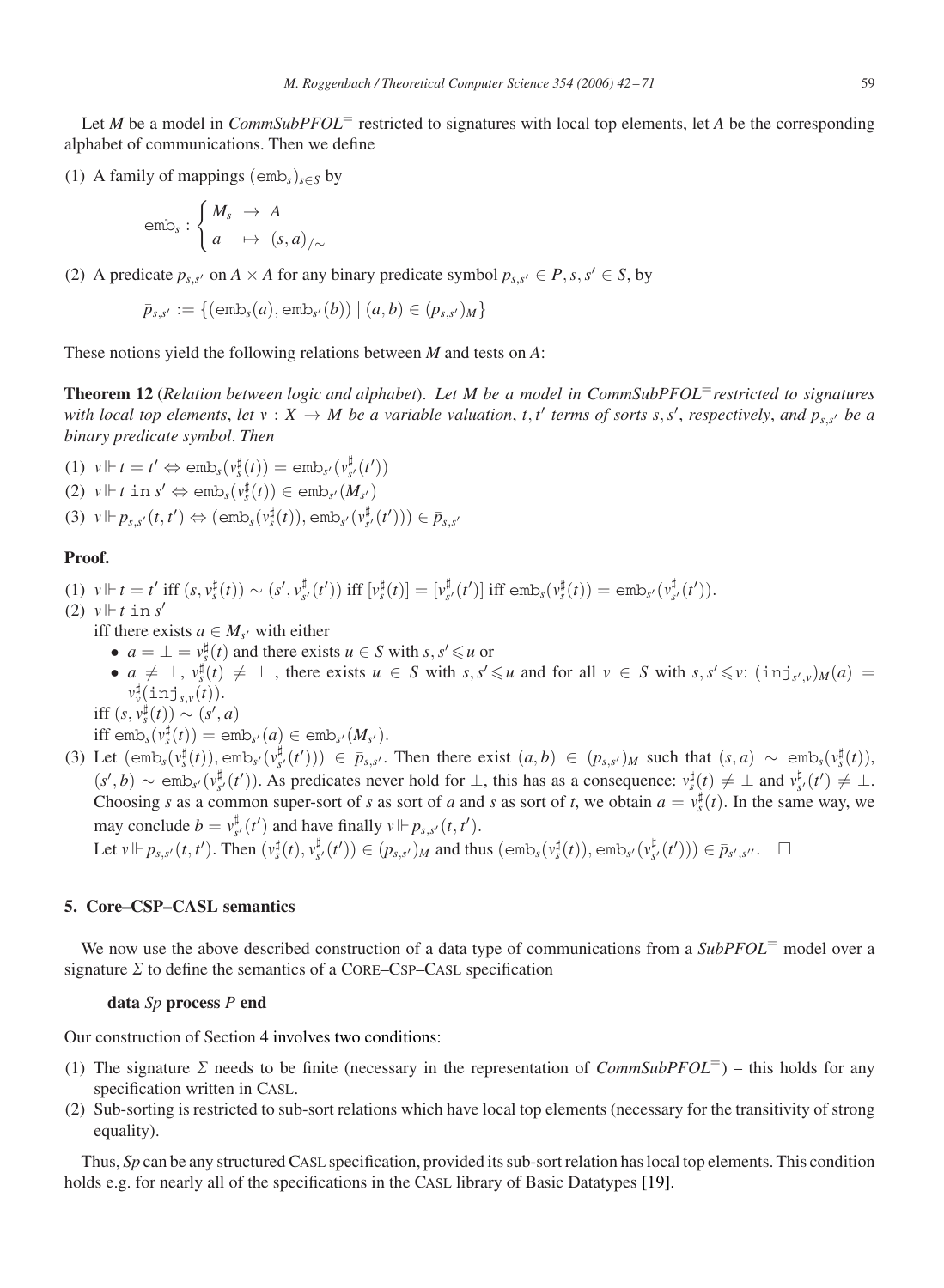<span id="page-18-0"></span>

Fig. 3. Overview of the CORE–CSP–CASL semantics construction.

First, we present an overview of the two-step semantics of CORE–CSP–CASL. Then we define how to evaluate in the first step the CASL elements within processes and show how—in the second step—the various denotational CSP semantics can be applied within our approach. In this formal setting of CORE–CSP–CASL without recursion, we study again the integration issues raised in Section [3](#page-3-0) and demonstrate that CORE–CSP–CASL solves them in the desired way. Then we complete our semantics of CORE–CSP–CASL by adding recursion to the process part. Finally, we define a notion of refinement and show how to decompose it into the refinement notions of CASL and CSP, respectively.

In the following, we assume all CASL specifications to have local top elements.

#### *5.1. The two-step semantics of* CORE*–*CSP*–*CASL

The semantics of CORE–CSP–CASL is defined in a two-step approach, see Fig. 3. Let (*Sp, <sup>P</sup>*) be a CORE–CSP–CASL specification, i.e.  $Sp$  is a CASL specification and  $P$  is a CSP process, where CASL terms are used as communications, CASL sorts denote sets of communications, relational renaming is described by a binary CASL predicate, and CASL formulae occur in the conditional (cf. Section [2.3\)](#page-2-0).

In the first step, the evaluation according to CASL, we translate  $(S_p, P)$  into a **Mod** $(S_p)$ -indexed family of CSP processes  $(P'(A(\beta(M))))_{M \in \text{Mod}(Sp)}$ . Here, we define for each model *M* of *Sp* a CSP process  $P'(A(\beta(M)))$  over the alphabet of communications  $A(\beta(M))$  induced by *M*. This alphabet is obtained by first applying the model translation  $\beta$  from *SubPFOL*<sup>=</sup> models into *FinCommSubPFOL*<sup>=</sup> models, cf. Section [4.4.](#page-13-0) Then, we use the alphabet construction *A* of Section [4.5](#page-15-0) to transform the *FinCommSubPFOL*<sup>=</sup> model  $\beta(M)$  into an alphabet of communications. Besides the derivation of a suitable alphabet, it is also necessary to evaluate the CASL terms, sorts, formulae, and relations occurring in *P*. To this end, we define an evaluation function  $\llbracket \_\_\_\right)$ , which takes a CSP–CASL process specification and an evaluation  $v : X \to \beta(M)$  in data-logic as parameters and yields a CsP process over  $A(\beta(M))$ . Here, the evaluations v deal with CSP binding.

In the second step, the evaluation according to CSP, we apply point-wise a denotational CSP semantics. This translates a process  $P'(A(\beta(M)))$  into its denotation  $d_M$  in the semantic domain of the chosen CSP semantics.

# *5.2. Evaluation according to* CASL

In the following, *S* always stands for a *finite* set of sorts.

Let *M* be a model over a sub-sorted signature  $\Sigma = (S, TF, PF, P, \leq),$  i.e. let *M* be a CASL model. Let  $\beta(M)$  be its relation into a *CommSubPEOI*<sup>=</sup> model. Let  $y \cdot Y \rightarrow \beta(M)$  be a variable valuation. Then the semantics of the translation into a *CommSubPFOL*<sup>=</sup> model. Let  $v : X \to \beta(M)$  be a variable valuation. Then the semantics of the CASL elements of the process part is defined by

- $[s]_v := \text{emb}_s(\beta(M)_s)$  for  $s \in S$ .
- $[\![p_{s_1s_2}]\!]_v := \{(\text{emb}_{s_1}(x), \text{emb}_{s_2}(y)) \mid (x, y) \in (p_{s_1s_2})_{\beta(M)}\}$  for  $p \in P_{s_1s_2}, s_1, s_2 \in S$ .
- $[t]_v := \text{emb}_s(v_s^{\sharp}(t))$  for  $t \in T_{\hat{\Sigma}}(X)_s$ .
- $[\![\varphi]\!]_v := \begin{cases} \text{true} & \text{if } v \Vdash \varphi \\ \text{false} & \text{if not } v \Vdash \varphi \end{cases}$  where  $\varphi$  is a sub-sorted formula over  $\Sigma$ .

Theorem [12](#page-17-0) summarises how the evaluated sorts, terms and predicates relate with their origins in the data-logic *FinCommSubPFOL*<sup>=</sup>, and therefore—after applying the translation  $\alpha$  of *FinCommSubPFOL*<sup>=</sup> formulae into *SubPFOL*<sup>=</sup> formulae—also with their origins in  $SubPFOL^=$ . For the sub-sorted formulae over  $\Sigma$ , according to Remark [9,](#page-15-0)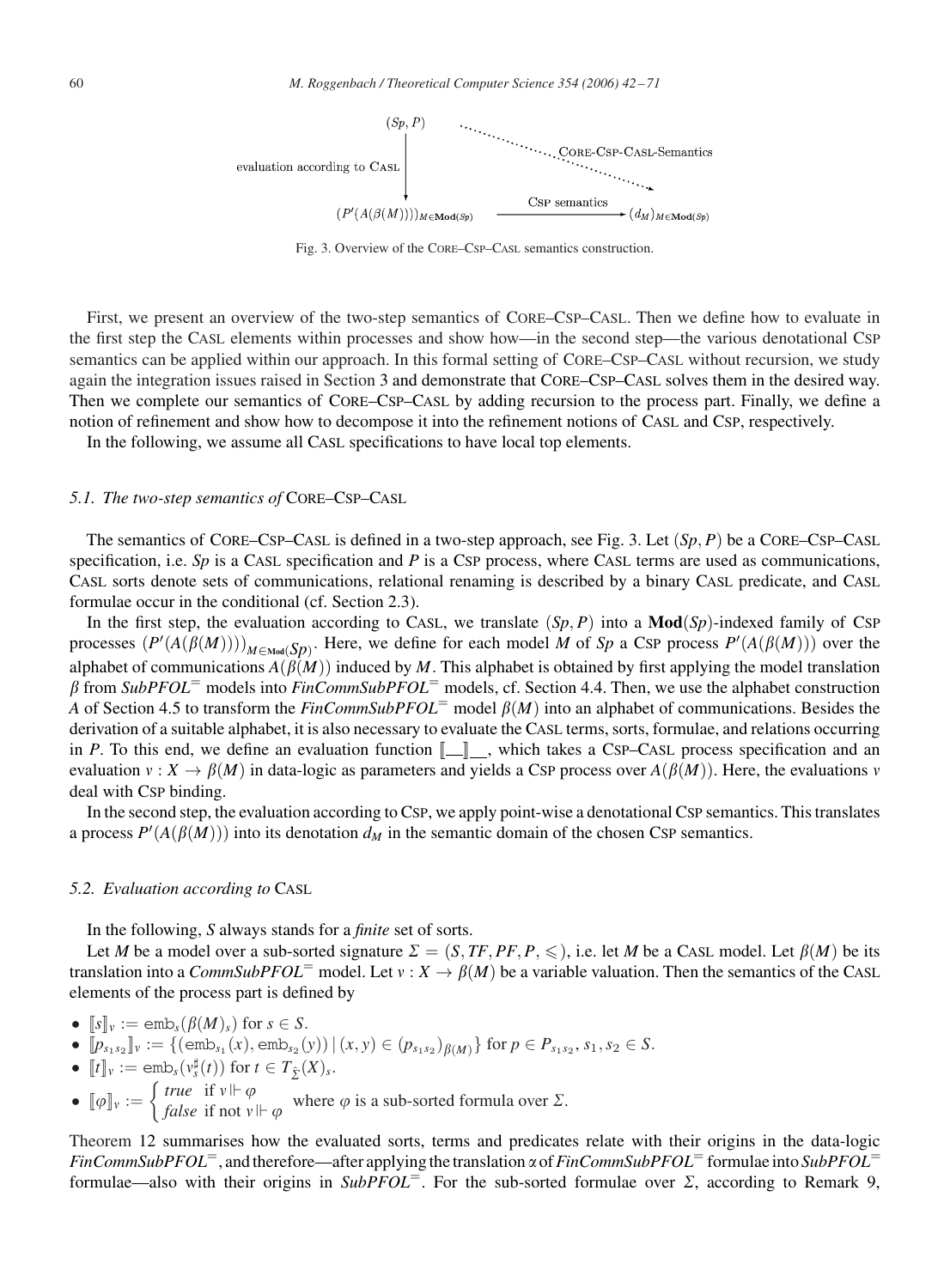<span id="page-19-0"></span>

| $[SKIP]_{\nu}$                                          | $:= SKIP$                                                                                                                                                                                       |
|---------------------------------------------------------|-------------------------------------------------------------------------------------------------------------------------------------------------------------------------------------------------|
| $\llbracket STOP \rrbracket_{\nu}$                      | $:= STOP$                                                                                                                                                                                       |
| $[t \rightarrow P]_{\nu}$                               | $:= [t]_{\nu} \to [P]_{\nu}$                                                                                                                                                                    |
| $[?x:s\rightarrow P]_{\nu}$                             | $:=?x : [s]_{\nu} \rightarrow [P]_{(\lambda z.\nu)}$                                                                                                                                            |
| $[$ P $\frac{1}{9}$ $Q$ $]$ <sub>v</sub>                | $:=\ P\ _{\nu\, \, \S}\, \ Q\ _{\emptyset}$                                                                                                                                                     |
| $[ P \sqcup Q ]_{\nu}$                                  | $:= \llbracket P \rrbracket_\nu \sqcup \llbracket Q \rrbracket_\nu$                                                                                                                             |
| $  P\sqcap Q  _{\nu}$                                   | $:= [P]_{\nu} \sqcap [Q]_{\nu}$                                                                                                                                                                 |
| $  P  s  Q  _{\nu}$                                     | $:= \llbracket P \rrbracket_{\nu} \, \llbracket \, \llbracket s \rrbracket_{\nu} \, \llbracket \, \llbracket Q \rrbracket_{\nu}$                                                                |
| $\left\ P\right\ s_1\,\left\ s_2\right\ Q\right\ $      | $\mathcal{C} := \llbracket P \rrbracket_{\nu} \, \llbracket \, \llbracket s_1 \rrbracket_{\nu} \, \rrbracket \, \llbracket s_2 \rrbracket_{\nu} \, \rrbracket \, \llbracket Q \rrbracket_{\nu}$ |
| $[$ P $  Q$ <sub><math>\nu</math></sub>                 | $:= [P]_{\nu} \parallel [Q]_{\nu}$                                                                                                                                                              |
| $\llbracket P \parallel \!\parallel Q \rrbracket_{\nu}$ | $:= \llbracket P \rrbracket_{\nu} \parallel \llbracket Q \rrbracket_{\nu}$                                                                                                                      |
| $  P \setminus s  _{\nu}$                               | $:= \ P\ _{\nu} \setminus \ s\ _{\nu}$                                                                                                                                                          |
| $[ P[[p]]]_\nu$                                         | $:= \ P\ _{\nu}   \ p\ _{\nu}   $                                                                                                                                                               |
|                                                         | $\ \text{if } \varphi \text{ then } P \text{ else } Q\ _{\nu} := \text{if } \ \varphi\ _{\nu} \text{ then } \ P\ _{\nu} \text{ else } \ Q\ _{\nu}$                                              |

Fig. 4. Evaluation according to CASL.

the translation  $\alpha$  is not necessary and we have thanks to Theorem [8](#page-14-0)

 $\rho \Vdash \varphi \Leftrightarrow v \Vdash \varphi,$ 

where  $\rho: X \to M$  is the partial evaluation corresponding to *v*.

The variable valuations  $\nu$  are necessary to model the CSP binding concept, see Fig. 4 for its definition. At the level of basic CORE–CSP–CASL processes, we need only to bind elements of the alphabet of communications to variable names. Valuations are also allowed to bind the 'undefined' values ⊥.

The CSP prefix choice operator  $?x : S \rightarrow P$  binds x in P. Thus, the clause for prefix choice turns the current environment *v* into a function  $(\lambda z.v)$  which takes a substitution as its argument:

$$
\llbracket \_\_\lambda_{z,v} [a/x] := \llbracket \_\_\nu_{[a/x]}.
$$

Here,  $v[a/x](y) := v(y)$  for  $y \neq x$  and  $v[a/x](x) := a$ . Substitutions are the way how the various CSP semantics model the binding concept of the prefix choice operator.

**Example 13** (*The semantics of the prefix operator in*  $\mathcal{T}$ ). In the CSP traces model  $\mathcal{T}$ , the semantics of the prefix operator is defined as

*traces*(?*x* : *X* → *P*) := { $\langle \rangle$ }  $\cup$  { $\langle a \rangle$   $\cap$  *t* | *t* ∈ *traces*(*P*[*a*/*x*])*, a* ∈ *X* }.

Here,  $\langle \rangle$  denotes the empty trace and  $\cap$  is the concatenation of traces. Combining this semantic clause with the evaluation according to CASL in an environment  $v$ , we obtain

$$
traces([\![?x : s \rightarrow P]\!]_v) =
$$
  
\n
$$
traces(?x : [\![s]\!]_v \rightarrow [\![P]\!]_{(\lambda z, v)}) =
$$
  
\n
$$
\{\langle \rangle\} \cup \{\langle a \rangle \cap t | t \in traces([\![P]\!]_{v[a/x]})}, a \in [\![s]\!]_v\}.
$$

All other CSP operators just preserve the environment, with the exception of sequential composition. Here, the definition of [[ ]] lifts the CSP declarative view on variables to CORE–CSP–CASL: if the process *P* terminates, none of its bindings survives, i.e. the following process *<sup>Q</sup>* starts within the empty environment <sup>∅</sup>*.*

Given a CORE–CSP–CASL specification  $(Sp, P)$ , we now define for  $M \in \text{Mod}(Sp)$ :

$$
P'(A(\beta(M))) := [P]_{\emptyset}.
$$

#### *5.3. Evaluation according to* CSP

The process  $P'(A(\beta(M)))$ , see Fig. [3,](#page-18-0) is an ordinary CSP process over the alphabet of communications  $A(\beta(M))$ , i.e. we can apply any CSP semantics to it which covers the set of CSP operators involved. This is the case for all denotational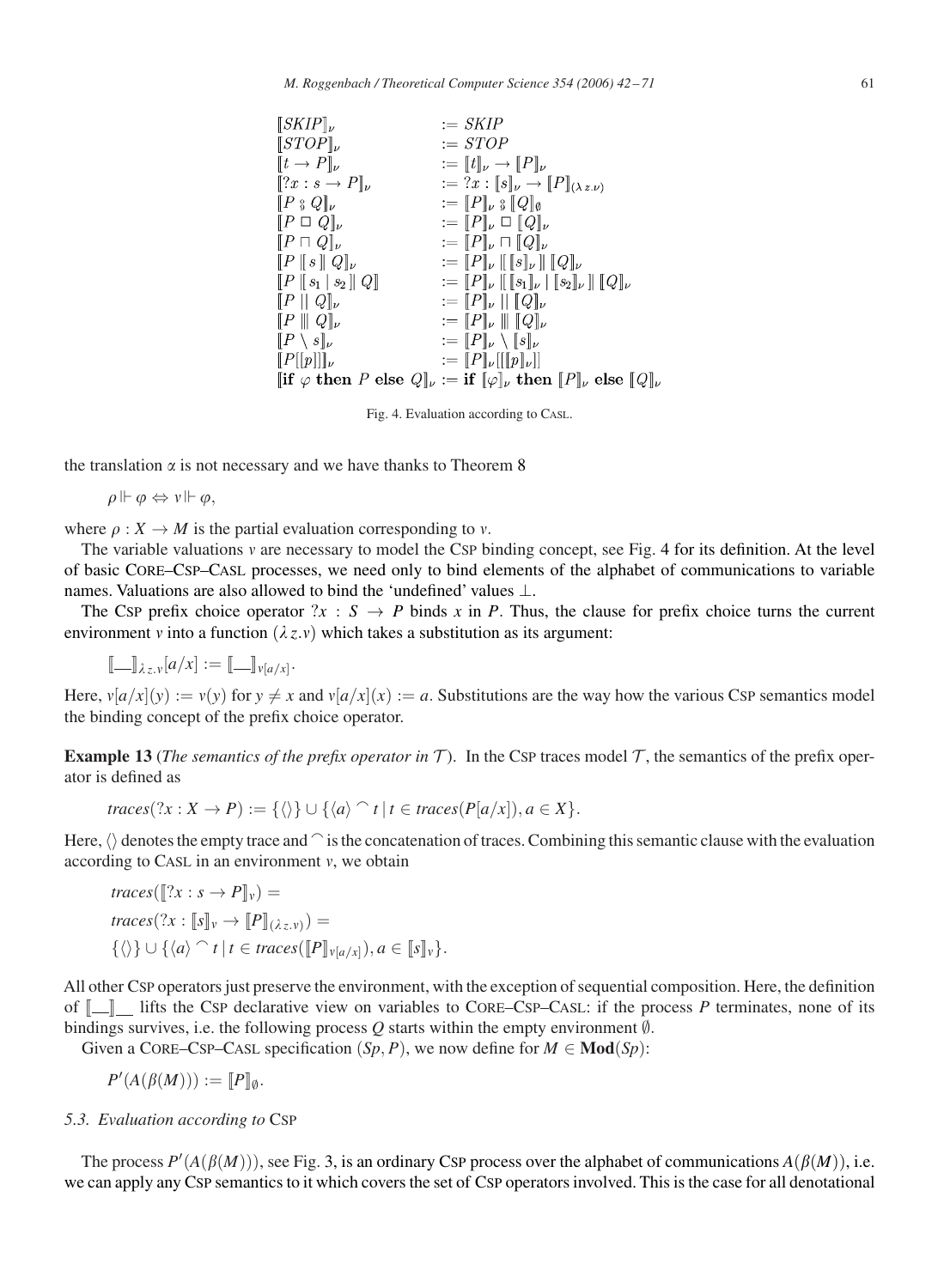$traces(SKIP)$  $= \{\langle \rangle, \langle \checkmark \rangle\}$ = {\}<br>
= {\} U} \{\alpha} \} \left\{\alpha} \} \left\ \left\ \left\ \left\ \left\ \left\ \left\ \left\ \left\ \left\ \left\ \left\ \left\ \left\ \left\ \left\ \left\ \left\ \left\ \left\ \left\ \left\ \left\ \left\ \left\  $traces(STOP)$  $traces(a \rightarrow P)$  $traces(?x : X \rightarrow P)$  $traces(P \underset{\theta}{\circ} Q)$  $\cup$  {s  $\cap$  t | s  $\cap$   $\langle \checkmark \rangle \in \text{traces}(P), t \in \text{traces}(Q)$ }  $traces(P \sqcup Q)$  $= trace(P) \cup traces(Q).$  $traces(P \sqcap Q)$  $= trace(P) \cup traces(Q).$  $traces(P \parallel X \parallel Q)$  $=\bigcup \{s \mid X \mid t \mid s \in traces(P) \land t \in traces(Q)\}\$  $traces(P \parallel X \mid Y \parallel Q)$  $s = \{ s \in (X \cup Y)^{*_\checkmark} \mid s \restriction X \cup \{\checkmark\} \in \mathit{traces}(P) \land \}$  $s \upharpoonright Y \cup \{ \checkmark \} \in \mathit{traces}(Q)$  }  $= trace(P) \cap traces(Q)$  $traces(P \mid \mid Q)$  $= \bigcup \{ s \parallel t \mid s \in \text{traces}(P) \land t \in \text{traces}(Q) \}$  $traces(P \parallel Q)$  $traces(P\setminus X)$  $= \{ s \setminus X \mid s \in \text{traces}(P) \}$  $traces(P[[R]])$  $= \{t \mid \exists s \in traces(P). sR^*t\}$  $\begin{cases} traces(P); & \varphi \text{ evaluates to } true \\ traces(Q); & \varphi \text{ evaluates to } false \end{cases}$ *traces*(if  $\varphi$  then P else Q)  $=$ 

Fig. 5. Semantic clauses for the traces model  $\mathcal{T}$ .

CSP semantics described in [\[20\],](#page-29-0) namely the traces model  $\mathcal{T}$ , the failure divergence model  $\mathcal{N}$ , and the stable failures model  $F$ . For simplicity, we look here at the traces model only.

Given an alphabet of communications A, the *traces model*  $\mathcal T$  takes the set of all non-empty, prefix-closed subsets of

 $A^{* \checkmark} := A^* \cup \{ s \cap \langle \checkmark \rangle \mid s \in A^* \}.$ 

as semantic domain. The symbol  $\checkmark$  denotes termination and is not an element of *A*.

The domain  $T$  can be seen as a complete partial order (with bottom element), where

*S*  $\sqsubseteq$  *T* :⇔ *S*  $\subseteq$  *T* 

for  $S, T \in \mathcal{T}$ . It can also be turned into a complete metric space, where the distance function is defined by

$$
d(S,T) := \inf\{2^{-n} | S \downarrow n = T \downarrow n, n \in \mathbb{N}\}\
$$

for  $S, T \in \mathcal{T}$ . Here,  $s \downarrow n := s$  for length(s)  $\leq n$ ,  $s \cap t \downarrow n := s$  for length(s) = n for traces  $s, t \in A^{*\checkmark}$ , and  $S \downarrow n := \{ s \downarrow n | s \in S \}$  for  $S \in \mathcal{T}$ . Both variants of  $\mathcal{T}$ , the cpo  $(\mathcal{T}, \sqsubseteq)$  and the cms  $(\mathcal{T}, d)$ , are used (1) to define a semantics of recursive processes in terms of fixed points, and also (2) to prove refinement between fixed points by fixed-point induction.

Fig. 5 summarises the semantic clauses for the traces model. Here, *P* and *Q* are CSP processes over an alphabet of communications *A*, *X*, *Y*  $\subseteq$  *A* are sets of communications, and *R*  $\subseteq$  *A*  $\times$  *A* is a binary relation over *A*. The necessary notations on traces are defined in Fig. [6.](#page-21-0)

#### *5.4. The integration issues revisited*

With the above defined semantics of CORE–CSP–CASL without recursion, we are now able to study our motivating examples of Section [3](#page-3-0) in a formal setting. This also verifies that our design actually results in the desired semantics.

#### *5.4.1. The semantics of the* CORE*–*CSP*–*CASL *specification of Section [3.1](#page-3-0)*

Here, we study how a many-sorted total algebra behaves in our semantics. The data part of the CSP–CASL specification of Section [3.1](#page-3-0) defines the sub-sorted signature  $\Sigma = (\{S, T\}, \{c : S, d : T\}, \emptyset, \emptyset, \{S \le S, T \le T\})$ . There are no axioms of the data part Thus let M be an arbitrary sub-sorted model of  $\Sigma$ . Then, the meaning of the process part present in the data part. Thus, let *M* be an arbitrary sub-sorted model of  $\Sigma$ . Then, the meaning of the process part for this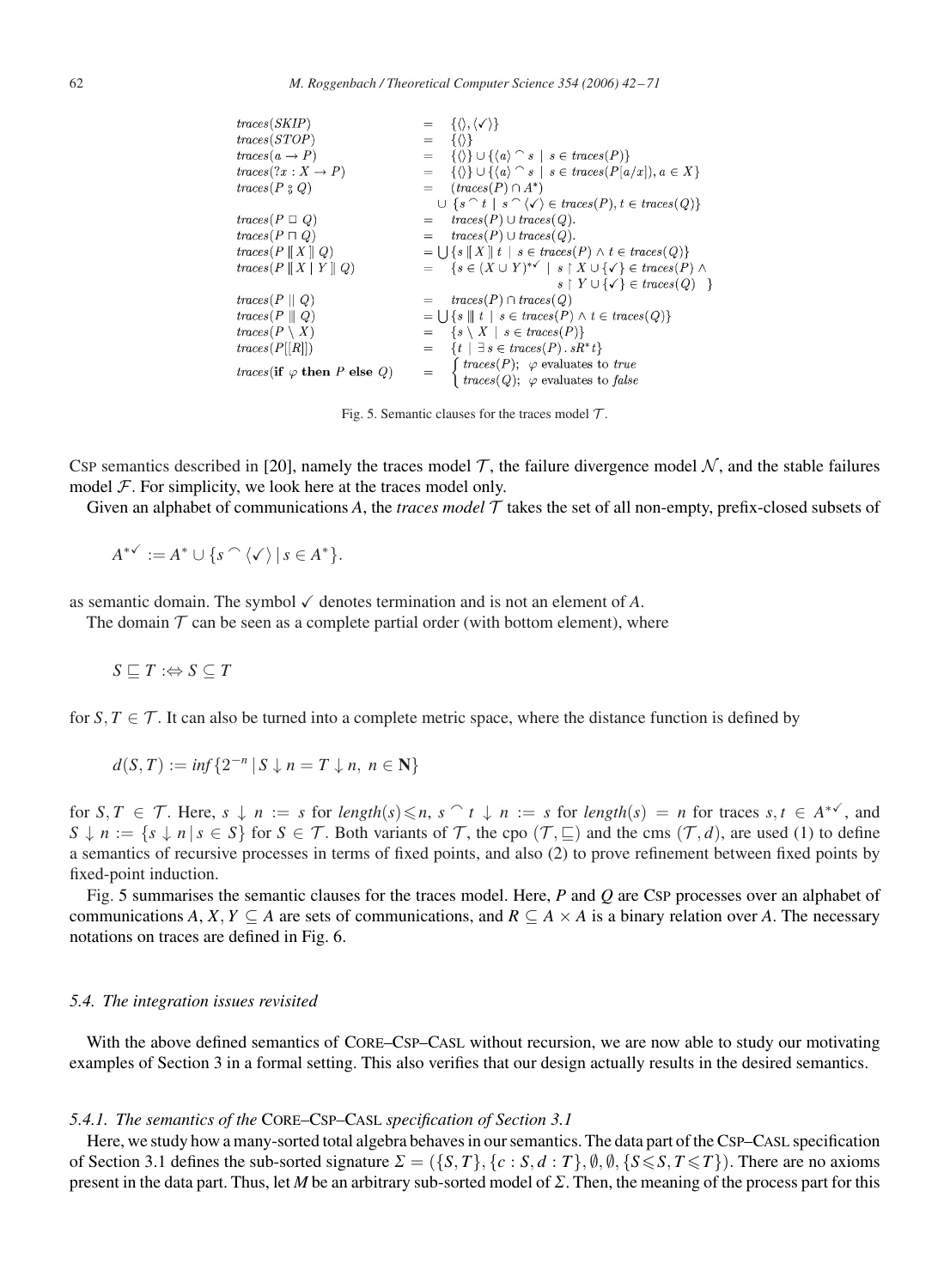<span id="page-21-0"></span>
$$
(1) \forall s, t \in A^*, a, b \in A:
$$
  
\n
$$
\langle \rangle \parallel s = \{s\}
$$
  
\n
$$
s \parallel \langle \rangle = \{s\}
$$
  
\n
$$
\langle a \rangle \cap s \parallel \langle b \rangle \cap t = \{ \langle a \rangle \cap u \mid u \in s \parallel \langle b \rangle \cap t \}
$$
  
\n
$$
\cup \{ \langle b \rangle \cap u \mid u \in \langle a \rangle \cap s \parallel t \}
$$
  
\n
$$
s \parallel t \cap \langle \vee \rangle = \{ \}
$$
  
\n
$$
s \cap \langle \vee \rangle \parallel t \cap \langle \vee \rangle = \{ u \cap \langle \vee \rangle \mid u \in s \parallel t \}
$$

$$
(2) \forall s, t \in A^*, x, x' \in X, y, y' \in A \setminus X :
$$
\n
$$
s \quad [X] \quad t \land (\checkmark) = \{\}
$$
\n
$$
s \land (\checkmark) \quad [X] \quad t \quad = \{\}
$$
\n
$$
s \land (\checkmark) \quad [X] \quad t \quad = \{\} \quad (s \land (\checkmark) \quad u \in s \quad [[X] \quad t \}
$$
\n
$$
s \quad [[X] \quad t \quad = \quad t \quad [[X] \quad s \quad \langle \rangle \quad [[X] \quad \langle \rangle \quad = \quad \langle \langle \rangle \}
$$
\n
$$
\langle \rangle \quad [[X] \quad \langle \rangle \quad = \quad \langle \langle \rangle \}
$$
\n
$$
\langle \rangle \quad [[X] \quad \langle \rangle \quad = \quad \langle \langle \rangle \rangle \}
$$
\n
$$
\langle x \rangle \land s \quad [[X] \quad \langle y \rangle \land t \quad = \quad \langle \langle y \rangle \land u \mid u \in \langle x \rangle \land s \quad [[X] \quad t \} \rangle
$$
\n
$$
\langle x \rangle \land s \quad [[X] \quad \langle y \rangle \land t \quad = \quad \langle \langle x \rangle \land u \mid u \in s \quad [[X] \quad t \} \rangle
$$
\n
$$
\langle x \rangle \land s \quad [[X] \quad \langle x \rangle \land t \quad = \quad \langle \langle x \rangle \land u \mid u \in s \quad [[X] \quad \langle y \rangle \land t \} \rangle
$$
\n
$$
\langle y \rangle \land s \quad [[X] \quad \langle y \rangle \land t \quad = \quad \langle \langle y \rangle \land u \mid u \in \langle y \rangle \land s \quad [[X] \quad t \} \rangle
$$
\n
$$
\cup \quad \{ \langle y \rangle \land u \mid u \in \langle y \rangle \land s \quad [[X] \quad t \} \rangle
$$

- (3)  $s \setminus X$  is defined to be  $s \restriction (A \setminus X)$  for any traces
- (4) If  $s \in A^*$  and  $X \subseteq A$  then  $s \upharpoonright A$  means the sequence s restricted to X: the sequence whose members are those of  $s$  which are in  $X$ .  $\langle\rangle \restriction X = \langle\rangle$  and  $(s \cap \langle a \rangle) \upharpoonright X = (s \upharpoonright X) \cap \langle a \rangle$  if  $a \in X$ ,  $s \upharpoonright X$  otherwise.
- (5) Definition of the Relation  $sR^*t$ .:
	- $\langle a_1, \ldots a_n \rangle R^* \langle b_1, \ldots b_m \rangle \Leftrightarrow n = m \wedge \forall i \leq n \cdot a_i R b_i$

Fig. 6. Used notations of the traces model  $\mathcal{T}$ .

# model *M* is

$$
traces([\![c \to SKIP \; || \; d \to SKIP \; || \; d))
$$
\n
$$
= traces(\mathrm{emb}_S(\emptyset_S^{\sharp}(c)) \to SKIP \; || \; \mathrm{emb}_T(\emptyset_T^{\sharp}(d)) \to SKIP)
$$
\n
$$
= traces(\mathrm{emb}_S(\emptyset_S^{\sharp}(c)) \to SKIP) \cap traces(\mathrm{emb}_T(\emptyset_T^{\sharp}(d)) \to SKIP)
$$
\n
$$
= {\langle \rangle, \langle \mathrm{emb}_S(\emptyset_S^{\sharp}(c)) \rangle, \langle \mathrm{emb}_S(\emptyset_S^{\sharp}(c)), \checkmark \rangle } \cap {\langle \rangle, \langle \mathrm{emb}_T(\emptyset_T^{\sharp}(d)) \rangle, \langle \mathrm{emb}_T(\emptyset_T^{\sharp}(d)), \checkmark \rangle }
$$

In order to decide, whether this intersection only has the empty trace, we need to know whether

$$
\mathrm{emb}_S(\emptyset^\sharp_S(c)) = \mathrm{emb}_T(\emptyset^\sharp_T(d)).
$$

According to Theorem [12,](#page-17-0) this is equivalent to

$$
\emptyset \Vdash c = d \text{ in } CommSubP FOL^=.
$$

Thanks to Theorem [8,](#page-14-0) this is equivalent to

$$
\emptyset \Vdash \alpha(c=d) \text{ in } SubPFOL^=.
$$

which evaluates to

$$
\emptyset \Vdash F \text{ in } \mathit{SubPFOL}^=
$$

Thus,  $\epsilon \text{mb}_S(\emptyset_S^{\sharp}(c)) \neq \epsilon \text{mb}_T(\emptyset_T^{\sharp}(d))$  and the intersection evaluates to  $\{\langle \rangle\}.$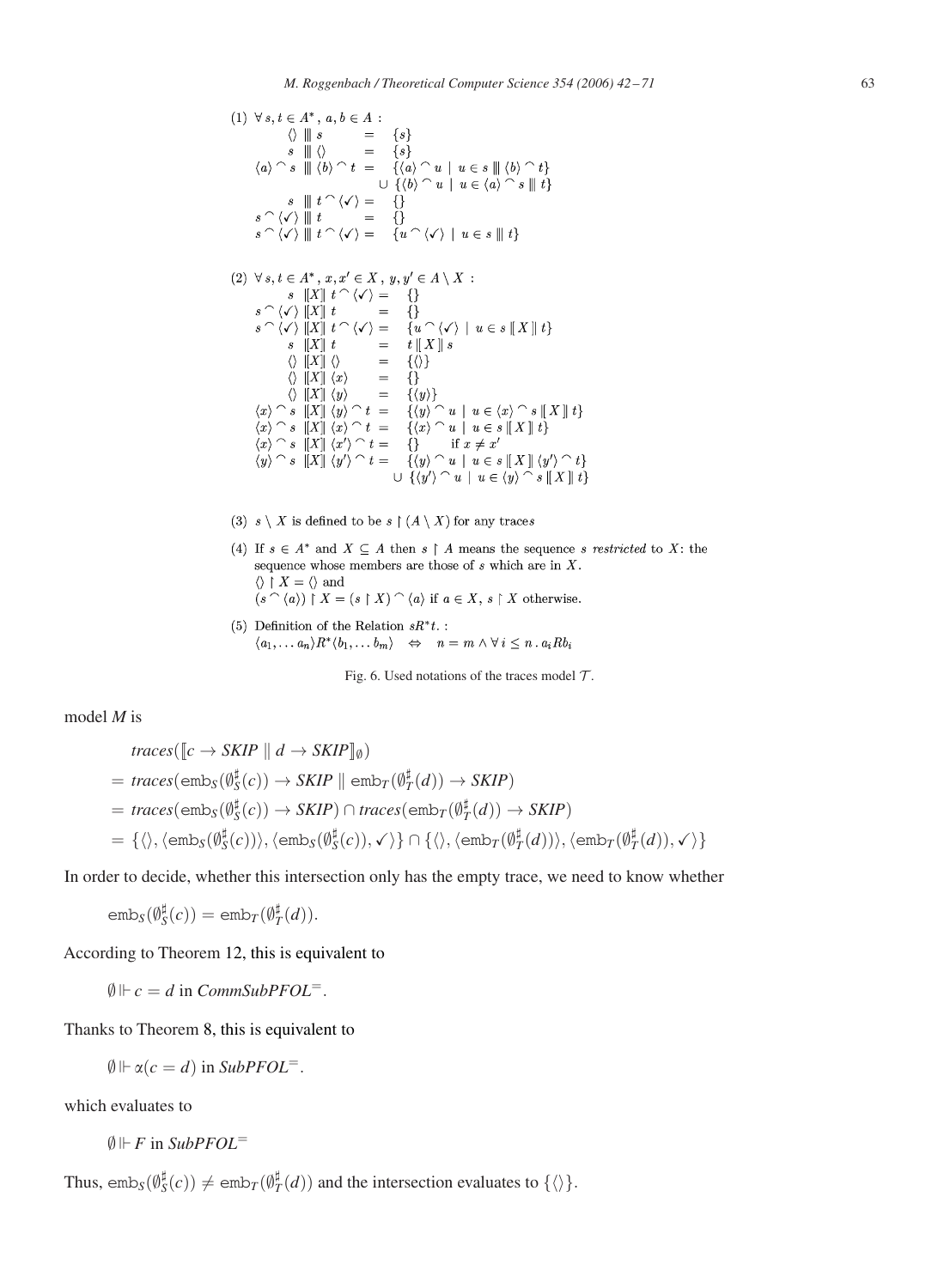# *5.4.2. The semantics of the* CORE*–*CSP*–*CASL *specification of Section [3.2](#page-3-0)*

Section [3.2](#page-3-0) deals with sub-sorted total algebras. In its example, the data part defines the sub-sorted signature  $\Sigma =$  $(\{S,T\}, \{c: S, d:T\}, \emptyset, \emptyset, \{S \leq S, T \leq T, S \leq T\})$ . As axiom we have  $\{inj}_{S,T}(c) = d$ .<sup>5</sup> Let M be a  $\Sigma$  model in which this axiom holds. Concerning the process part as above we obtain for M this axiom holds. Concerning the process part, as above we obtain for *M*

 $\{\langle \rangle, \langle \text{emb}_S(\emptyset^\sharp_S(c)) \rangle, \langle \text{emb}_S(\emptyset^\sharp_S(c)), \checkmark \} \cap \{\langle \rangle, \langle \text{emb}_T(\emptyset^\sharp_T(d)) \rangle, \langle \text{emb}_T(\emptyset^\sharp_T(d)), \checkmark \} \}.$ 

In order to decide, whether this intersection only has the empty trace, we need to know whether

 $\mathrm{emb}_{S}(\emptyset^{\sharp}_{S}(c)) = \mathrm{emb}_{T}(\emptyset^{\sharp}_{S}(d))$ iff  $\emptyset \Vdash c = d$  in *CommSubPFOL*<sup>=</sup> iff  $\emptyset \vdash \alpha(c = d)$  in *SubPFOL*<sup>=</sup> iff  $\emptyset \vdash \text{inj}_{S,T}(c) = \text{inj}_{T,T}(d)$  in *SubPFOL*<sup>=</sup>

which holds as  $\text{inj}_{T,T}(d) = d$  is in the set of axioms  $\hat{J}$  and  $\text{inj}_{S,T}(c) = d$  is true in *M*. Thus, the trace semantics of the process part for *M* is

$$
\{\langle \rangle, \langle \text{emb}_S(\emptyset^\sharp_S(c)) \rangle, \langle \text{emb}_S(\emptyset^\sharp_S(c)), \checkmark \rangle\}.
$$

*5.4.3. The semantics of the* CORE*–*CSP*–*CASL *specification of Section [3.3](#page-4-0)*

Here, we show the effects of partiality on synchronisation. The data part of the CSP–CASL specification of Section [3.3](#page-4-0) defines the sub-sorted signature  $\Sigma = (\{S, T\}, \emptyset, \{f : S \to ?T\}, \emptyset, \{S \le S, T \le T\})$ . As axiom we have  $\forall x : S \bullet \neg def f(x)$ .<br>Let M be a  $\Sigma$ -model where  $f_{\lambda}$  is undefined for all values in M<sub>c</sub> Let *M* be a  $\Sigma$ -model where  $f_M$  is undefined for all values in  $M_S$ .

Concerning the semantics of the process part, first we study if the multiple prefix  $?x : S$  synchronises over *T*, i.e. whether  $\Vdash x : S$  in *T*. This is not the case, as  $\alpha(x : S$  in  $T) = F$ . Thus, the left process can perform the multiple prefix<br>independent of the right process. Then we need to check whether  $f(x)$  synchronices over *T* i.e. independent of the right process. Then we need to check whether  $f(x)$  synchronises over *T*, i.e. whether  $\Vdash f(x)$  in *T*. This is the case, as  $\alpha(f(x) \text{ in } T) = \neg def (f(x)) \lor \dots$ , and  $\neg def (f(x) \text{ holds in } M$ . The multiple prefix ?*y* : *T* synchronises over *T* as synchronises over *T*, as

 $\Vdash y : T$  in *T* in *CommSubPFOL*<sup>=</sup> iff  $\vdash \alpha(y : T \text{ in } T)$  in *SubPFOL*<sup>=</sup> iff  $\Vdash \neg def$   $(y : T)$   $\lor$   $(\text{def } y : T \land \exists x : T \cdot y = x)$ 

holds in M : if a partial evaluation  $\rho(y)$  is undefined,  $\neg \text{def}(y : T)$  is true, if  $\rho(y)$  is defined, its value can be used as a witness for the existential quantifier. Therefore, the left process synchronises with the multiple prefix ?*y* : *T* and *y* is bound to  $\bot$ . Finally, we need to know whether  $v \Vdash def y$  holds for  $v(y) = \bot$ . This is not the case, as  $\rho \Vdash def y$  does not hold for  $\rho(y)$  undefined. Thus, the process Q is executed. This results in the trace set

 $\{\langle \rangle, \langle \text{emb}_{S}(x) \rangle, \langle \text{emb}_{S}(x), \text{emb}_{T}(\bot) \rangle, \langle \text{emb}_{S}(x), \text{emb}_{T}(\bot) \rangle \cap t | x \in \beta(M)_{S}, t \in \text{traces}(O) \}.$ 

*5.4.4. The semantics of the* CORE*–*CSP*–*CASL *specification of Section [3.4](#page-5-0)*

The data part of the CSP–CASL specification of Section [3.4](#page-5-0) defines the sub-sorted signature  $\Sigma = (\{A, B, C, S\}, \{a : b_1, b_2, B, C, C\}$ ,  $\{f : A \rightarrow ? A, g : C \rightarrow ? C\}$   $\emptyset$ ,  $\{A \le S, B \le S, C \le S, A \le A, B \le B, C \le C, S \le S\}$  $A, b_1, b_2 : B, c : C$ ,  $\{f : A \rightarrow ? A, g : C \rightarrow ? C\}$ ,  $\emptyset$ ,  $\{A \leqslant S, B \leqslant S, C \leqslant S, A \leqslant A, B \leqslant B, C \leqslant C, S \leqslant S\}$ ). The here interesting axioms are  $\forall x : S \bullet \neg \text{def } f(x)$  and  $\forall x : T \bullet \neg \text{def } g(x)$ . Let *M* be a *Σ*-model where *f<sub>M</sub>* is undefined for all values in  $M_A$  and  $g_M$  is undefined for all values in  $M_C$ . Then

 $\mathrm{emb}_{S}(\emptyset^{\sharp}_{S}(f(a))) = \mathrm{emb}_{T}(\emptyset^{\sharp}_{T}(g(c)))$ iff  $\emptyset \Vdash f(a) = g(c)$  in *CommSubPFOL*<sup>=</sup> iff  $\emptyset \Vdash \alpha(f(a) = g(c))$  in *SubPFOL*<sup>=</sup> iff  $\emptyset \Vdash \neg def f(a) \wedge \neg def g(c)$  in *SubPFOL*<sup>=</sup>

which is true thanks to the above stated axioms. Thus, the trace set for *M* is

 $\{\langle \rangle, \langle \text{emb}_A(\bot) \rangle, \langle \text{emb}_A(\bot), \checkmark \rangle \}.$ 

<sup>&</sup>lt;sup>5</sup> The C<sub>ASL</sub> static analysis translates the axiom  $c = d$  into this formula in *SubPFOL*<sup> $=$ </sup>.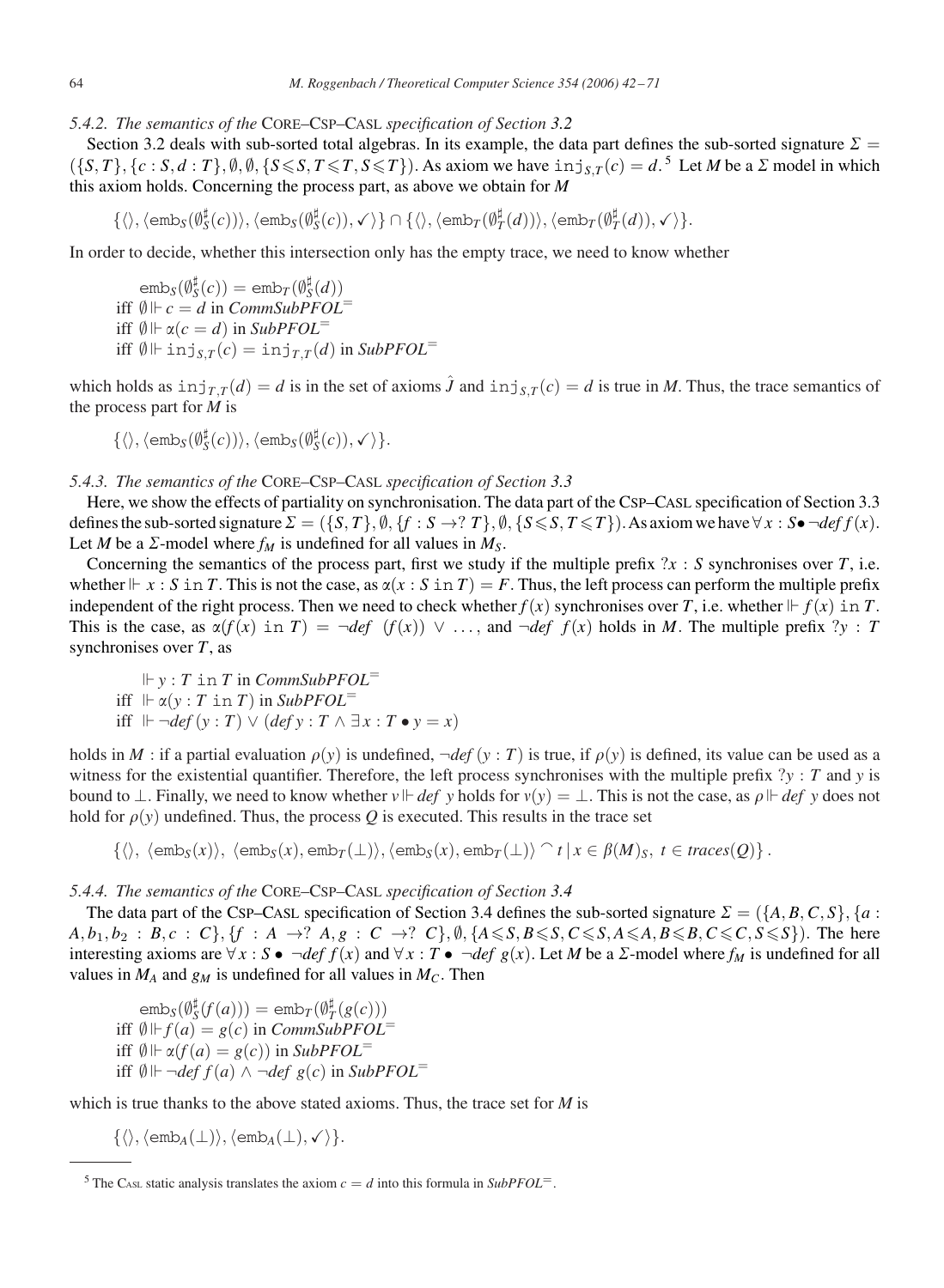data sorts Nat **ops**  $0: Nat; suc: Nat \rightarrow Nat$ **process** let  $P(n : Nat) = n \rightarrow P(suc(n))$ in  $0 \rightarrow P(suc(n))$ 

Fig. 7. A CORE–CSP–CASL specification with recursion in the process part.

#### *5.5. Adding recursion to the process part*

Up to now we only studied the semantics of basic CORE–CSP–CASL processes. In order to add recursion, we extend the syntax of the process part by the construct

**let** *ProcessDefinition*<sup>+</sup> **in** *Proc.*

The **let** part consists of a nonempty list of process definitions of the form

*ProcessDefinition* ::= *PN* = *Proc*  $P(N(x : S) = Proc$ .

Here, the left-hand side of an equation is either a process name or a process name with one variable *x* of a sort *S* as a parameter. For the right-hand side of a *ProcessDefinition* as well as for the **in** part, we extend the grammar of *Proc* presented in Fig. [1](#page-2-0) by two new clauses:

$$
Proc ::= PN|PN(t)| \ldots,
$$

where *PN* is a process name and  $PN(t)$  is process name with a CASL term *t* as parameter. The **in** part of a recursive process definition provides the process we would like to specify.

Fig. 7 shows an example of a CORE–CSP–CASL specification including a recursive process definition. It consists of a loose specification of the natural numbers in the data part, and specifies a process which, in any model *M* of the data part, communicates the values of the terms  $0$ ,  $suc(0)$ ,  $suc(suc(0))$ , ...

In recursive process definitions we assume that all process names occurring on the right-hand side of a process definition or in the resulting process are defined, that there is exactly one process definition for each process name, that in a process definition with a variable *x* declared on the left-hand side this is the only free variable on the right-hand side, etc.

Let *M* be a model over a sub-sorted signature  $\Sigma = (S, TF, PF, P, \leqslant)$ , i.e. let *M* be a CASL model. Let  $\beta(M)$  be its relation into a *CommSubPEOI* = model. Then the **let** part of a recursive process definition induces the translation into a *CommSubPFOL*<sup>=</sup> model. Then the **let** part of a recursive process definition induces the following set of variables  $V_{\beta(M)}$ :

- (1) Any process name *PN* on the left-hand side of a *ProcessDefinition* yields a process variable  $PN \in V_{\beta(M)}$ .
- (2) Any process name with a variable declaration *PN*(*x* : *S*) on the left-hand side of a *ProcessDefinition* yields a set of variables  $\{PN_a \mid a \in \beta(M)_S\} \subseteq V_{\beta(M)}$ .
- (3)  $V_{\beta(M)}$  does not include any other variables.

Let  $D$  be the semantic domain of a denotational CSP model over the alphabet of communications  $A(\beta(M))$ . For example, in the traces model D is the set T of all non-empty, prefix-closed subsets of  $A(\beta(M))^{*\checkmark}$ . Then a process environment  $\mathcal{E}_{\beta(M)}$  over  $V_{\beta(M)}$  is a total map

$$
\mathcal{E}_{\beta(M)}: V_{\beta(M)} \to \mathcal{D}
$$

In order to deal with recursive processes, we now extend our evaluation function  $\llbracket \_\_\_\_\_\_\_\_\_\_\_\_\_\_\_\_\_\_\_\_\_\_\_\_\_\_\_\_\_\_\_\_\_.\_$ a second parameter. For process names and process names with parameters we define

- $[PN]_{\nu,\mathcal{E}_{\beta(M)}} := \mathcal{E}_{\beta(M)}(PN)$
- $[PN(t)]_{v,\mathcal{E}_{\beta(M)}} := \mathcal{E}_{\beta(M)}(PN_{v(t)})$ .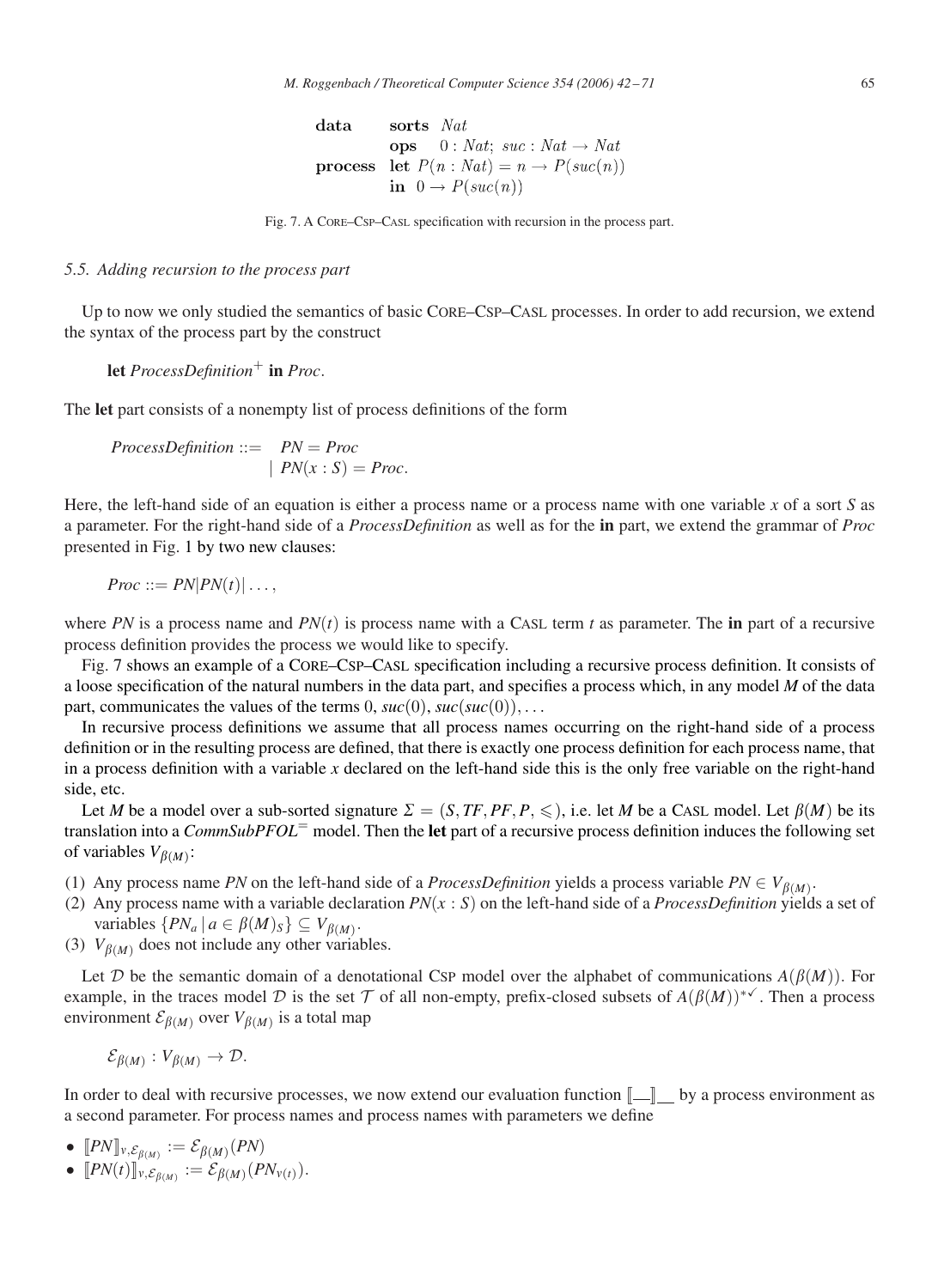<span id="page-24-0"></span>The clauses of Fig. [4](#page-19-0) only pass the process environment  $\mathcal{E}_{\beta(M)}$  without changing it, for example

$$
[\![t\rightarrow P]\!]_{\nu,\mathcal{E}_{\beta(M)}} := [\![t]\!]_{\nu,\mathcal{E}_{\beta(M)}} \rightarrow [\![P]\!]_{\nu,\mathcal{E}_{\beta(M)}}.
$$

The evaluations of CASL elements defined in Section [5.2](#page-18-0) just ignore the new parameter, as e.g.

 $[[s]]_{v,\mathcal{E}_{\beta(M)}} := \text{emb}_{s}(\beta(M)_{s}).$ 

Now, the **let** part of a CORE–CSP–CASL specification with recursion in the process part is turned to an (in general: infinite) system of process equations:

(1) Every *ProcessDefinition* of type *PN* = *Proc* yields an equation

$$
[\![PN]\!]_{\emptyset,\mathcal{E}_{\beta(M)}} = [\![Proc]\!]_{\emptyset,\mathcal{E}_{\beta(M)}}.
$$

(2) Every *ProcessDefinition* of type  $PN(x : S) = Proc$  yields a set of equations

$$
[\![PN_{v(x)}]\!]_{v,\mathcal{E}_{\beta(M)}} = [\![Proc]\!]_{v,\mathcal{E}_{\beta(M)}},
$$

where  $v \in \{v' : \{x : S\} \to \beta(M)\}$  is an evaluation; i.e. each possible value of the variable *x* in  $\beta(M)_S$  yields an equation.

The semantics of a CORE–CSP–CASL specification with recursion in the process part is defined iff *for each model M* of the data part this system of equations has a unique solution  $\mathcal{E}_{\beta(M)}$  in the chosen CSP model. In this case, the semantics is the **Mod**(*Sp*)-indexed family

$$
(\llbracket P \rrbracket_{\emptyset, \mathcal{E}_{\beta(M)}})_{M \in \text{Mod}(Sp)},
$$

where *P* is the process of the **in** part. The theory of CSP semantics offers a large variety of techniques to treat such systems of equations [\[20\].](#page-29-0)

# *5.6. Refinement*

For a denotational CSP model with domain D, the semantic domain of CORE–CSP–CASL consists of the *I*-indexed families of process denotations  $d_M \in \mathcal{D}$ , i.e.

$$
(d_M)_{M\in I},
$$

where *I* is a class of  $\text{SubPFOL}^=$  models. As refinement  $\rightsquigarrow_{\mathcal{D}}$  we define on these elements

$$
(d_M)_{M \in I} \rightsquigarrow_{\mathcal{D}} (d'_{M'})_{M' \in I'}
$$
  
iff  

$$
I' \subseteq I \land \forall M' \in I': d_{M'} \sqsubseteq_{\mathcal{D}} d'_{M'},
$$

where  $I' \subseteq I$  denotes inclusion of model classes over the same signature, and  $\sqsubseteq_{\mathcal{D}}$  is the refinement notion in the chosen CSP model D. In the traces model T we have for instance  $T \sqsubseteq_T T' : \Leftrightarrow T' \subseteq T$ , where T and T' are prefixed closed sets of traces. <sup>6</sup> The definitions of CSP refinements for  $D \in \{\mathcal{T}, \mathcal{N}, \mathcal{F}, \mathcal{I}, \mathcal{U}\}\,$ , cf. [\[20\],](#page-29-0) which are all based on set inclusion, yield that CSP–CASL refinement is a preorder.

Concerning *data refinement*, we directly obtain the following characterisation:

**data** *Sp* **process** *P* **end**  $\rightsquigarrow$   $\mathcal{D}$ **data** *Sp* **process** *P* **end**  $\mathcal{L}$  $\overline{y}$  $\overline{J}$ if  $\begin{cases} 1. \Sigma(Sp) = \Sigma(Sp'), \\ 2. \text{Mod}(Sp') \subset \mathbf{Mg}. \end{cases}$ 2*.* **Mod**(*Sp'*)  $\subseteq$  **Mod**(*Sp*)

<sup>&</sup>lt;sup>6</sup>We follow here the Csp convention, where *T' refines T* is written as  $T \sqsubseteq_{\mathcal{D}} T'$ , i.e. the more specific process is on the right-hand side of the symbol.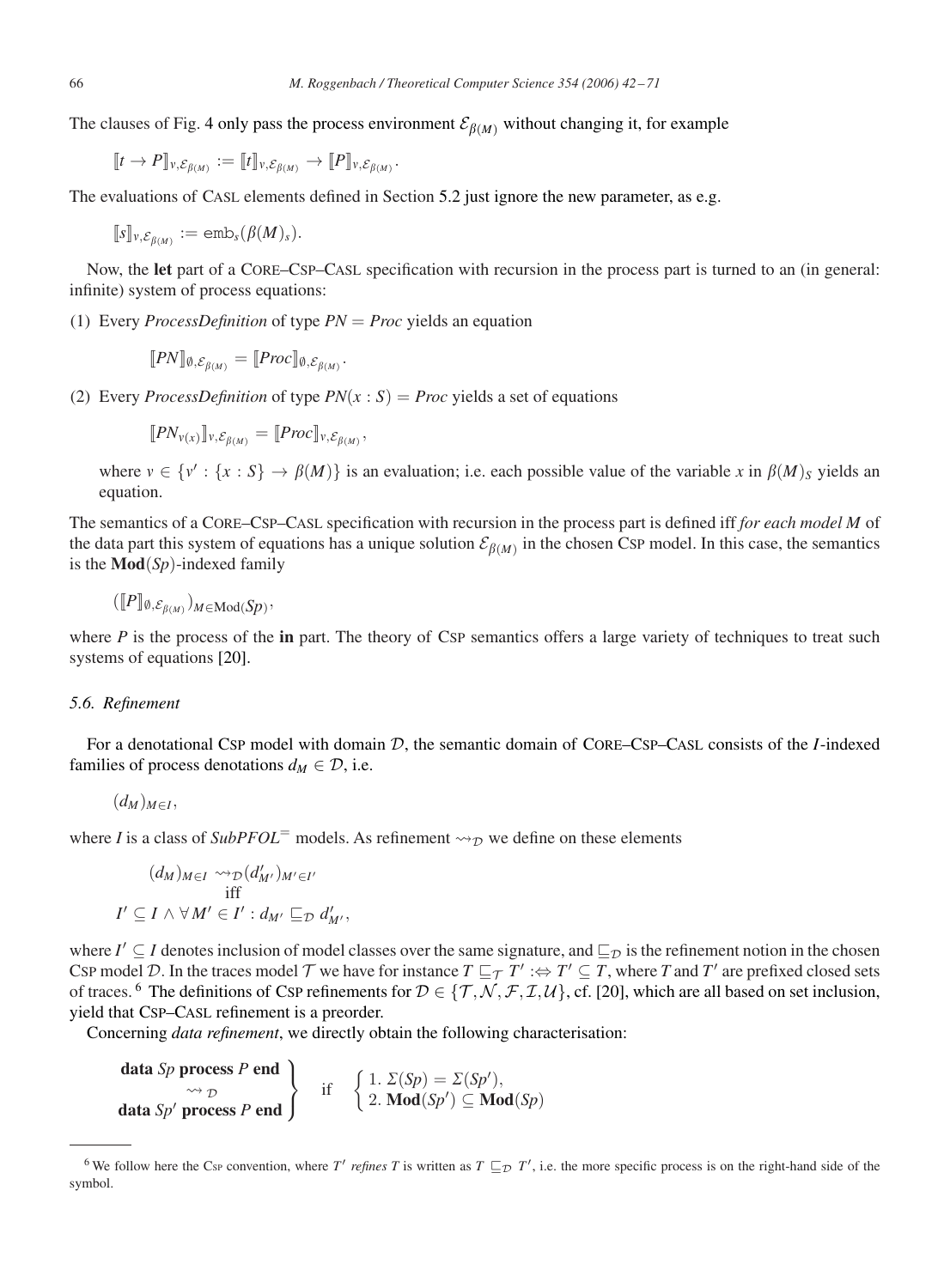$(Sp, \, Ch, \, P)$  syntactic encoding  $\Big\vert$ <br> $(Sp \textbf{ then } Sp_{Ch}, \, P')$ 

Fig. 8. Syntactic encoding.

<span id="page-25-0"></span>The crucial point is that we fix both the signature of the data part and the process *<sup>P</sup>.* For *process refinement*, a similar characterisation is obvious

**data** *Sp* **process** *P* **end**  $\rightsquigarrow$   $\mathcal{D}$ **data** *Sp* **process** *P* **end**  $\mathcal{L}$  $\sqrt{2}$  $\overline{J}$ if  $\left\{\begin{array}{c} \text{for all } M \in \mathbf{Mod}(Sp) : \\ \mathbb{ID} \mathbb{D} \end{array}\right.$  $[[P]\mathbf{C} \otimes \mathbf{C} \otimes \mathbf{C}] \mathbf{C} \otimes \mathbf{C} \mathbf{C} \otimes \mathbf{C} \otimes \mathbf{C} \otimes \mathbf{C} \otimes \mathbf{C} \otimes \mathbf{C} \otimes \mathbf{C} \otimes \mathbf{C} \otimes \mathbf{C} \otimes \mathbf{C} \otimes \mathbf{C} \otimes \mathbf{C} \otimes \mathbf{C} \otimes \mathbf{C} \otimes \mathbf{C} \otimes \mathbf{C} \otimes \mathbf{C} \otimes \mathbf{C} \otimes \mathbf{C} \otimes \mathbf{C} \ot$ 

Here,  $[\_\]_{CSP}$  is the evaluation according to the CSP denotational semantics, and  $\emptyset : \emptyset \to \beta(M)$  is the empty evaluation into the *CommSubPFOL*<sup>=</sup> model  $\beta(M)$ . For this result, we only fix the specification *Sp*.

# **6. An example in full CSP–CASL: specifying a file system**

With studying CORE–CSP–CASL up to now, we have concentrated on the semantically relevant part of our combination of CASL and CSP. The full language CSP–CASL offers more features, namely it integrates CSP–CASL specifications into CASL libraries and it uses communication channels in the process part. We give a brief overview of these additional features and study then how to model a file system in CSP–CASL.

# *6.1. Full* CSP*–*CASL

In full CSP–CASL, a specification with name *N* consists of a data part *Sp*, which is a structured CASL specification, an (optional) channel part *Ch* to declare channels, which are typed according to the data specification, and a process part *P*:

#### **ccspec**  $N =$  **data**  $Sp$  **channel**  $Ch$  **process**  $P$  **end**.

See Fig. [9](#page-26-0) for a concrete instance of this scheme.

In the channel part *Ch*, the statement *<sup>c</sup>* : *<sup>s</sup>* declares a channel *<sup>c</sup>* of sort *<sup>s</sup>.* Here, *<sup>s</sup>* needs to be a sort defined in *Sp.* In the process part *P*, sending a value *v* of sort *s* over the channel *c* is encoded as a communication *c*!*v*. Receiving a value *x* from a channel *c* is written  $c$ ?*x* :  $s \rightarrow P$ , which semantically is treated as the CSP prefix choice operator.

Such a specification in full CSP–CASL can be transformed by several syntactic encodings into a specification in CORE– CSP–CASL. In this translation, the treatment of channels is the most prominent one. CSP handles channels as special subsets of the communication alphabet. Consequently, the channel part *Ch* of a CSP–CASL specification is modelled within CASL. The channel part *Ch* gives rise to a specification fragment  $Sp_{Ch}$ , which monomorphically extends the data part *Sp* to a CASL specification *Sp* then  $Sp_{Ch}$ . As all models of *Sp* then  $Sp_{Ch}$ , which extend the same model of *Sp*, are identical up to isomorphism, and all models of *Sp* can be extended to at least one model of *Sp* then  $Sp_{Ch}$ , this construction neither adds new diversity nor does it remove any interpretation of the data part. The extended specification *Sp* then  $Sp_{Ch}$  provides new CASL sorts and operations, with which—in accordance to the original treatment of channels in CSP—the process part  $P$  is rewritten to a form  $P'$  without channels. Fig. 8 illustrates this step.

Besides dealing with channels, the syntactic encoding also eliminates certain CSP operators, as for instance the 'time-out'  $P \supset Q$ , which is replaced by its semantic equivalent  $(P \cap STOP) \sqcup Q$ . Also, convenient abbreviations for CSP processes like *RUN*(*s*), where *s* is a sort, or *CHAOS* are resolved.

#### *6.2. Specifying a file system*

A file-system, cf. Fig. [9,](#page-26-0) deals with different kind of Data, namely with *File*s and *Attribute*s associated with them. Here, we organise the *File*s and *Attribute*s as Pairs—a specification from the CASL standard libraries, which is imported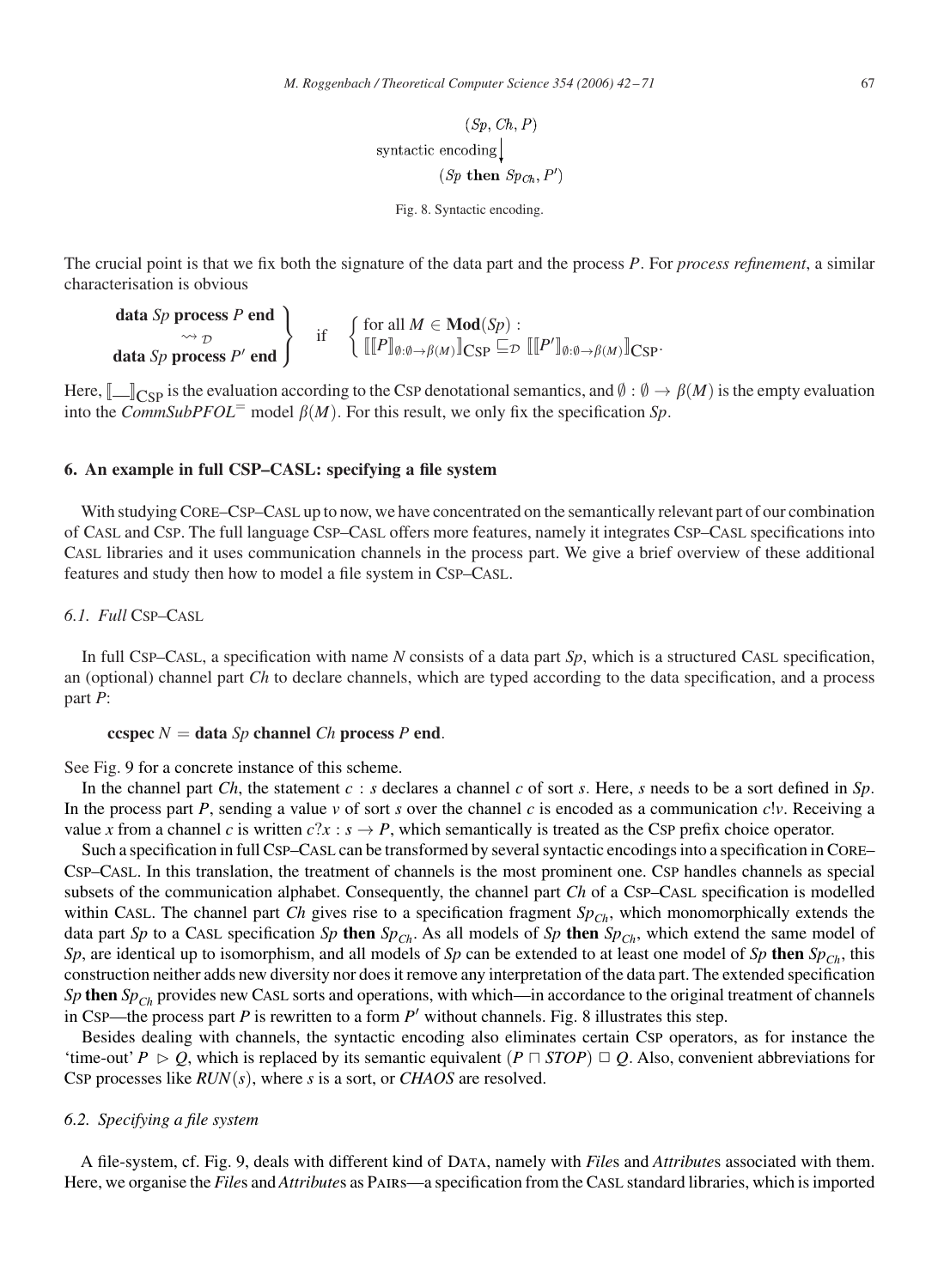```
library FILESYSTEM version 1.0
from Basic/StructuredDatatypes version 1.0 get PAIR
spec DATA =
   sorts Attribute, File
then
  \text{PAR}[File][Attribute] with sort Pair[File][Attribute] \rightarrow FileAndAttributeend
spec STATE =
  DATA
then
  sort State
  op setAttr: State \times FileAndAttribute \rightarrow State:
       qetAttr : State \times File \rightarrow ? Attribute;
       initial \; : Stateend
c<sub>c</sub> cospec FILESYSTEM =data STATE
    channels set : FileAndAttribute;
                get: File;
                reply: Attributeprocess
         let P(s: State) = set? fa \rightarrow P(setAttr(s, fa))\Box get?f \rightarrow reply!getAttr(s, f) \rightarrow P(s)in P (initial)end
```
Fig. 9. Specification of a simple file system.

```
spec STATE1 = STATE then
  \forall s: State; f, f': File; a: Attribute\bullet \ \neg \text{def} \text{getAttr}(\text{initial}, f)• getAttr(setAttr(s, pair(f, a)), f') = a when f = f' else getAttr(s, f')
end
ccspec FILESYSTEM1=data STATE1
     channels set : FileAndAttribute;
                get : File;
                reply:Attributeprocess
         let P(s: State) = set? fa \rightarrow P(setAttr(s, fa))\Box get?f \rightarrow reply!getAttr(s, f) \rightarrow P(s)
         in P (initial)end
```


at the begin of the library Filesystem. A file-system has also a State. A *State* is observed by an operation *getAttr*, which returns the *Attribute* associated to a specific *File*. A *State* might be changed, by associating an *Attribute* to a *File*. It is convenient to have a distinguished *initial* state. Note that as there are no sub-sort relations declared, the underlying signature of STATE has local top elements.

Both specifications Data and State are loose, i.e. it is left open, what a *File* or an *Attribute* might be. There are no axioms specifying properties of the operations *setAttr* and *getAttr*. Also, there is no prescribed structure of a *State*. The CSP–CASL specification FileSystem uses these two CASL specifications to define a process, which offers to its environment the choice between setting an *Attribute* to a *File* and asking for the *Attribute* of a *File*.

Although the specification FileSystem includes a recursive process definition built on a loosely specified sort, we can easily prove that the underlying system of equations has a unique solution in the CSP traces model  $\mathcal{T}$ : the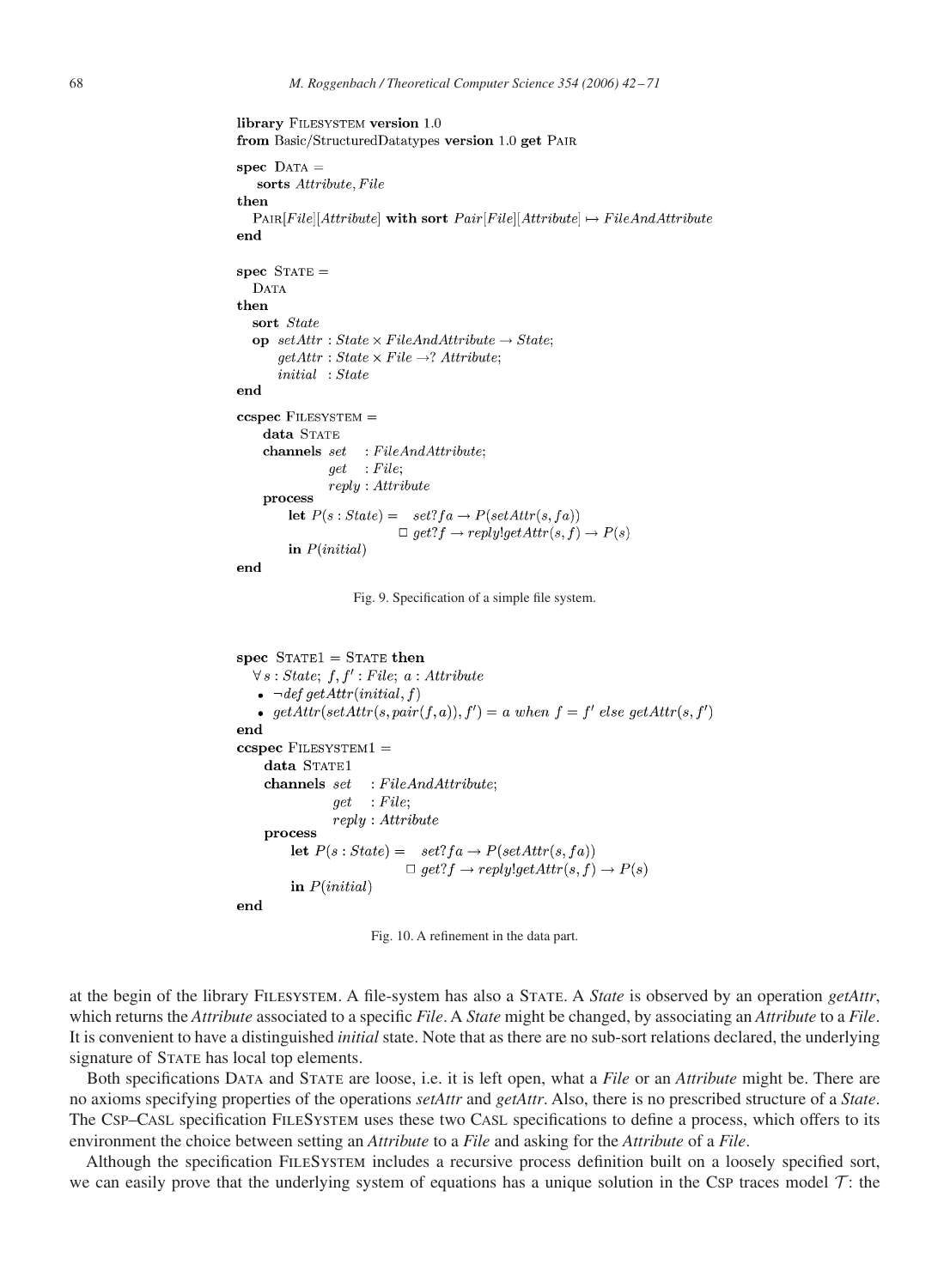```
ccspec FILESYSTEM2=data STATE1
    {\bf channels}\ set\quad : FileAndAttribute;qet: File;reply: Attributeprocess
         let P(s:State) = set?fa \rightarrow P(setAttr(s, fa))\Box get?f \rightarrow reply!getAttr(s, f) \rightarrow P(s)
         in set?fa \rightarrow P(setAttr(inital, fa))end
```
Fig. 11. A refinement in the process part.

external choice operator is non-destructive and consists of two processes starting with action prefix—a constructive CSP operator.

While FILESYSTEM only provides the signatures how to access and manipulate states, FILESYSTEM1, see Fig. [10,](#page-26-0) ensures that there is no information available in the state *initial* and that *getAttr*replies the information added by *setAttr*. FILESYSTEM1 is obtained from FILESYSTEM by a simple data refinement: adding axioms to STATE yields a smaller model class. Thus, according to our first result in Section [5.6,](#page-24-0) FILESYSTEM1 is a CSP–CASL refinement of FILESYSTEM.

Fig. 11 provides an example of a refinement in the process part. Here, we show with the technique of CSP fixed-point induction that FileSystem2 refines FileSystem1. The significant condition is to prove

 $set?fa \rightarrow P(setAttr(intial, fa))$ <br>  $set?f \rightarrow replylast After (initial, f)$  $\Box$  get? $f \rightarrow reply!getAttr(nitial, f) \rightarrow P(initial)$ <br>  $set$ ? $f \circ f \rightarrow P(set^{\text{A}}Atr (initial, fa))$  $\sqsubseteq \tau$  *set*?*fa*  $\rightarrow$  *P*(*setAttr*(*initial*, *fa*))

This holds as removing a nondeterministic options within the CSP traces model  $\mathcal T$  leads to a refinement. As the data is fixed and there is a refinement in the process part, FILESYSTEM2 is a CSP–CASL refinement of FILESYSTEM1 according the second characterisation of refinement in Section [5.6.](#page-24-0)

#### **7. Relation with other approaches**

There are various proposals of reactive CASL extensions—see Fig. [12](#page-28-0) for a small selection. Our definition of CSP– CASL, like CCS–CASL [\[21,22\]](#page-29-0) or CASL-CHART [\[18\],](#page-29-0) combines CASL with reactive systems of a particular kind. All these approaches result in specification frameworks able to model actual reactive systems. CASL–LTL [\[17\]](#page-29-0) and COCASL [\[15\]](#page-29-0) take a more fundamental approach: they extend CASL internally. In the case of CASL–LTL, the logic is extended by temporal operators, while COCASL dualizes the CASL sort generation constraints as well as the structured **free** by co-algebraic constructions. In both cases the result is more like a meta-framework, which allows one e.g. to model the semantics of a process algebra.

According to [\[22\]](#page-29-0) CCS–CASL restricts CASL to many-sorted conditional equations without partiality and sub-sorting with initial semantics, i.e. the language available to describe data types is a true subset of CASL. As CCS–CASL is based on Milner's value passing CCS, there is no need to turn a many-sorted algebra into one set of communications: synchronisation is only possible between names (parametrised with variables) and co-names (parametrised with terms). Thus, algebraic specification is used to give semantics to the passed values. The available names and co-names are not treated as "data". For a comparison between CSP and CCS see e.g. [\[6\].](#page-29-0)

The language LOTOS [\[10\]](#page-29-0) integrates the algebraic specification language ACT ONE with a process algebraic language based on a combination of concepts of CCS and CSP. Concerning the relation of ACT ONE and CASL, we refer to [\[14\],](#page-29-0) which defines a representation of the institution underlying ACT ONE in *FOL* =, a sub-language of CASL. Furthermore, LOTOS uses initial semantics, while CASL provides both, initial and loose semantics. ACT ONE does neither include sub-sorting nor partiality. Thus, it has only to deal with the first of our four integration issues. This is actually present in the language, as LOTOS takes the CSP approach of synchronisation. In defining synchronisation in terms of so-called gates, which are considered to be different if they have different names, it provides the same solution to this issue as we use in CSP–CASL.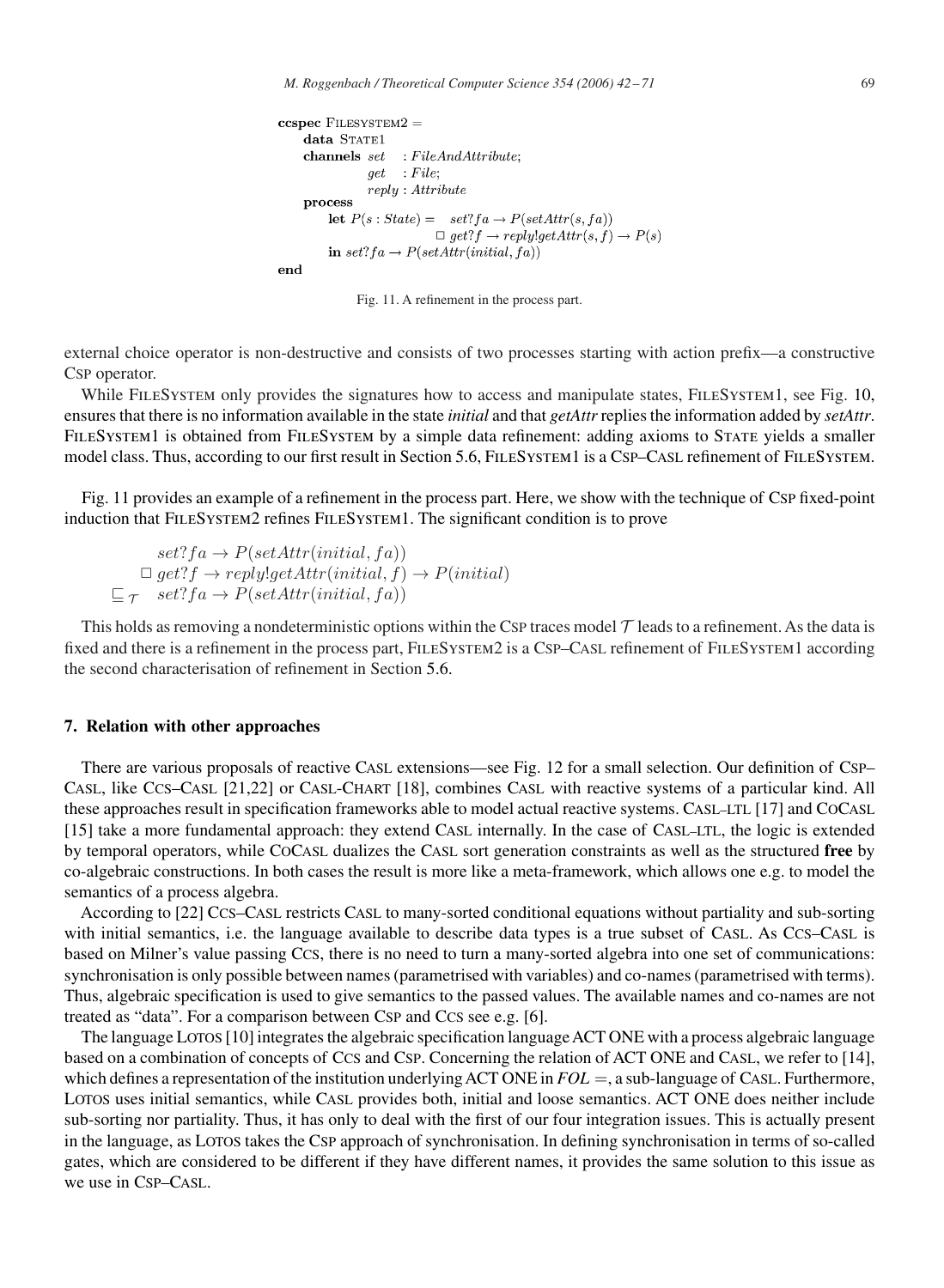<span id="page-28-0"></span>

Fig. 12. Relationship between CSP–CASL and other reactive CASL extensions.

In its data part  $\mu$ CRL [\[8\]](#page-29-0) uses equational logic with a predefined type of Booleans with a fixed interpretation. The logic is restricted to total functions, sub-sorting is not available. There is no formulation of this logic as an institution available, but following the ideas of [\[14\]](#page-29-0) it should be possible to represent it within the institution underlying CASL.  $\mu$ CRL uses loose semantics, thus defining a model-indexed family as semantics of a specification. The  $\mu$ CRL solution to our first integration issue is to use the values of a data type as parameters to actions, where different action names make the data different.

The model checker FDR extends CSP by a functional 'programming' language for data types. The alphabet of communications is described in terms of channels, which are considered to be different. Thus, FDR and CSP–CASL take the same approach to solve the first integration problem, see Section [3.1:](#page-3-0) in FDR channel names stand for types, which in CASL are denoted as sorts. FDR does not provide sub-sorting. Concerning partiality, functions like the division of two natural numbers *<sup>m</sup>/<sup>n</sup>* are included—but the situation of undefined results is not properly treated.

Thus, none of the above described combinations of data types with process algebras addresses the problems of partiality or sub-sorting. Concerning the different solutions offered to our first integration issue, they all follow the paradigm 'disjoint union', realised by different technical means. Here, we think that our treatment is on the right level: it does not introduce a new data type construction *outside* the algebraic specification language and therefore allows to translate the question of synchronisation into the question if a certain formula is valid. As our short discussion of full CSP–CASL showed, channels can be treated as a special data construct *inside* CASL and are as such a 'derived' concept.

# **8. Conclusion and future work**

In this paper, we introduce the language CSP–CASL as a new kind of integration of process algebra and algebraic specification. Against the trend set by E-LOTOS [\[12\]](#page-29-0) in replacing the algebraic specification language for the data part by a functional one, we claim that data refinement is a powerful specification paradigm, and it is interesting to study a language covering the specification of functional as well as of reactive system properties at an appropriate level of abstraction. A case study in an industrial context has shown that CSP–CASL is capable to deal with complex systems at different levels of detail [\[5\].](#page-29-0)

On the CASL side, CSP–CASL includes many-sorted first order logic with sort generation constraints, sub-sorting and partiality as well as all structuring constructs. Concerning CSP, CSP–CASL is generic in the choice of the denotational CSP semantics. The two characterisations of Section [5.6](#page-24-0) and the discussion of our example in Section [6.2](#page-25-0) demonstrate that our notion of refinement is intuitive and also of practical use.

Concerning the language CSP–CASL, it will be useful to have also parametrised specifications available. This rises the question whether CSP–CASL can be formalised within the framework of institutions. On the tools side, future work will include establishing a clear relation of CSP–CASL with the model checker FDR, and the development of tool support for theorem proving in CSP–CASL. For the latter, we intend to integrate the theorem provers HOL–CASL [\[13\]](#page-29-0) and CSP-Prover [\[11\].](#page-29-0)

# **Acknowledgements**

It is a pleasure to thank the anonymous referees for their valuable feedback; P. Scollo for being a helpful editor; Erwin R. Catesbeiana (jr) for his steady support; and Y. Isobe, T. Mossakowski and J.V. Tucker for long and fruitful discussions on the foundations of CSP–CASL.